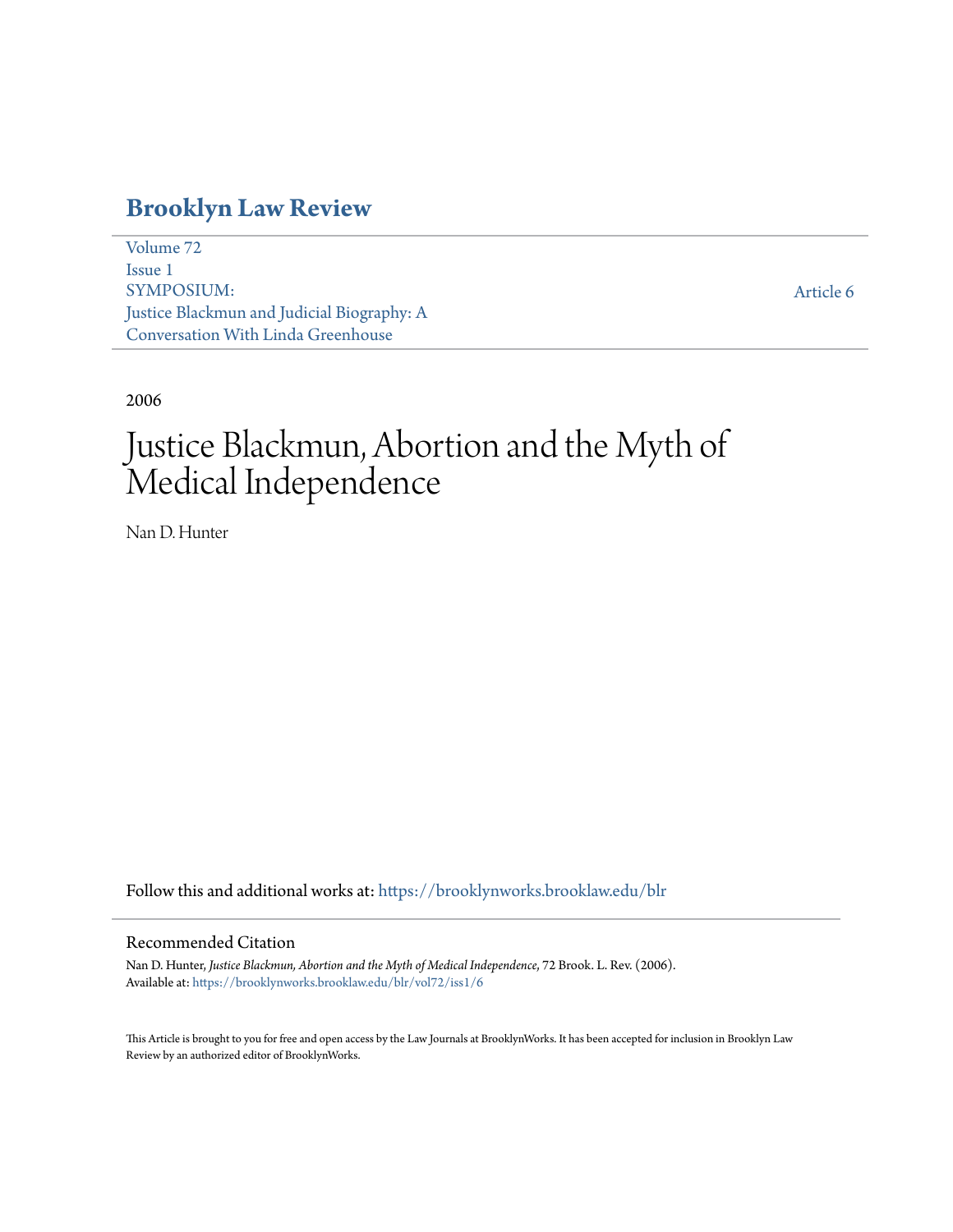## Justice Blackmun, Abortion, and the Myth of Medical Independence

## *Nan D. Hunter*[†](#page-1-0)

The social power and magnitude of abortion as a political issue have long stood in almost comic contrast to the quiet personality of the author of *Roe v. Wade*.[1](#page-1-1) Justice Harry A. Blackmun—once described as "the shy person's justice"<sup>[2](#page-1-2)</sup> wrote one of the most dramatic and far-reaching decisions in American constitutional history. Few other Supreme Court opinions have so dominated political culture for so long, yet its author did not come even close to dominating the Court. Nonetheless, both the fury and the celebration that *Roe* engendered have attached themselves indelibly and improbably to Harry Blackmun.

 in *Roe* frame the abortion right as one to be shared by doctor The most common explanation of how this modest man came to produce such an immodest decision draws on Blackmun's background as resident counsel for the Mayo Clinic and his admiration of the medical profession. Justice Blackmun had wanted to become a doctor;<sup>[3](#page-1-3)</sup> later in life he became a lawyer for doctors, $4$  and he brought to the Court a deep attitude of protectiveness toward physicians.<sup>[5](#page-1-5)</sup> Passages

<span id="page-1-0"></span><sup>†</sup> Professor of Law and Director, Center for Health, Science and Public Policy, Brooklyn Law School. I thank Sylvia Law for comments on an earlier draft and Hilary Bauer, Linda Dougherty, Caitlin Duffy and Terri Rosenblatt for invaluable research assistance. I am also grateful for the support provided by the Dean's Summer Research Stipend program.<br><sup>1</sup> 410 U.S. 113 (1973). In fact, there were two abortion decisions announced

<span id="page-1-1"></span>the same day. The companion case was *Doe v. Bolton*, 410 U.S. 179 (1973). In this article, I will often use what has become the customary shorthand of referring only to *Roe*, although many of the points apply to both opinions. When I intend to refer specifically to *Doe*, there will be a citation to that case.

<span id="page-1-2"></span><sup>&</sup>lt;sup>2</sup> Laura Kalman, *"Becoming Justice Blackmun": Deconstructing Harry*, N.Y. TIMES, May 8, 2005, § 7, at 9 (book review) (quoting Garrison Keillor). 3 The Justice Harry A. Blackmun Oral History Project: Interviews with

<span id="page-1-5"></span><span id="page-1-4"></span><span id="page-1-3"></span>Justice Blackmun, conducted by Professor Harold Hongju Koh, Yale Law School, July 6, 1994-Dec. 13, 1995, at 468-69, *available at* http://lcweb2.loc.gov/cocoon/blackmunpublic/page.html?FOLDERID=D0901&SERIESID=D09 [hereinafter Oral History]. 4 *See infra* text accompanying notes 40-42. 5 *See infra* text accompanying notes 56-63.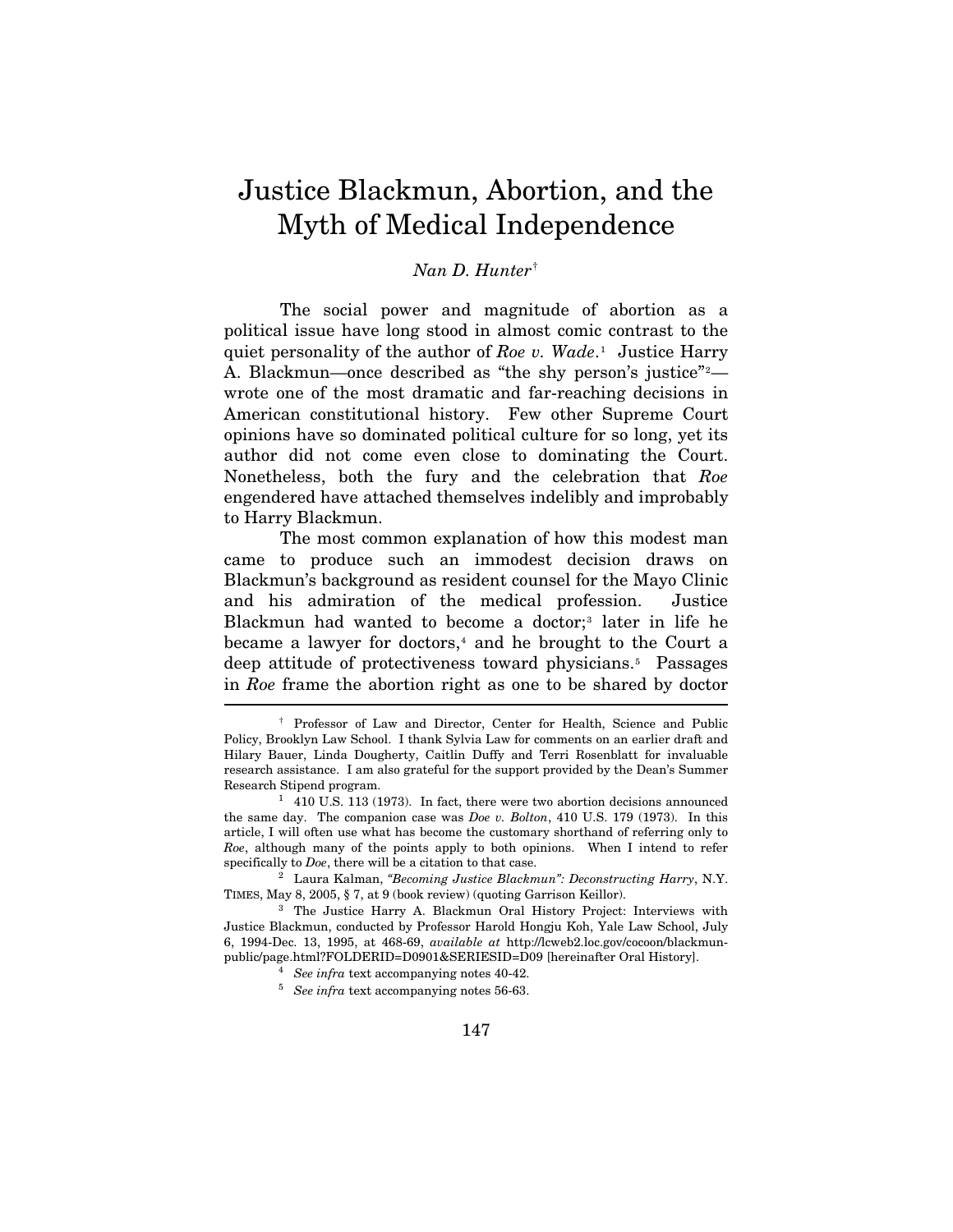and patient<sup> $6$ </sup> and as contingent on medical approval by the treating physician.[7](#page-2-1) For all these reasons, conventional wisdom has become that Justice Blackmun was a man smitten with medicine, who wrote *Roe* to center on the best interests of physicians.[8](#page-2-2)

In this article I test this conventional wisdom by explicitly placing medicine at the center of the analysis of Justice Blackmun's opinions on abortion, and then interrogating the connection between law and medicine. Using the Blackmun papers opened to the public in 2004[9](#page-2-3) and augmented by other documents and sources, I examine four critical periods in Blackmun's life: his years at Mayo; his participation in a series of medicine-related cases prior to *Roe*; the period of intra-Court dynamics in *Roe*; and the post-*Roe* period in which a split developed between Blackmun and *Roe*'s critics over the use of medical rhetoric. My first conclusion is

<span id="page-2-1"></span>*Roe*, 410 U.S. at 163. "The decision vindicates the right of the physician to administer medical treatment according to his professional judgment up to the points where important state interests provide compelling justifications for intervention." *Id.* at 165- 66. 7 Continuing from *Roe*:

For the stage prior to approximately the end of the first trimester, the abortion decision and its effectuation must be left to the medical judgment of the pregnant woman's attending physician.

. . . The decision vindicates the right of the physician to administer medical treatment according to his professional judgment up to the points where important state interests provide compelling justifications for intervention. Up to those points, the abortion decision in all its aspects is inherently, and primarily, a medical decision, and basic responsibility for it must rest with the physician.

<span id="page-2-2"></span>*Id.* at 164-66. *See also* Doe v. Bolton, 410 U.S. 179, 183 (1973).

8 Lynne N. Henderson, *Legality and Empathy*, 85 MICH. L. REV. 1574, 1626 n.333 (1987) ("I hear this repeatedly . . . ." (citing popular impact of BOB WOODWARD & SCOTT ARMSTRONG, THE BRETHREN: INSIDE THE SUPREME COURT (1979))); Harold Hongju Koh, *Rebalancing the Medical Triad: Justice Blackmun's Contributions to Law and Medicine*, 13 AM. J.L. & MED. 315, 320 (1987) (characterizing *Roe* as reflecting

<span id="page-2-3"></span>"Justice Blackmun's early proclivity to trust too fully in the goodness of doctors"). 9 Linda Greenhouse, *Documents Reveal the Evolution of a Justice*, N.Y. TIMES, Mar. 4, 2004, at A1.

<span id="page-2-0"></span> $\overline{a}$ 

. . . .

<sup>6</sup> As Justice Blackmun wrote in *Roe v. Wade*:

<sup>[</sup>F]or the period of pregnancy prior to this "compelling" point, the attending physician, in consultation with his patient, is free to determine, without regulation by the State, that, in his medical judgment, the patient's pregnancy should be terminated. If that decision is reached, the judgment may be effectuated by an abortion free of interference by the State.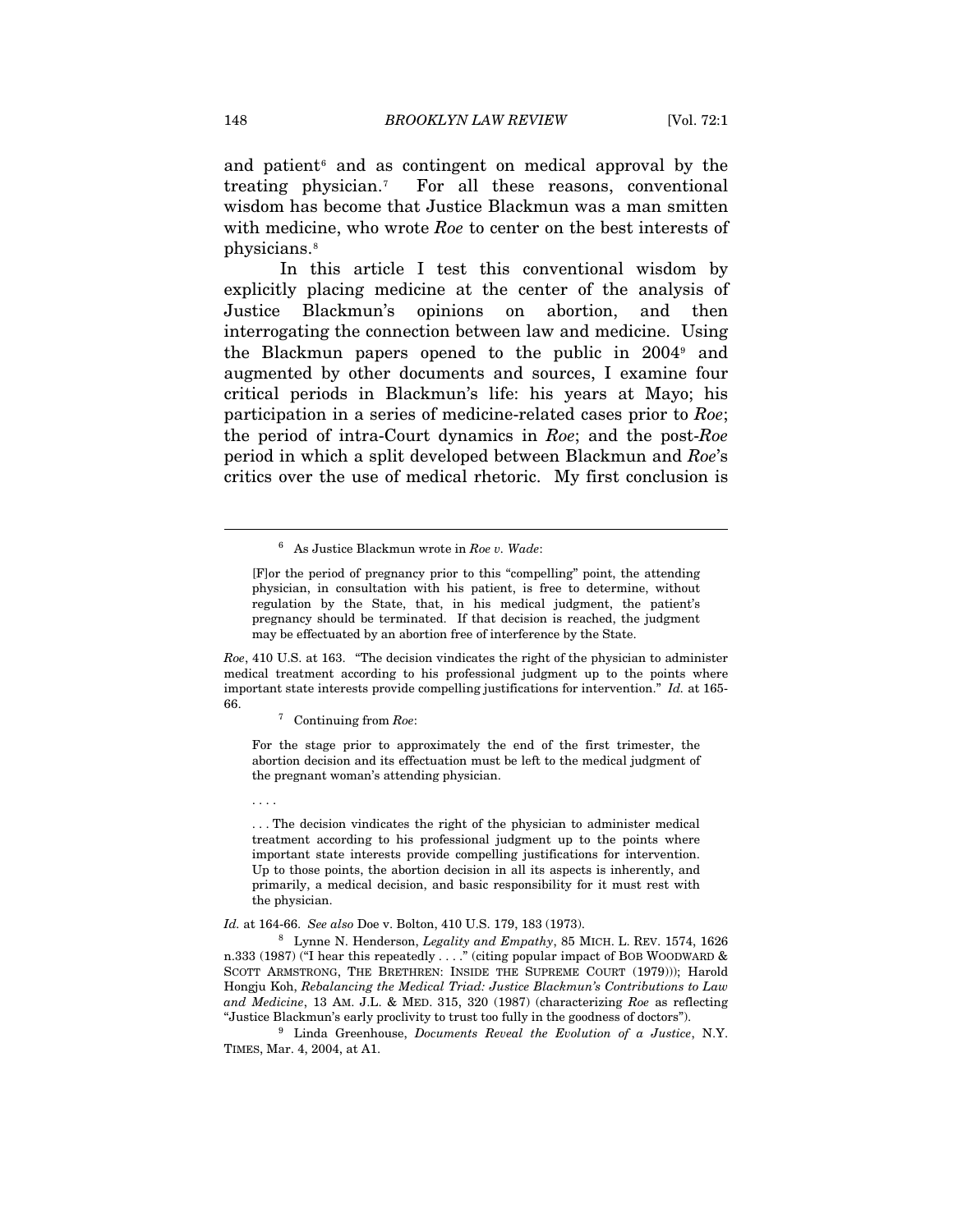that the long-standing "Mayo made him do it" explanation of *Roe* is wrong and should be jettisoned.

Beyond debunking this common claim, I investigate what effects *were* produced on the early abortion cases by the law-medicine relationship. Fuller knowledge of the Court's deliberations makes clear that the judicial politics embodied in *Roe* can be understood only if it is read as a cobbled together Blackmun-Brennan-Douglas-Powell decision. More than any deference to or identification with physicians, the Justices who decided *Roe* shared a liberal belief in the value of medical authority because they assumed it to be a sphere which could operate independently of the state.

Blackmun was no more naïve than the other Justices in this respect; perhaps he was less so, given his detailed knowledge of how interwoven government and medicine were in the management of a large hospital.<sup>[10](#page-3-0)</sup> His first impulses in *Roe* and *Doe* were to uphold the Georgia abortion statute at issue in *Doe* and to declare the Texas law under consideration in *Roe* unconstitutional on the limited ground of vagueness.<sup>[11](#page-3-1)</sup> Blackmun's experiences as counsel for Mayo left him more pragmatic than starry-eyed about medical authority, notwithstanding his affection for the institution.

In the years after *Roe*, one component in the arguments for its reversal was an attack on the legitimacy of physician autonomy and authority.[12](#page-3-2) The salvaging of *Roe* in *Casey v. Planned Parenthood of Southeastern Pennsylvania*[13](#page-3-3) derived not from the strength of medical authority, but from the reconfiguration of *Roe* into a decision necessary for the full equality and citizenship of women.<sup>[14](#page-3-4)</sup> The biography of Blackmun that Linda Greenhouse crafted from his papers demonstrates that he too shifted the central basis for his defense of *Roe* to an equality frame.[15](#page-3-5)

This article begins with a narrative of Blackmun's experiences at Mayo, when he was on the leading edge of the

<span id="page-3-1"></span><span id="page-3-0"></span><sup>10</sup> Blackmun expressed skepticism toward some medical claims as well as protectiveness. See infra text accompanying notes 112, 118.<br>
<sup>11</sup> See infra text accompanying notes 175, 178.<br>
<sup>12</sup> See infra text accompanying notes 320-23.<br>
<sup>13</sup> 505 U.S. 833, 846 (1992) (joint opinion of O'Connor, Kenn

<span id="page-3-4"></span><span id="page-3-3"></span><span id="page-3-2"></span>JJ.). 14 *Id.* at 852 ("[T]he liberty of the woman is at stake in a sense unique to the human condition and so unique to law.").<br><sup>15</sup> LINDA GREENHOUSE, BECOMING JUSTICE BLACKMUN: HARRY BLACKMUN'S

<span id="page-3-5"></span>SUPREME COURT JOURNEY 222-25 (2005).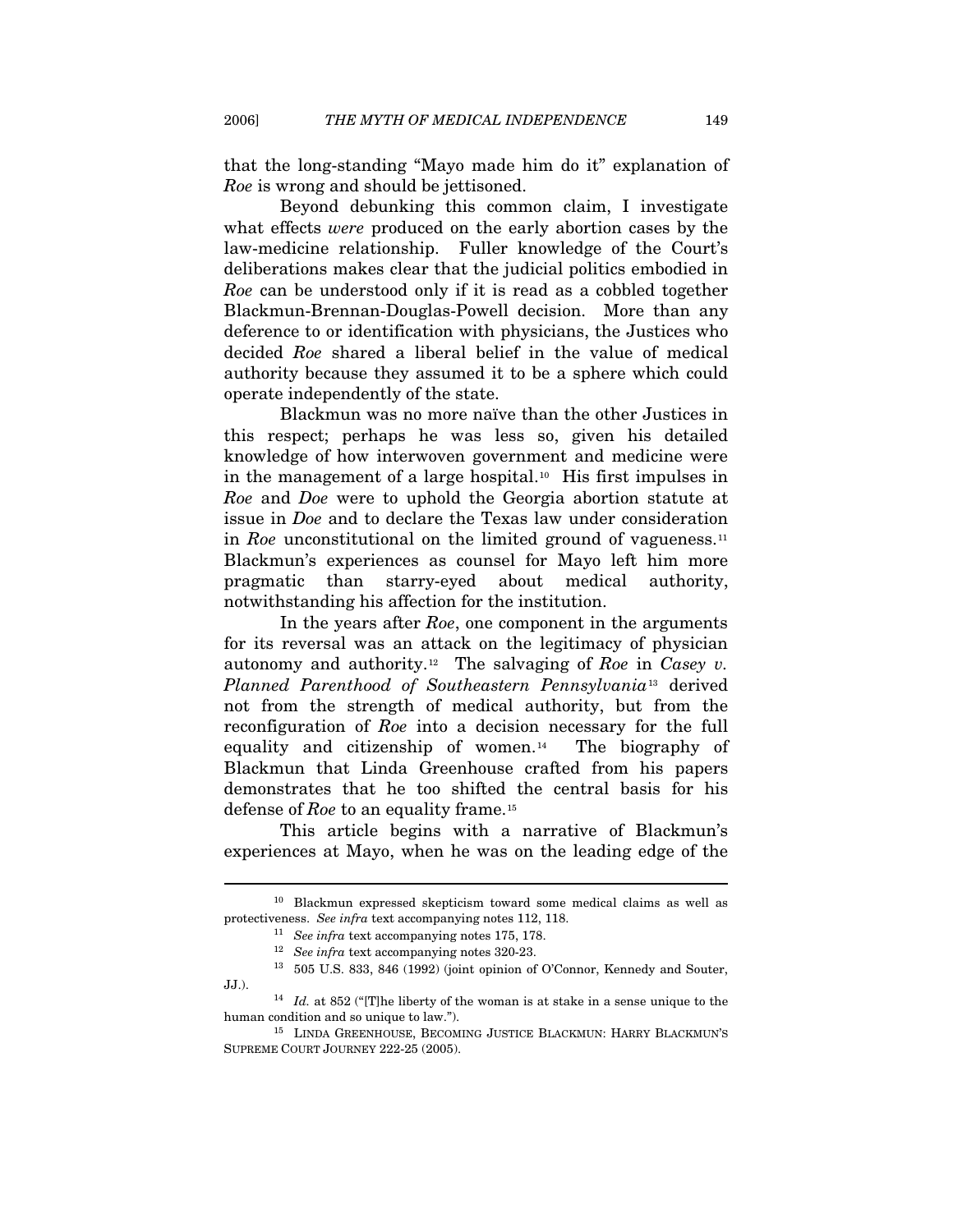transformation of a legal field centered on the individual doctor-patient relationship into one of much broader scope, centered on large, complex health care institutions. Part I excavates from his papers a richer sense of the nature of his practice at Mayo. Although Mayo provided Blackmun with proximity to superior and sometimes exciting medicine, most of his time was spent on the normal aspects of a corporate counsel's job.[16](#page-4-0)

Part II analyzes Blackmun's role in cases associated with medicine that preceded *Roe*. The pre-*Roe* cases provide us with a fuller picture of how Blackmun sought to incorporate insights from his Mayo experiences into high court jurisprudence, and reveal the perspectives that Blackmun did and did not bring to the Court. His papers indicate that he was concerned about what he feared might be careless treatment of physicians' interests, but he was not blind to medical parochialism nor engaged in a mission to expand the authority of doctors. The details of this story cumulate into a picture of Blackmun as a judge whose primary reliance was on his instincts as a realist.

Part III reconstructs the intra-Court dynamics in *Roe*. I argue that Blackmun's reluctance to issue a broad ruling was overcome by lobbying by Justices Douglas and Brennan. Although there are other accounts of the exchanges among Justices, they have overlooked one factor that is highlighted in this section: the emphasis on medical authority that Justice Douglas developed. It is in Douglas's writing, not in Blackmun's, that one finds arguments for a "right to health."<sup>[17](#page-4-1)</sup>

Other Justices provided the contours for *Roe*'s framework. Justice Brennan framed privacy so that it might include abortion in his opinion in *Eisenstadt v. Baird*,[18](#page-4-2) and pressed Blackmun in that direction in *Roe*.[19](#page-4-3) Powell, who joined the Court shortly after Blackmun, became an unexpected adamant voice for providing maximum leeway to physicians.[20](#page-4-4) In his workmanlike fashion, Blackmun stitched together the result.

<span id="page-4-4"></span><span id="page-4-3"></span><span id="page-4-2"></span><span id="page-4-1"></span><span id="page-4-0"></span>Part IV analyzes the complex role that medical rhetoric played in post-*Roe* discourse on the regulation of abortion. For

<sup>16</sup> *See infra* text accompanying notes 64-94. 17 *See infra* text accompanying notes 232, 235, 239.

<sup>18 405</sup> U.S. 438 (1972).

<sup>19</sup> *See infra* text accompanying notes 160, 179, 258. 20 *See infra* text accompanying notes 261.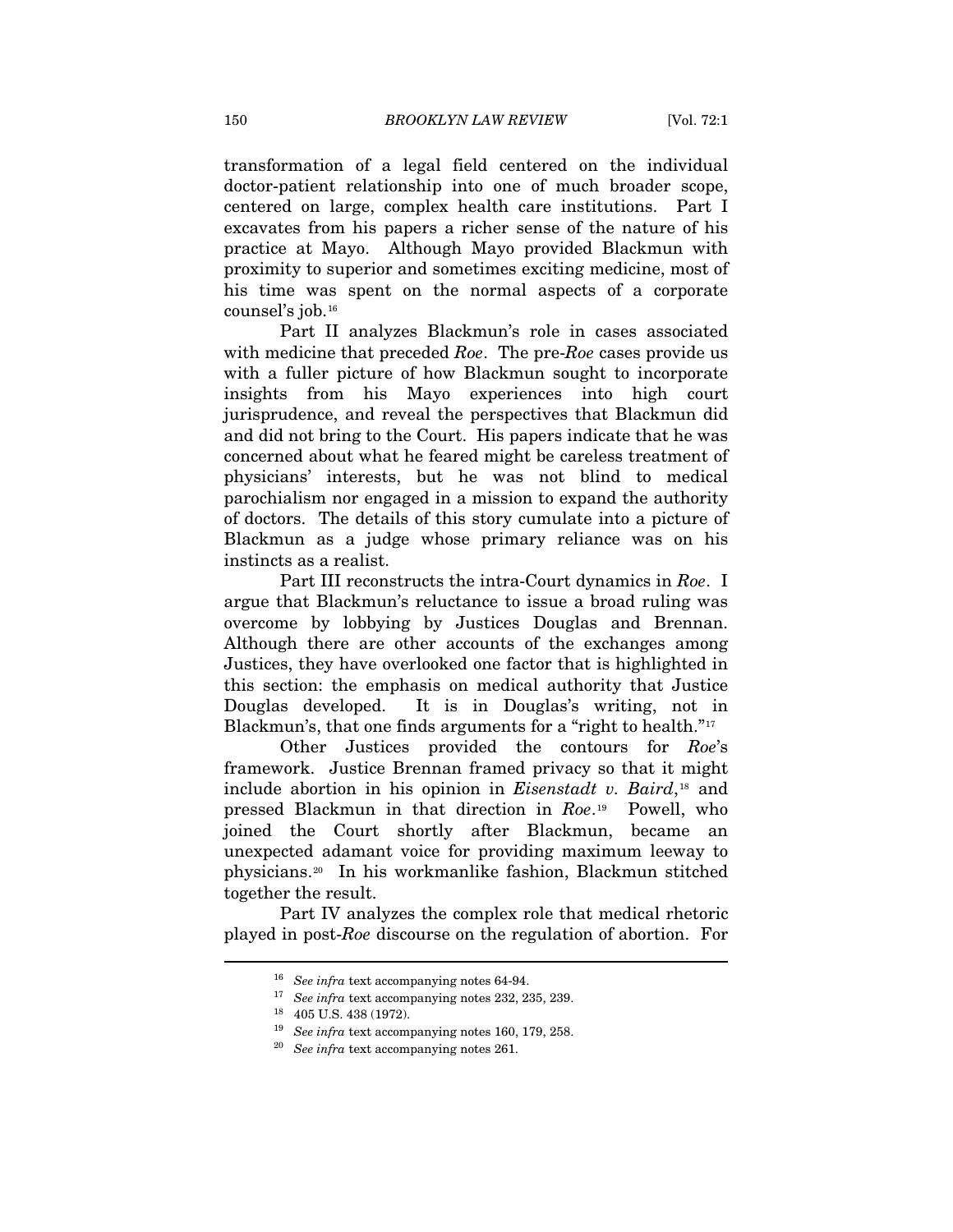Blackmun himself, it offered a vocabulary that he could deploy in justifying the shift in the political valence of his judicial philosophy, which itself was a reaction to the attacks on his abortion opinions. For conservatives on the Court, criticisms of medical authority as excessive became part of the analytic structure supporting efforts to diminish the scope of *Roe*.

Part V argues that beyond any factors particular to Blackmun, we should read *Roe* as a cultural text explaining how late twentieth-century liberals constructed medicine as a mythically independent, parallel realm to the state. What the Court sought to do in essence, even if unknowingly, was to delegate its juridical authority over this procreative question to physicians. The effort failed. An elite consensus as to the correctness of professional control split into two competing paradigms: one, a women's rights discourse, and the other, a claim for the sanctity of fetal life. Governance by medical authority could not in the end withstand the politics of passion and fear.

## I. HEALTH LAW PRACTICE IN THE 1950S

 $\overline{a}$ 

Harry Blackmun's admiration of physicians was certainly real. He "always had a sympathetic attitude toward the medical profession and for the medical mind."[21](#page-5-0) Justice Blackmun repeatedly stated that the decade he spent as general counsel at the Mayo Clinic from 1950 to 1959 was the happiest period of his professional life.<sup>[22](#page-5-1)</sup> It was a decade in which "health law" as we know it today—with its focus not solely on the doctor-patient relationship, but also on large-scale medical institutions—was just beginning.[23](#page-5-2)

Blackmun's experiences at Mayo provide a window into the nature of health law practice when the field was in its

<span id="page-5-2"></span><sup>23</sup> Barry R. Furrow, From the Doctor to the System: The New Demands of *Health Law*, 14 HEALTH MATRIX: J.L.-MED. 67, 72 (2004).

<span id="page-5-0"></span><sup>21</sup> Harry A. Blackmun, *Remarks*, 15 LAW MED. & HEALTH CARE 175, 175 (Winter 1987-1988) [hereinafter Blackmun, *Remarks*]. 22 *Id.*; John A. Jenkins, *A Candid Talk with Justice Blackmun*, N.Y. TIMES,

<span id="page-5-1"></span>Feb. 20, 1983, § 6 (Magazine), at 20; Oral History, *supra* note 3, at 109. A "Friends of Mayo" letter, drafted for Blackmun's signature by the Mayo Department of Development soon after he retired from the Court, begins: "'The ten years I spent in Rochester were the happiest years in my professional life.' A remarkable statement coming as it does from a man who has spent more than two decades on the highest court in the land." Draft Letter from Justice Harry A. Blackmun to the Friends of the Mayo Clinic (Mar. 10, 1994) (on file with the Library of Congress, Manuscript Division, The Harry A. Blackmun Papers, Box 14, Folder 8 [hereinafter Blackmun Papers]).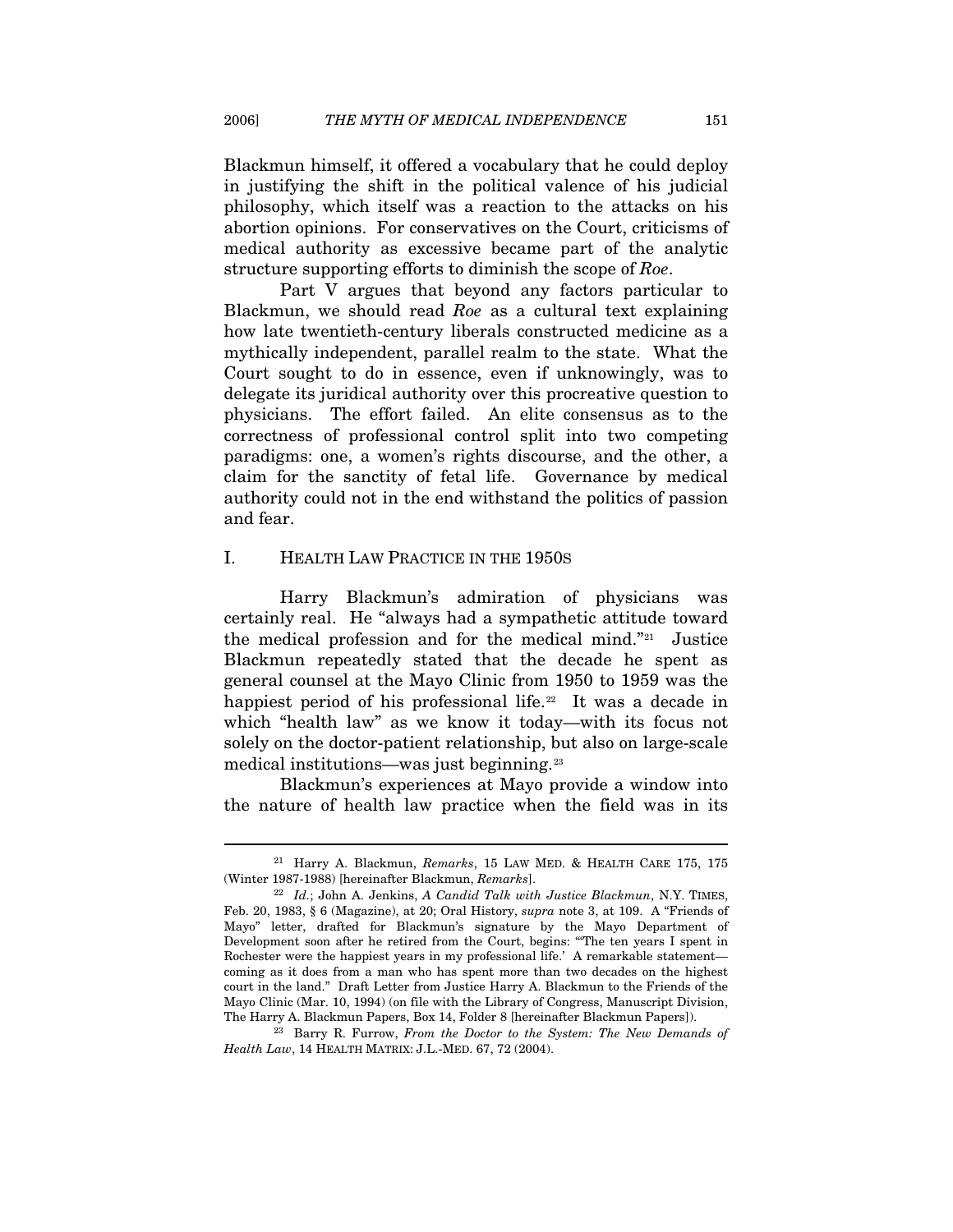infancy. When Blackmun began working at Mayo, practitioners and scholars understood the field as "law and medicine."[24](#page-6-0) Its primary focus was on liability and regulation issues directly related to physicians' provision of care, including licensure, malpractice, and forensic or courtroom medicine, such as evidence law.<sup>[25](#page-6-1)</sup> The professional authority paradigm dominated law and medicine, with its emphasis on "providing doctors with sweeping control over health care."[26](#page-6-2) The American Academy of Hospital Attorneys did not begin until nine years after Blackmun left Mayo; the National Health Lawyers Association formed three years after that.<sup>[27](#page-6-3)</sup>

Blackmun's experiences presaged these developments in the field, when hospital attorneys became counselors for complex business transactions, including acquisitions of other care providers.[28](#page-6-4) As hospitals grew in size and importance, the legal arena expanded to include institutional issues such as organizational status, corporate tax, staff-hospital relationships, institutional liability and licensure, and legal issues generated by medical discoveries.[29](#page-6-5) The field became more commonly known as "health law" rather than as "law and medicine," to signal its broader scope.[30](#page-6-6)

By the time Justice Blackmun retired from the Supreme Court in 1994, the conceptualization of health law had changed significantly. Bioethics and financing issues had mushroomed into substantial specialties of their own. In *Cruzan v. Director, Missouri Department of Health*,<sup>[31](#page-6-7)</sup> the Court entered the debate

<span id="page-6-0"></span><sup>24</sup> *See generally* EMANUEL HAYT ET AL., LAW OF HOSPITAL, PHYSICIAN, AND PATIENT (2d ed. 1952); ROWLAND H. LONG, THE PHYSICIAN AND THE LAW (1968); John E. Tracy, *Scientific Proof and Relations of Law and Medicine*, 41 MICH. L. REV. 872 (1943). 25 Mark A. Hall, *The History and Future of Health Care Law: An Essentialist* 

<span id="page-6-1"></span>*View*, 41 WAKE FOREST L. REV. 347, 348 (2006); Arnold J. Rosoff, *Health Law at Fifty Years: A Look Back*, 14 HEALTH MATRIX: J.L.-MED. 197, 198 (2004). 26 Rand E. Rosenblatt, *The Four Ages of Health Law*, 14 HEALTH MATRIX:

<span id="page-6-2"></span>J.L.-MED. 155, 165 (2004).

<span id="page-6-3"></span> $^{27}$  PETER D. JACOBSON, STRANGERS IN THE NIGHT: LAW AND MEDICINE IN THE MANAGED CARE ERA 49 (2002). 28 One of Blackmun's major accomplishments while at Mayo was handling

<span id="page-6-4"></span>the incorporation and tax issues related to the takeover of the Rochester Methodist Hospital as a Mayo affiliate. Clark W. Nelson, *Historical Profiles of Mayo: Harry A. Blackmun and Mayo*, 74 MAYO CLINIC PROC. 442, 442 (1999). Blackmun's knowledge of hospital operations and systems is evident in his opinion in *Abbott Laboratories v. Portland Retail Druggists Ass'n, Inc.,* 425 U.S. 1, 8-11, 14-17 (1976).

<span id="page-6-7"></span><span id="page-6-6"></span><span id="page-6-5"></span><sup>&</sup>lt;sup>29</sup> JACOBSON, *supra* note 27, at 50-52, 55-56; Furrow, *supra* note 23, at 72.<br><sup>30</sup> Rosoff, *supra* note 25, at 199-204. The first casebook to use the phrase "health law" in its title appeared in 1987. Hall, *supra* note 25, at 352. 31 497 U.S. 261 (1990).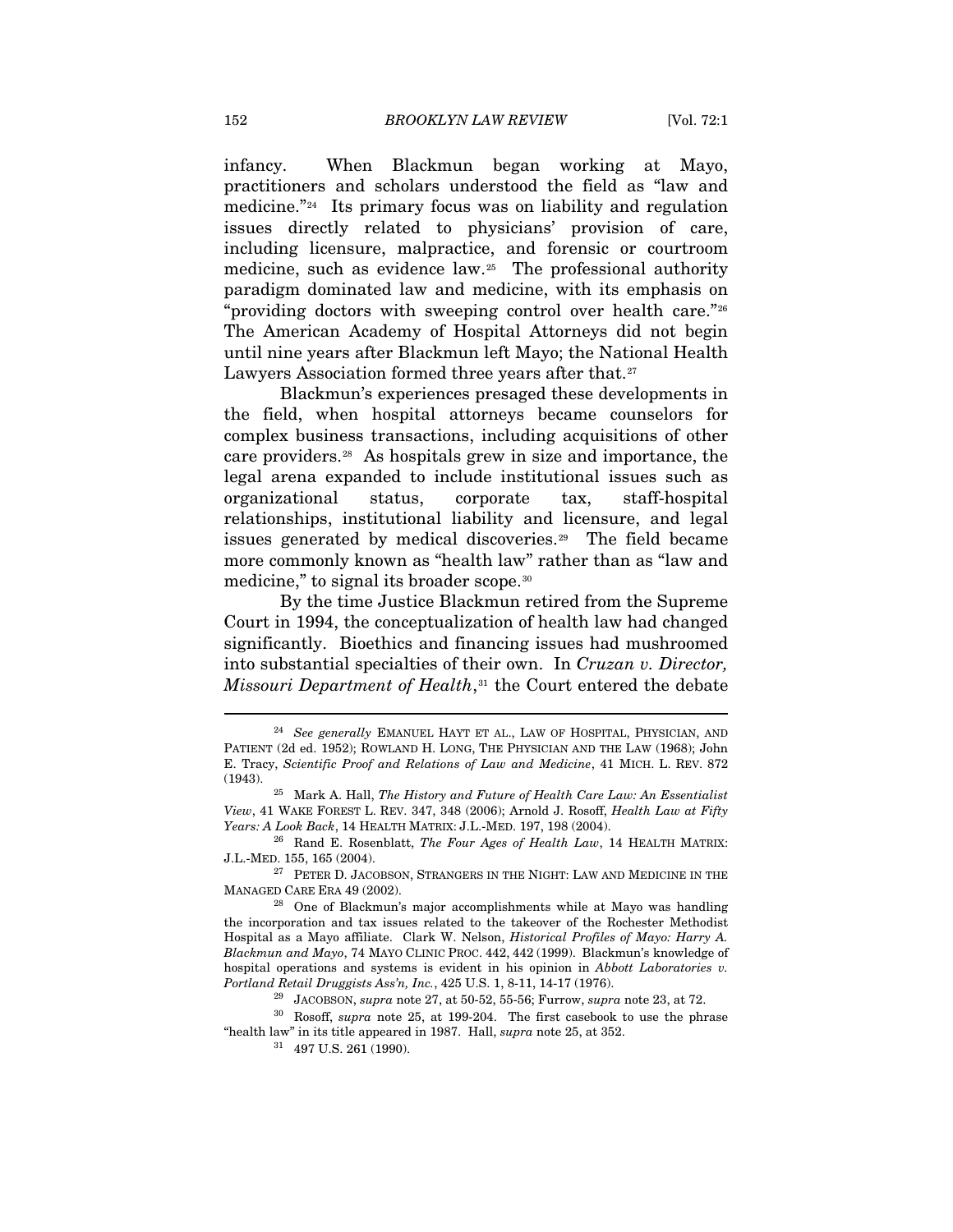over autonomy issues in death and dying, an area which has grown and is likely to continue growing.[32](#page-7-0) Three federal statutes enacted between Blackmun's years at Mayo and when he joined the Court—Medicare,<sup>[33](#page-7-1)</sup> Medicaid,<sup>[34](#page-7-2)</sup> and ERISA<sup>[35](#page-7-3)</sup> revolutionized the financial aspects of health care delivery and payment.

Examining Justice Blackmun's Mayo experiences more closely than has been done before provides ground for caution in extrapolating their likely effect on his adjudication of abortion issues. Mayo was a rarefied environment, an elite institution which presented itself as providing last chance medical expertise when lesser providers had failed.<sup>[36](#page-7-4)</sup> Although it is impossible to know about conversations there which may have touched on abortion, or what Blackmun observed or absorbed of staff attitudes about the procedure,<sup>[37](#page-7-5)</sup> normal abortions—those not involving situations of extreme medical urgency—were not performed at Mayo.<sup>[38](#page-7-6)</sup> As Blackmun himself put it, "The clinic . . . was not, and did not wish to be, an abortion mill of any kind  $\dots$ ."<sup>[39](#page-7-7)</sup> There is no clear link to the outcome in *Roe* from his experiences at Mayo.

<span id="page-7-1"></span>1396d (2000).<br><sup>34</sup> Medicaid Act, 42 U.S.C. § 1396 (2000).<br><sup>35</sup> Employee Retirement Income Securi

<span id="page-7-0"></span><sup>32</sup> *See* Gonzales v. Oregon, \_\_\_ U.S. \_\_\_, 126 S. Ct. 904, 925 (2006) (holding that the Controlled Substance Act does not permit the Attorney General to prohibit doctors from prescribing drugs for use in physician-assisted suicide when the procedure is allowed under state law); Vacco v. Quill, 521 U.S. 793, 808-09 (1997) (upholding New York's ban on assisted suicide by declining to find a violation of the equal protection clause of the Fourteenth Amendment); Washington v. Glucksberg, 521 U.S. 702, 728 (1997) (upholding Washington's ban on assisted suicide by declining to find a fundamental right to assistance in suicide under the due process clause). 33 Health Insurance for the Aged Act (Medicare Act), 42 U.S.C. §§ 426, 1395-

<span id="page-7-3"></span><span id="page-7-2"></span><sup>35</sup> Employee Retirement Income Security Act of 1974, 29 U.S.C. § 1001 % <sup>36</sup> *Clinics: The Court of Last Resort*, TIME, Oct. 23, 1964, at 96. <sup>37</sup> When asked in his Oral History interview about whether Mayo doctors had

<span id="page-7-7"></span><span id="page-7-6"></span><span id="page-7-5"></span><span id="page-7-4"></span>a view as to abortion, Blackmun replied, "Well, if they did, it was certainly not uniform, and they divided, just as everybody did. As a matter of fact, some of the nastiest letters I received after *Roe against Wade* . . . were from Mayo Clinic physicians. Nearly all of them approved of *Roe against Wade*, but not all of them by any means." Oral History, *supra* note 3, at 192. 38 *See infra* text accompanying notes 52-55. 39 Oral History, *supra* note 3, at 192.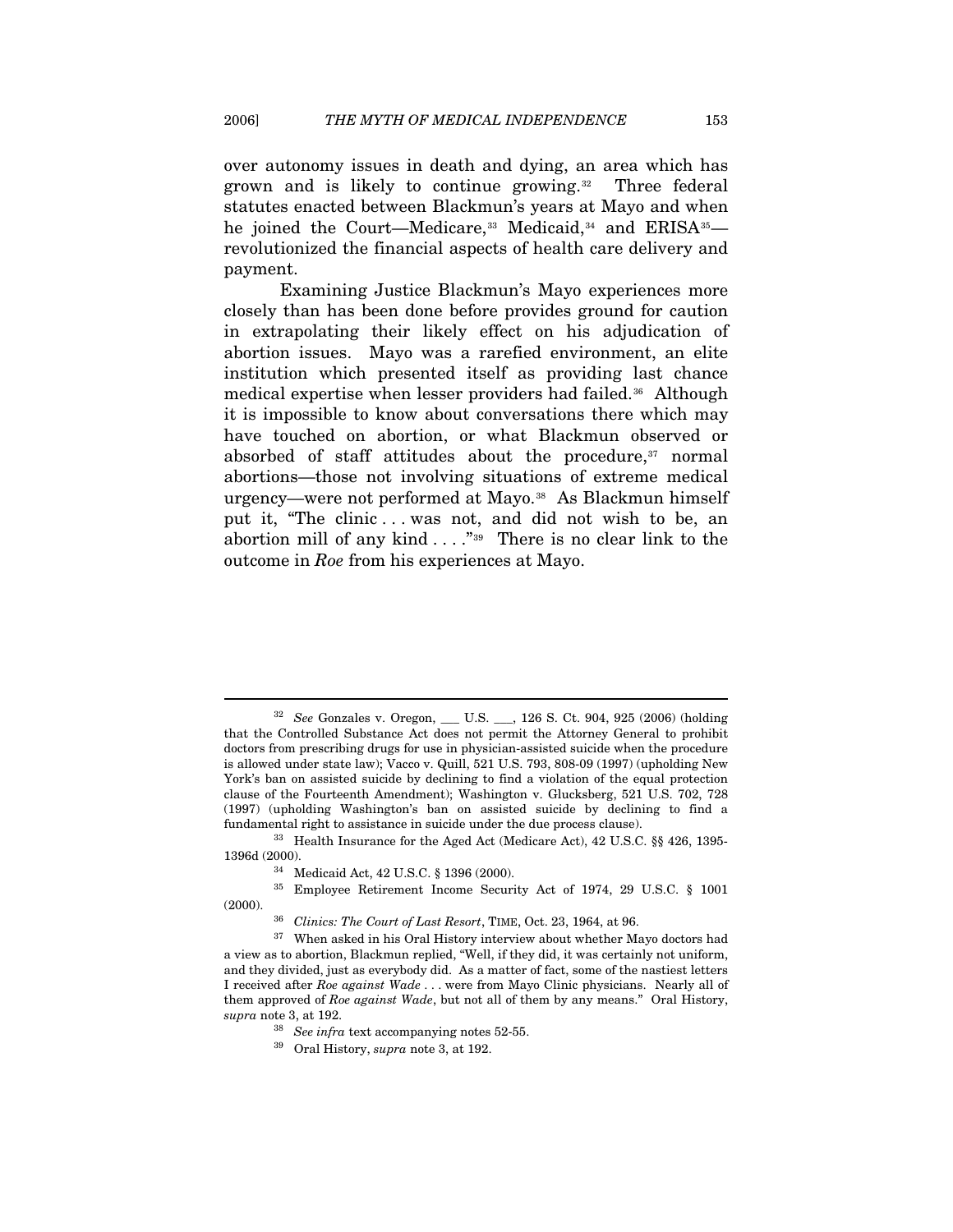## *A. Justice Blackmun's Connections with Physicians at the Mayo Clinic*

Blackmun began representing the Mayo Clinic and some of its physicians in the 1940s, while he was an associate at a Minneapolis firm.[40](#page-8-0) He attributed Mayo's interest in hiring him as its first resident counsel to a managerial realization that continuing to have only a local firm lawyer was insufficient. The administrative head of Mayo "sensed a changing political situation, changing legal situation and thought that maybe the Mayos should have representation by a larger firm that had a rather broad client base, particularly in Washington."[41](#page-8-1) In 1950, Blackmun took the Mayo job and remained in that position until 1959, when he was appointed to the United States Court of Appeals for the Eighth Circuit.[42](#page-8-2)

Mayo was a leader in world-class health care, attracting 160,000 patients a year by the late 1950s.[43](#page-8-3) Blackmun saw himself as part of the support team for eminent physicians whose work produced breakthroughs in such fields as heart surgery<sup>[44](#page-8-4)</sup> and rheumatology.<sup>[45](#page-8-5)</sup> His time there included "the dawn of the heart-lung bypass procedure."[46](#page-8-6) He greatly admired the work of the physicians and researchers, retaining a newspaper clipping that catalogued breakthroughs achieved

<span id="page-8-1"></span><span id="page-8-0"></span><sup>40</sup> GREENHOUSE, *supra* note 15, at 18. 41 Oral History, *supra* note 3, at 107. Persons associated with Mayo frequently referred to the facility as "the Mayo Brothers' Clinic" or "Mayos' Clinic." Origins of the Name "Mayo Clinic," http://www.mayoclinic.org/tradition-heritage/

<span id="page-8-3"></span><span id="page-8-2"></span>origins-name.html (last visited Sept. 1, 2006).<br><sup>42</sup> GREENHOUSE, *supra* note 15, at 18, 28.<br><sup>43</sup> Letter from Leland W. Scott to David A. Lindsay, General Counsel of the Treasury 3 (Apr. 2, 1960) [hereinafter Scott Letter] (Blackmun Papers, Box 14, Folder 1). For historical background on the Mayo Clinic's founding, see PAUL STARR, THE SOCIAL TRANSFORMATION OF AMERICAN MEDICINE 210-11 (1982). 44 Harry A. Blackmun, *Remarks at the Commencement Exercises of Mayo* 

<span id="page-8-4"></span>*Medical School*, 55 MAYO CLINIC PROC. 573, 576 (1980) [hereinafter Blackmun, *Remarks at Commencement*] ("I was also privileged to be here when the Mayo team, in the early 1950's, developed their own method of [open-heart] surgery . . . . I shall not forget the last experimental operation performed the day before the first human patient was subjected to open-heart surgery. And I shall not forget the early weeks of procedures here on the human heart, the successes and the failures."); Richard C. Daly et al., *Fifty Years of Open Heart Surgery at the Mayo Clinic*, 80 MAYO CLINIC PROC. 636 (2005). 45 Mayo physicians Edward C. Kendall and Phillip S. Hench won the 1950

<span id="page-8-6"></span><span id="page-8-5"></span>Nobel Prize in Physiology and Medicine for their discovery on the uses of cortisone in treating rheumatoid arthritis. Cortisone Discovery and the Nobel Prize, http://www.mayoclinic.org/tradition-heritage/cortisone-discovery.html (last visited

<sup>&</sup>lt;sup>46</sup> Oral History, *supra* note 3, at 111.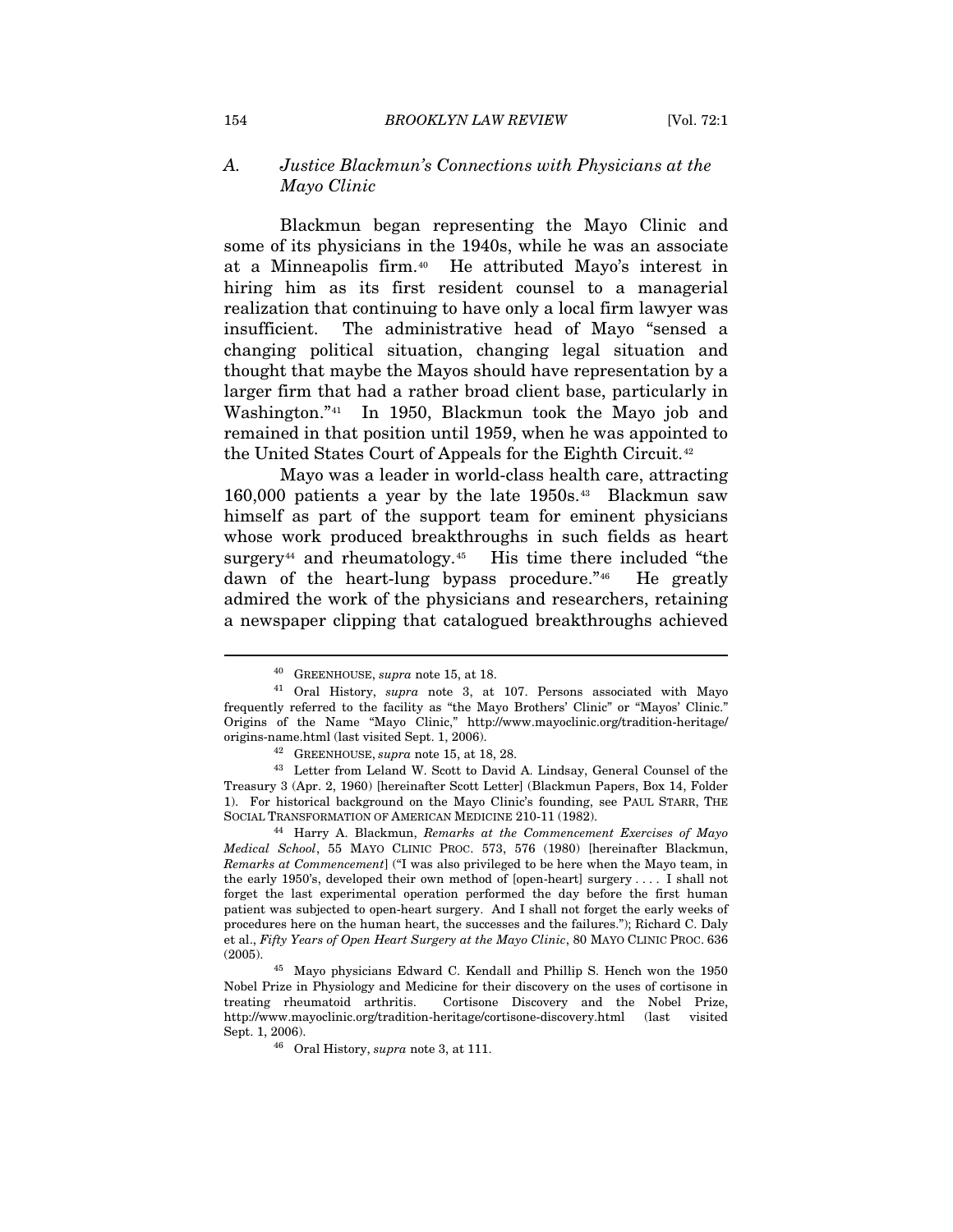at Mayo: cortisone, a heart-lung machine, open-heart surgery, deep-chilled brain surgery, and the first post-operative recovery room.[47](#page-9-0)

Blackmun made a point of observing medical procedures and attending the surgeons' biweekly discussions of recent cases and the monthly clinical staff meetings.[48](#page-9-1) "I felt the more I could learn about how medicine was practiced there, the better off I would be in advising the physicians."[49](#page-9-2) On occasion, he dealt with end-of-life issues presented by patients in a persistent vegetative state,[50](#page-9-3) and provided legal advice as to standards for brain death and do not resuscitate orders.<sup>[51](#page-9-4)</sup>

Abortion was rarely performed at the Mayo Clinic for any reason, which is not surprising for a tertiary care center. Only about one hundred abortions were performed there in the twenty years from 1945 to 1965, almost all because of serious somatic disease.<sup>[52](#page-9-5)</sup> When asked in his oral history interview what Minnesota's law on abortion was while he was at Mayo, Blackmun responded, "I don't remember any abortion problems at the time."[53](#page-9-6) Dr. Jane Hodgson, who trained there in obstetrics and gynecology in the early 1940s, recalled that "even at Mayo, we were never taught how to do a therapeutic abortion."[54](#page-9-7) While Blackmun was at Mayo in the 1950s, organized medicine viewed even legal abortions as distasteful and morally problematic.<sup>[55](#page-9-8)</sup>

During his time at Mayo, Blackmun developed a lawyer's protective stance for his clients. In 1959, while being considered for the appointment that he ultimately received to the Eighth Circuit, he heatedly criticized a recent malpractice

<span id="page-9-0"></span><sup>47</sup> *Mayo Clinic Offers Patients a Superb System*, MINN. SUNDAY TRIB., Sept. 13, 1964, (Magazine), at 10 (Blackmun Papers, Box 14, Folder 3). 48 Oral History, *supra* note 3, at 111.

<sup>49</sup> *Id.*

<span id="page-9-5"></span><span id="page-9-4"></span><span id="page-9-3"></span><span id="page-9-2"></span><span id="page-9-1"></span> $^{50}$  *Id.* at 112, 405-06, 410-11.<br><sup>51</sup> *Id.* at 112.<br><sup>52</sup> Richard S. Sheldon & David G. Decker, *Therapeutic Abortion at the Mayo Clinic 1945-1965*, 50 MINN. MED. 1283, 1284 (1967).

<span id="page-9-6"></span><sup>&</sup>lt;sup>53</sup> Oral History, *supra* note 3, at 112. At a later point in the interview, he was asked again about abortion at Mayo and responded to the same effect: "I do not recall the raising of any legal issue about abortion in the decade I was there at all." *Id.* at 192. 54 *Quoted in* CAROLE JOFFE, DOCTORS OF CONSCIENCE: THE STRUGGLE TO

<span id="page-9-7"></span>PROVIDE ABORTION BEFORE AND AFTER *ROE V. WADE* 9 (1995). In fact, under the Minnesota statute in effect during 1950s, performing an abortion was punishable by up to four years imprisonment. MINN. STAT. § 617.18 (repealed 1974). 55 LESLIE J. REAGAN, WHEN ABORTION WAS A CRIME: WOMEN, MEDICINE, AND

<span id="page-9-8"></span>LAW IN THE UNITED STATES 1867-1973, at 178 (1997).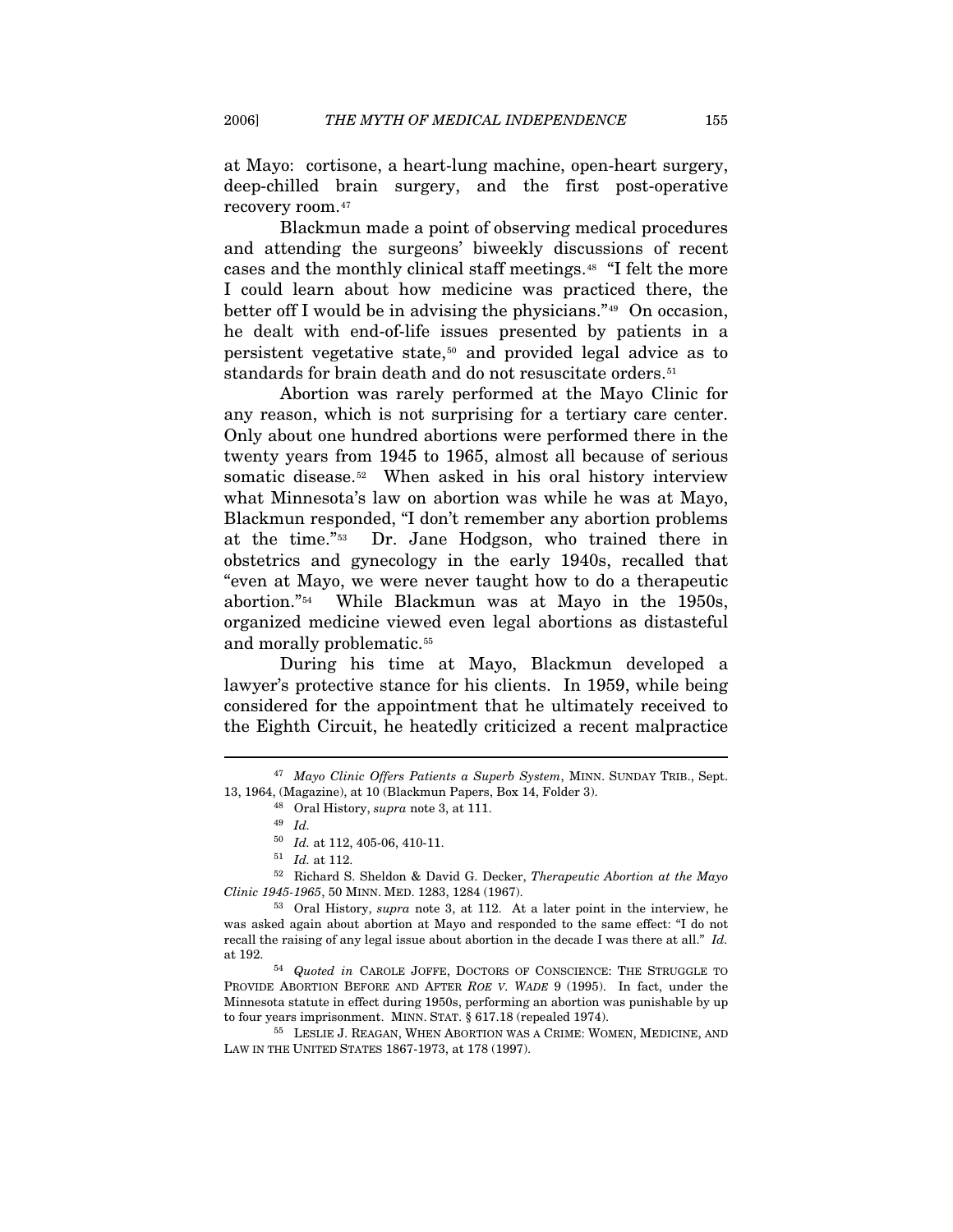decision of that court, involving a surgeon who had mistakenly left an object in the patient's body cavity.<sup>[56](#page-10-0)</sup> The court had opined that "[e]verybody knows, without being told by an expert, that it is not approved surgical practice to leave in a patient's body . . . any . . . foreign nonabsorbable substance."<sup>[57](#page-10-1)</sup> Blackmun pointed out in his letter that many reasons existed for a good surgeon to leave nonabsorbable medical devices or tools, such as mesh or wire, in the body.<sup>[58](#page-10-2)</sup>

In his later roles, first as a judge and then as a Justice, Blackmun took it upon himself to speak for the medical profession among fellow jurists. He chided Justice Black for referring to licensed physicians as "competent," arguing that "competent" was redundant unless malpractice was asserted.[59](#page-10-3) Blackmun expressed this concern about judges' lack of sympathy for the medical profession throughout his life. "I have always been surprised and disturbed by the lack of sympathy that judges often have for the problems that confront the medical profession. . . . I have noticed this even at conferences of our Court. I have done my best to alleviate that feeling...."<sup>[60](#page-10-4)</sup> He wrote in a similar vein to an oncologist at Mayo who was distressed at the continuing use of Laetrile, a hazardous drug being sold illegally to cancer patients, despite a protective Supreme Court opinion:[61](#page-10-5) "Federal judges, I have learned, do not understand medical problems very well."[62](#page-10-6) In a 1994 lecture on psychiatry and law, he noted that "[t]he judiciary is somewhat intolerant of medical personnel."<sup>[63](#page-10-7)</sup>

<span id="page-10-0"></span><sup>56</sup> Letter from Harry A. Blackmun to Warren E. Burger (May 18, 1959) [hereinafter Blackmun Letter to Burger] (Blackmun Papers, Box 12, Folder 13). He reiterated this point thirty-five years later in his oral history interview. Oral History, *supra* note 3, at 113. 57 Young v. Fishback, 262 F.2d 469, 470 (D.C. Cir. 1958).

<span id="page-10-3"></span><span id="page-10-2"></span><span id="page-10-1"></span><sup>&</sup>lt;sup>58</sup> Blackmun Letter to Burger, *supra* note 56.<br><sup>59</sup> Letter from Justice Harry A. Blackmun to Justice Hugo L. Black (Feb. 26, 1971) (Blackmun Papers, Box 123, Folder 8). Blackmun later worked this point into his decisions in *Richardson v. Perales*, 402 U.S. 389, 402 (1971), and *Doe v. Bolton*, 410

<span id="page-10-5"></span><span id="page-10-4"></span> $^{60}$  Blackmun,  $Remarks, supra$  note 21, at 176.  $^{61}$  United States v. Rutherford, 442 U.S. 544, 551-59 (1979) (holding that there is no express or implied exemption for terminally ill patients from the Federal Food, Drug, and Cosmetic Act requirement that a new drug be recognized as "safe and

<span id="page-10-6"></span>effective" before distribution).<br><sup>62</sup> Letter from Justice Harry A. Blackmun to Dr. Charles G. Moertel, Mayo<br>Clinic (Mar. 16, 1982) (Blackmun Papers, Box 14, Folder 8).

<span id="page-10-7"></span><sup>&</sup>lt;sup>63</sup> Harry A. Blackmun, Isaac Ray Lecture: The Intersection of Law and *Psychiatry*, 69 MAYO CLINIC PROC. 800, 804 (1994) [hereinafter *Isaac Ray Lecture*].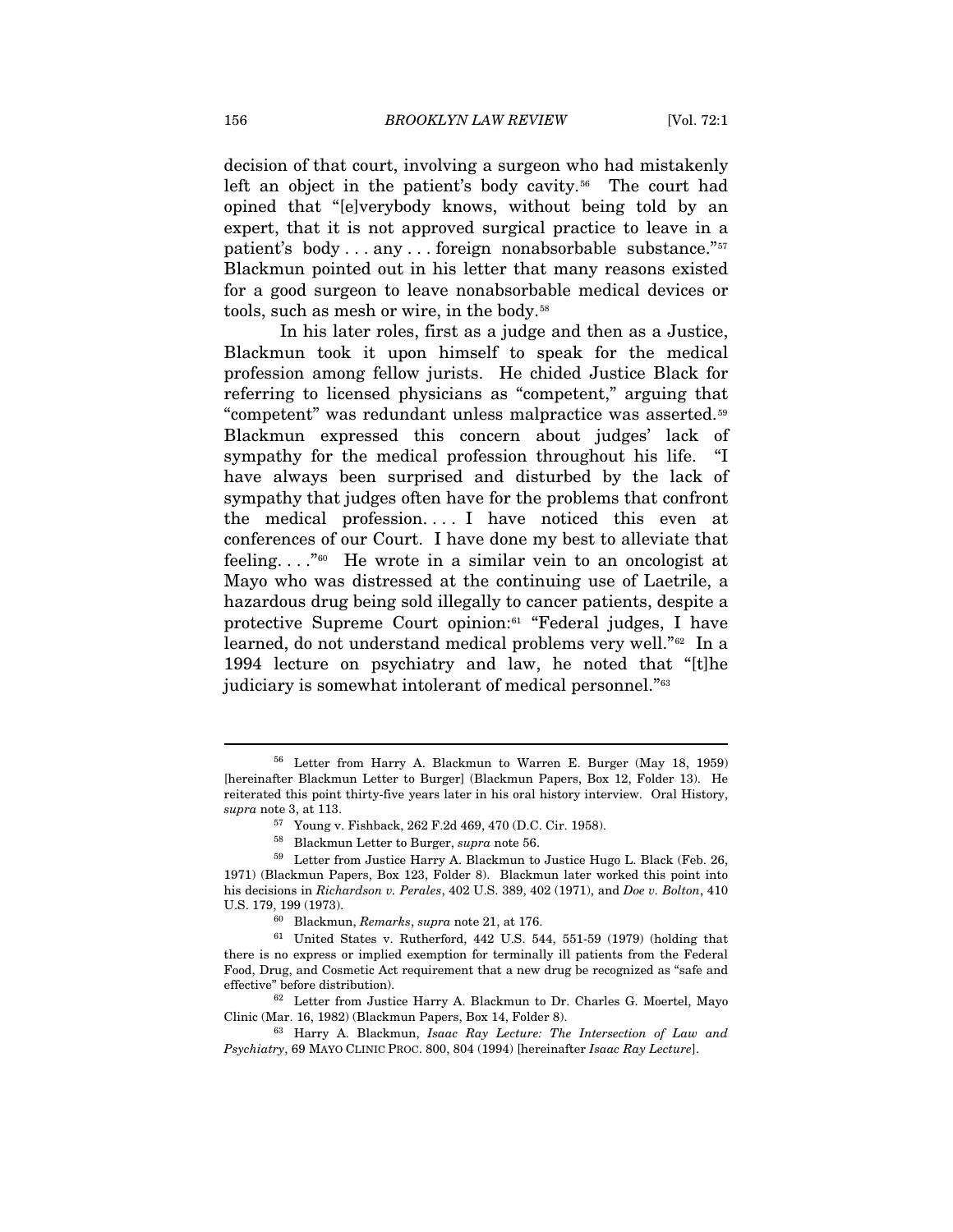#### *B. Health Law as Business Law*

As general counsel at the Mayo Clinic, most of Blackmun's practice dealt with a broad range of business, tax, and litigation-related issues. $64$  The series of memoranda that he left for his successor, in which he described his major concerns in some detail, provide what is probably the best indicator of the nature of his work. He was responsible for administering trusts set up by donors as well as for drafting certain trust instruments.[65](#page-11-1) He handled real estate and corporate matters for Mayo and various entities which it owned, such as the local airport. $66$  On the litigation front, he closely monitored malpractice claims and potential claims, $67$ and represented Mayo doctors who were called as witnesses for depositions or trials.[68](#page-11-4) His practice also included licensure issues<sup>[69](#page-11-5)</sup> and miscellaneous private legal problems of the staff.<sup>[70](#page-11-6)</sup>

One of Blackmun's major achievements was handling the incorporation and tax issues necessary to found the Rochester Methodist Hospital as a Mayo affiliate in 1955.[71](#page-11-7) The hospital had been owned and operated by the Kahler Corporation, which decided to sell off its hospital unit.<sup>[72](#page-11-8)</sup> When leaders at Mayo sought to arrange for a religious organization I

<span id="page-11-2"></span>Blackmun to Mr. G.S. Schuster and Mr. J.W. Harwick, Re: Mayo Association (Oct. 23, 1959) (Blackmun Papers Box 13, Folder 20). 67 General Memorandum, *supra* note 65, at 5-6; Memorandum on Malpractice

<span id="page-11-3"></span>from H.A. Blackmun (Oct. 30, 1959) (Blackmun Papers, Folder 13, Box 20); Memorandum: Pending (Oct. 30, 1959) (Blackmun Papers, Folder 13, Box 20). Six of the ten open cases listed were malpractice matters.<br><sup>68</sup> General Memorandum, *supra* note 65, at 3-5.<br><sup>69</sup> General Memorandum, *supra* note 65, at 1-2. Blackmun described the

<span id="page-11-5"></span><span id="page-11-4"></span>licensure problems of doctors at Mayo on fellowships, some from outside the United States, as a "vexing little problem with which I have struggled." *Id.* at 1. 70 Blackmun's papers contain a 1953 speech that he gave to the Minnesota

<span id="page-11-6"></span>State Medical Association entitled "The Physician and His Estate," consisting of tax and estate planning advice. Harry A. Blackmun, Address at the Centennial Meeting of the Minnesota State Medical Association (May 20, 1953) (Blackmun Papers, Box 14, Folder 19), *reprinted in* 36 MINN. MED. 1033 (1953). His first Mayo-related legal matter, while still in private practice, was a gift tax question from one of the surgeons.

<span id="page-11-8"></span><span id="page-11-7"></span>Oral History, *supra* note 3, at 107. 71 Nelson, *supra* note 28. 72 History of Rochester Methodist Hospital, *available at* http://www.mayo clinic.org/methodisthospital/rmhhistory.html (last visited Nov. 10, 2006).

<span id="page-11-0"></span><sup>64</sup> Nelson, *supra* note 28; Clark W. Nelson, *Mayo Legal Department*, 68 MAYO CLINIC PROC. 212 (1993); Oral History, *supra* note 3, at 109-10, 113. 65 *See* General Memorandum from H.A. Blackmun (Oct. 29, 1959)

<span id="page-11-1"></span><sup>[</sup>hereinafter General Memorandum] (Blackmun Papers, Box 14, Folder 1); Memorandum from H.A. Blackmun 2-3 (Oct. 29, 1959) (Blackmun Papers, Box 13, Folder 20). 66 General Memorandum, *supra* note 65, at 3, 6; Memorandum from H.A.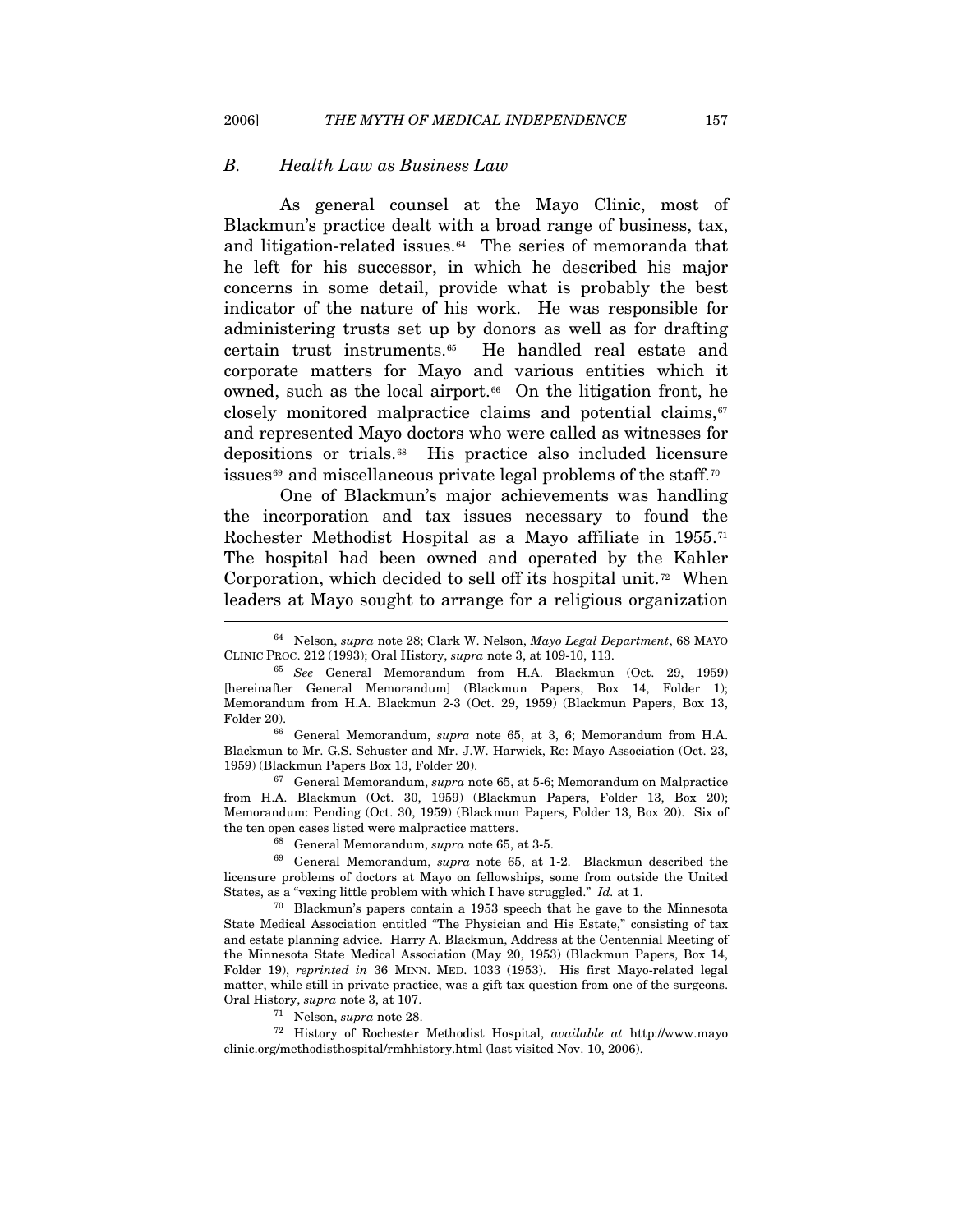to operate the hospital, which would be affiliated with Mayo, Blackmun, as "a prominent lay Methodist," played a key role in arranging for the Methodist church to take over operations.[73](#page-12-0) He then led the effort "to lay the legal/financial substructure" for the hospital.[74](#page-12-1) He continued to serve as a director and executive committee member for Rochester Methodist Hospital until he joined the Supreme Court in 1970.[75](#page-12-2)

Apparently the most significant corporate and tax dispute that arose at Mayo was a long-running battle with the Internal Revenue Service (I.R.S.). Organizationally, "the Mayos" consisted of three separate entities: a nonprofit corporation (the Mayo Association), an association of physicians and others engaged in the practice of medicine (the Mayo Clinic), and a research fund that sponsored fellowships for graduate medical education (the Mayo Foundation).<sup>[76](#page-12-3)</sup> The I.R.S had long treated the second entity, the Mayo Clinic, as a corporation for purposes of tax law, but began to question whether it should be classified as a partnership.<sup>[77](#page-12-4)</sup> The I.R.S. audited the Mayo returns from 1951 to 1955.[78](#page-12-5)

Blackmun represented the Mayos in dealings with the I.R.S. until he was appointed to the Eighth Circuit. The Clinic paid several million dollars a year in rent to the Mayo Association and could deduct the rental payments as business expenses, leaving very little net income upon which to be taxed.[79](#page-12-6) Because it was treated as a corporation, the Clinic could also deduct group insurance premiums and retirement plan contributions and provide Social Security coverage on more favorable terms than those applying to a partnership.<sup>[80](#page-12-7)</sup>

Blackmun realized that other medical groups were clamoring for corporate status, seeking the pre-tax benefits  $\overline{\phantom{a}}$ 

<span id="page-12-0"></span><sup>73</sup> Bill Holmes, Comments on the Occasion of the 30th Anniversary of Rochester Memorial Hospital 2 (Jan. 16, 1984) (Blackmun Papers, Box 1549, Folder 1). 74 *Id.*

<span id="page-12-3"></span><span id="page-12-2"></span><span id="page-12-1"></span><sup>&</sup>lt;sup>76</sup> Scott Letter, *supra* note 43. From a counsel's point of view, these three entities were cursed with confusing names. Mayo Association was in fact a corporation. Mayo Clinic was treated as an association, as federal tax law defined that term. The Mayo Foundation was a fund that had been transferred to the state of Minnesota; it had no distinct legal existence. Harry A. Blackmun, Notes, at 1-b (Aug. 2, 1960) [hereinafter Notes, Aug. 2, 1960] (Blackmun Papers, Box 14, Folder 1); Scott Letter, *supra* note 43, at 1-6. 77 Notes, Aug. 2, 1960, *supra* note 76, at 1-a; Scott Letter, *supra* note 43, at 1-

<span id="page-12-7"></span><span id="page-12-6"></span><span id="page-12-5"></span><span id="page-12-4"></span><sup>4. 78</sup> Scott Letter, *supra* note 43, at 1. 79 Notes, Aug. 2, 1960, *supra* note 76, at 8; Scott Letter, *supra* note 43, at 6. 80 Notes, Aug. 2, 1960, *supra* note 76, at 8, 10.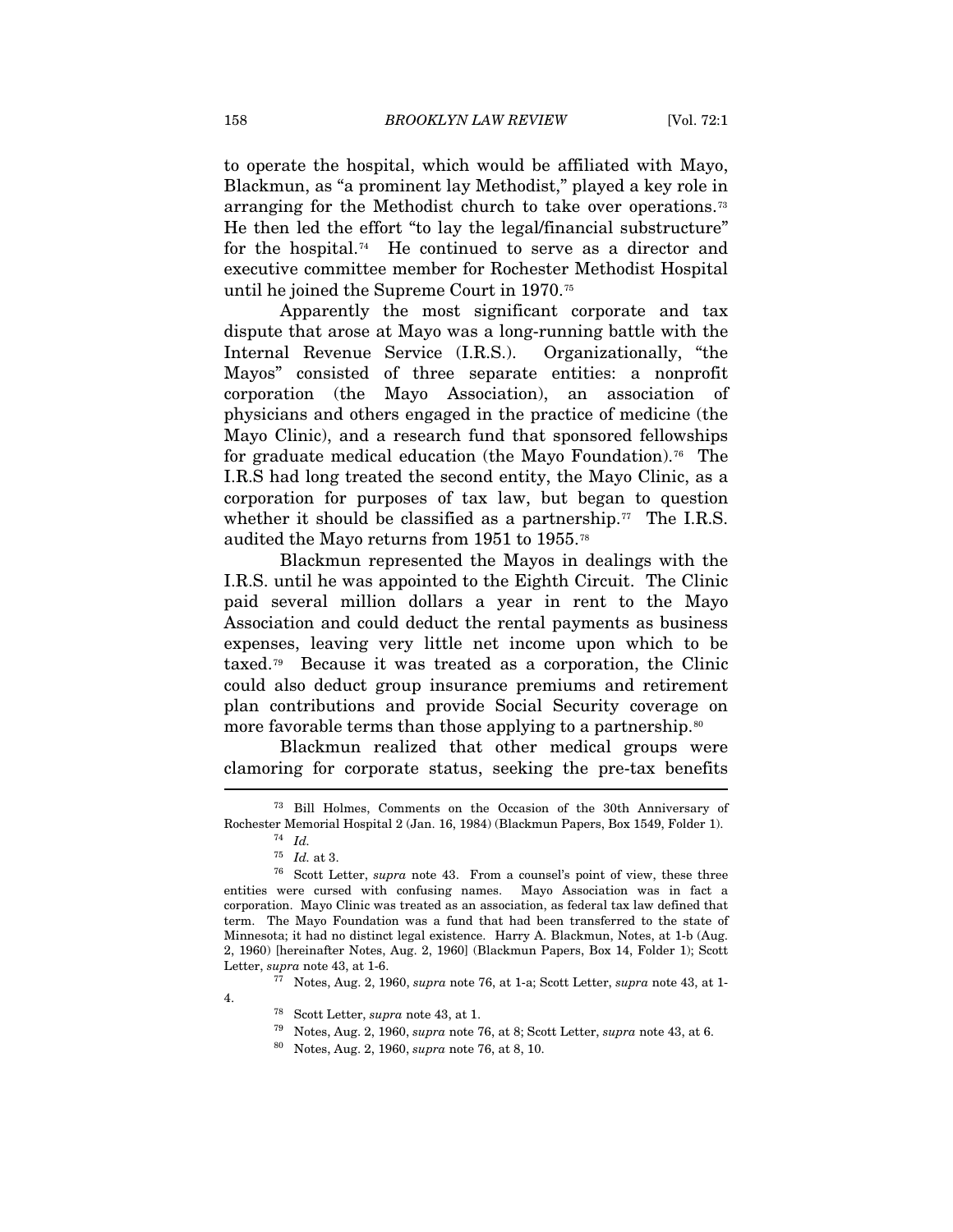structure enjoyed by the Mayo staff. $81$  He fought to preserve the Clinic's status as a membership association. Mayo's advantage was that its organization pre-dated the relevant federal tax laws and thus could not be seen as motivated by tax avoidance.[82](#page-13-1) Blackmun was insistent that no meaningful changes in this corporate structure should occur, such that would give the I.R.S. an opening to re-classify the Clinic as a partnership.<sup>[83](#page-13-2)</sup>

This is a matter of vital concern to each member of the staff. Personal financial consequences and family well-being are at issue. . . . [I]f the Association status is lost and the partnership status is gained, each of you would have Federal and Minnesota income taxes in the aggregate more than double the amount you now  $pay \ldots$ .<sup>[84](#page-13-3)</sup>

Lurking in the background was the risk that the Mayo Association could lose its tax exemption. The exemption for past and future contributions was essential to the financial base upon which the Mayos' pre-eminence rested. "Without [the tax exemption]," he said, "the Mayo Clinic as we know it cannot exist."[85](#page-13-4)

Nor was Blackmun unaware of less official relationships between Mayo and the I.R.S. He advised his successor that "[i]f you wish to be advised whenever a tax man registers as a patient at the Mayo Clinic, arrangements can be made for this."[86](#page-13-5) Apparently these efforts succeeded; his papers indicate that the I.R.S. allowed the Clinic to retain its corporate status.<sup>[87](#page-13-6)</sup>

Another of Blackmun's long-term projects as general counsel involved lobbying federal officials for funding and other support for Mayo. In 1953, his close friend and then Assistant Attorney General Warren Burger suggested that Blackmun visit Washington to meet with officials at the Department of

 $\overline{a}$ 

<sup>85</sup> *Id.* at 9. 86 General Memorandum, *supra* note 65, at 3. 87 Notes, Aug. 2, 1960, *supra* note 76, at 1-a.

<span id="page-13-6"></span><span id="page-13-5"></span><span id="page-13-4"></span><span id="page-13-3"></span><span id="page-13-2"></span><span id="page-13-1"></span><span id="page-13-0"></span><sup>&</sup>lt;sup>81</sup> *Id.* at 9-11. At that time, virtually every state prohibited the corporate practice of medicine. Mark A. Hall, *Institutional Control of Physician Behavior: Legal Barriers to Health Care Cost Containment*, 137 U. PA. L. REV. 431, 509-10 (1988).<br><sup>82</sup> Notes, Aug. 2, 1960, *supra* note 76, at 11.<br><sup>83</sup> *Id.* at 11-12.<br><sup>84</sup> *Id.*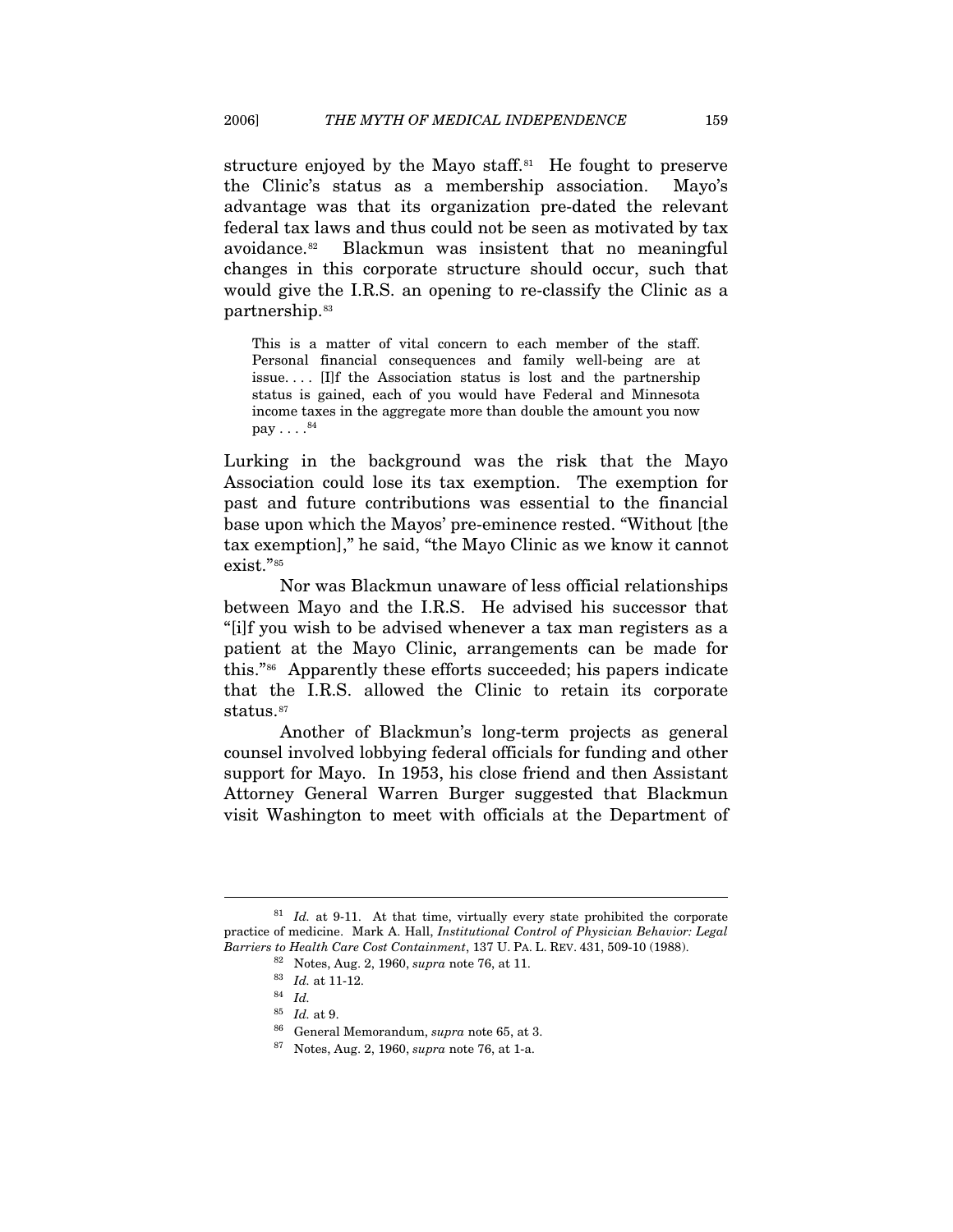Health, Education and Welfare ("HEW").<sup>[88](#page-14-0)</sup> Two years later he suggested that Blackmun "browse around the Public Health Institute and warm up some of your friendships with miscellaneous people having common interests" with Mayo.<sup>[89](#page-14-1)</sup> Drawing on Burger's assistance to arrange participation by federal health officials, Blackmun organized "an exploratory trip" to Washington in 1956 for several Mayo Clinic management staff to further "the development of Washington contacts  $\dots$  [which are], I think, long overdue."<sup>[90](#page-14-2)</sup> In January 1959, Blackmun consulted Burger about the possibilities for approaching HEW officials to support an amendment to the Hill-Burton Act<sup>[91](#page-14-3)</sup> to secure funding for one of the hospitals owned by Mayo, which Blackmun described as "desperately in need of a new physical plant."[92](#page-14-4) Blackmun also sought funds for the hospital from the Rockefeller Foundation.<sup>[93](#page-14-5)</sup>

Blackmun genuinely enjoyed the business law aspects of his work. When asked what his memories were of "the happy events" at Mayo, he recalled "the reorganization of the Mayo Foundation[, t]he transformation of the downtown hospitals, which had been run by the Kahler Corporation, into an

<span id="page-14-0"></span><sup>88</sup> Letter from Warren E. Burger to Harry A. Blackmun (Oct. 12, 1953) (Blackmun Papers, Box 12, Folder 6). The Department of Health Education and Welfare was later renamed the Department of Health and Human Services. 89 Letter from Warren E. Burger to Harry A. Blackmun (May 12, 1955)

<span id="page-14-1"></span><sup>(</sup>Blackmun Papers, Box 12, Folder 8). 90 Letter from Harry A. Blackmun to Warren E. Burger (Mar. 8, 1956)

<span id="page-14-2"></span><sup>(</sup>Blackmun Papers, Box 12, Folder 9). Drawing on the contacts of his old friend Warren Burger, then on the United States Court of Appeals for the D.C. Circuit, Blackmun arranged for a luncheon meeting that included Assistant Secretaries from the Departments of Health, Education and Welfare and Defense, as well as high-ranking staff from the National Institutes of Health, the Veterans Administration, and Capitol Hill. *See* Harry A. Blackmun, Guest List Luncheon—April 12, 1956 (Blackmun Papers, Box 12, Folder 9). 91 The Hospital Survey and Construction Act (1964), 60 Stat. 1040 (codified

<span id="page-14-3"></span>as amended in scattered sections of 42 U.S.C.), commonly known as the Hill-Burton Act, provided federal funds for the construction and modernization of public and nonprofit hospitals. CLARK C. HAVIGHURST ET AL., HEALTH CARE LAW AND POLICY 27 (2d ed.1998). "[T]he Hill-Burton program flourished in the 1950s and 1960s and stopped

<span id="page-14-4"></span>granting subsidies for hospital construction in 1974." *Id.* at 30.<br><sup>92</sup> Letter from Harry A. Blackmun to Warren E. Burger (Jan. 29, 1959) (Blackmun Papers, Box 12, Folder 13). At this point, Burger was a judge on the United States Court of Appeals for the D.C. Circuit. It appears from the correspondence that Burger had lunch with the HEW Secretary and that Mayo invited the Secretary to visit the facility, but the documents do not indicate whether anything came from the effort. Letter from Warren E. Burger to Harry A. Blackmun (Feb. 4, 1959) (Blackmun Papers, Box 12, Folder 13); Letter from Harry A. Blackmun to Warren E. Burger (Mar. 13, 1959) (Blackmun Papers, Box 12, Folder 13). 93 Letter from Harry A. Blackmun to Warren E. Burger (Mar. 24, 1959)

<span id="page-14-5"></span><sup>(</sup>Blackmun Papers, Box 12, Folder 13).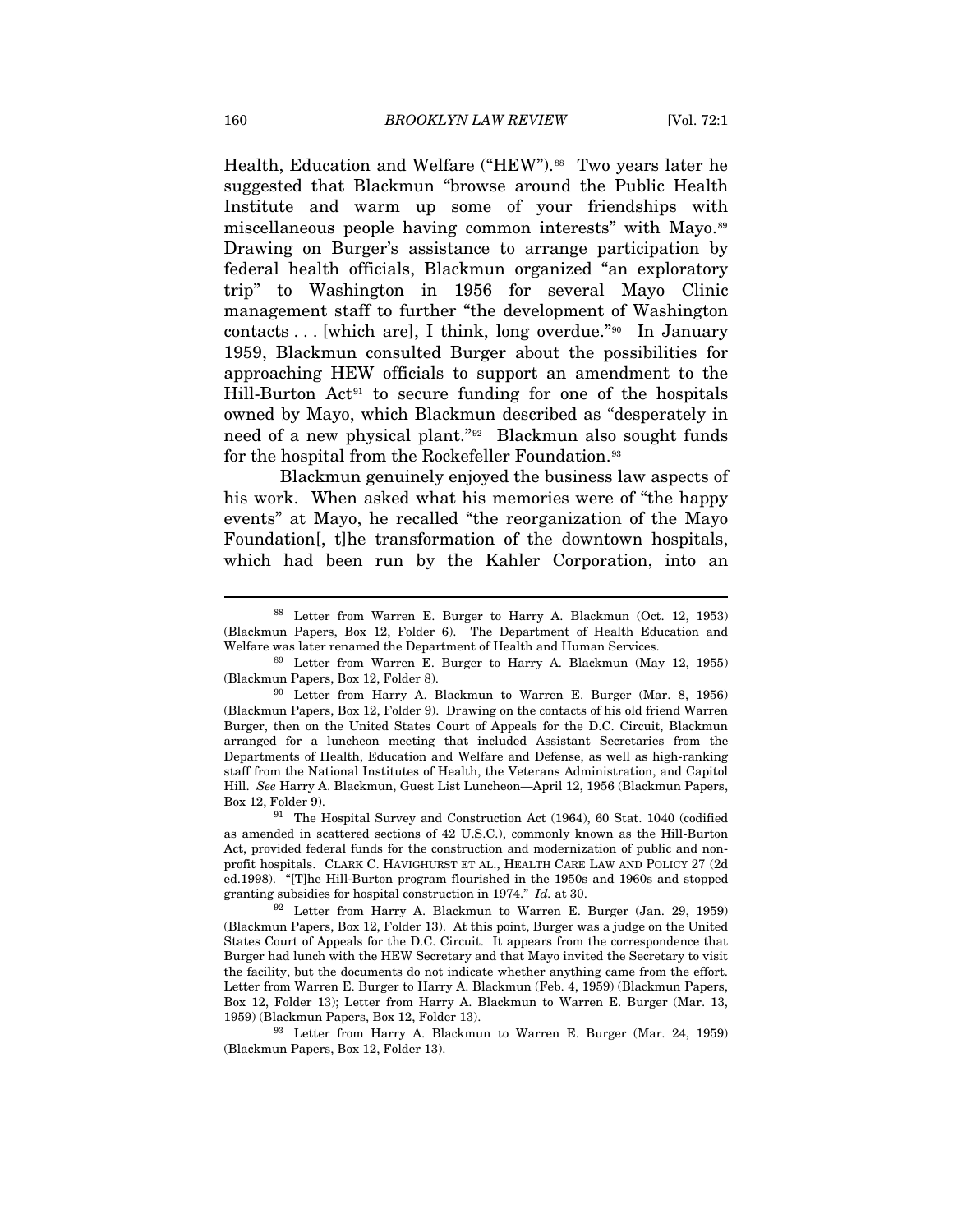eleemosynary setup[, and t]he building of an experimental hospital in Rochester, which was my responsibility . . . in part . . . ."[94](#page-15-0)

## *C. Justice Blackmun's Departure from and Lasting Ties to the Mayo Clinic*

After spending almost a decade at Mayo, Blackmun grew restless. In a 1957 letter to Burger, he wrote: "I feel like going back into private practice."[95](#page-15-1) His ambivalence about leaving Mayo was apparent in the list of pros and cons that he made for himself when offered the judicial appointment: the pros included "away from trivia" and "better use of my talents," while the cons included "loss of excitement" and "loss of contact with important people."<sup>[96](#page-15-2)</sup>

Despite his desire to leave, Justice Blackmun continued a rich association with the institution for the rest of his life. Almost a year after leaving his position at Mayo, he spoke to the staff about the importance of the dispute with the I.R.S. $97$ His notes for the speech indicate that he began by identifying himself as "one who retains his admiration and devotion for the institution and who knows it to be an institution for good, deserving preservation and worthy of all possible protection."[98](#page-15-4)

Blackmun continued returning to Mayo to give speeches or to visit friends,[99](#page-15-5) and he kept an active interest in the institution for the remainder of his life. More than thirty years after leaving Mayo, when President-elect Clinton began to formulate a health reform proposal, Justice Blackmun arranged for Mayo officials to attend a forum for health care experts at the Aspen Institute.<sup>[100](#page-15-6)</sup> During the taping of his oral history in 1994, soon after his retirement, he told interviewer

<span id="page-15-2"></span><span id="page-15-1"></span><span id="page-15-0"></span><sup>&</sup>lt;sup>94</sup> Oral History, *supra* note 3, at 109.<br><sup>95</sup> Letter from Harry A. Blackmun to Warren E. Burger (Oct. 24, 1957) % GREENHOUSE, *supra* note 15, at 27. 97 Notes, Aug. 2, 1960, *supra* note 76. 98 *Id.* at 1. 99 His speeches included the 1980 commencement address at the medical

<span id="page-15-5"></span><span id="page-15-4"></span><span id="page-15-3"></span>school, a speech on pediatrics and law and a speech on the goals of longevity. *See, e.g.*, Harry A. Blackmun, Draft of Speech for Mayo Clinic Pediatric Days (Sept. 28, 1995) [hereinafter Mayo Clinic Pediatric Days Speech] (Blackmun Papers, Box 14, Folder 8). 100 Letter from Harry A. Blackmun to Dr. James R. McPherson, Mayo Clinic

<span id="page-15-6"></span><sup>(</sup>Nov. 27, 1992) (Blackmun Papers, Box 14, Folder 8). In his November 27 letter, Blackmun wrote: "I just feel that Mayo should be in the forefront of health care plan discussions and decisions and not have someone else take over the lead." *Id.*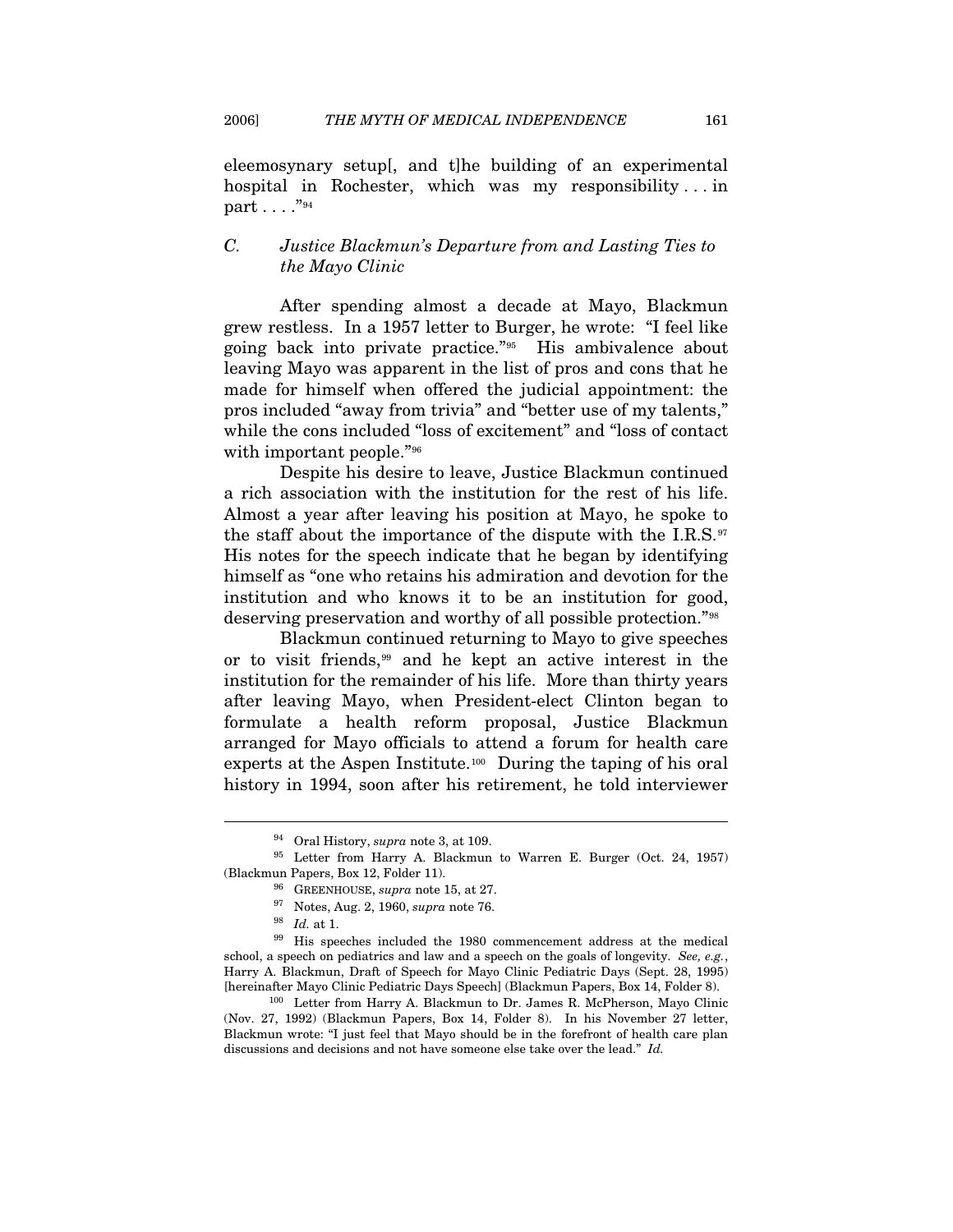Harold Koh that "Dottie and I still have that feeling of reverence for Mayos."[101](#page-16-0) After his death, at his request, a portion of his ashes were scattered on the grounds of the Mayo Clinic.[102](#page-16-1)

Blackmun surely treasured the opportunity that he had while at Mayo to be part of an extraordinary institution and to develop front-row knowledge of medical breakthroughs and superior clinical care. His practice, however, centered on corporate, tax, and litigation matters. This fuller understanding of Blackmun's responsibilities there should make plain that, whatever the impact of his time at Mayo, he was not following a Mayo script in writing *Roe*.

## II. PRAGMATIC JUDGING

Blackmun was sworn in as an Associate Justice of the Supreme Court on June 9, 1970.[103](#page-16-2) Opportunities to undertake the role of protector of medicine in the halls of law arose in his first term on the Court, in three health-related cases: *United States v. Vuitch*,[104](#page-16-3) the first abortion case to reach the Supreme Court; *Richardson v. Perales*,<sup>[105](#page-16-4)</sup> an appeal from a denial of disability benefits; and *Eisenstadt v. Baird*,[106](#page-16-5) a challenge to a Massachusetts law prohibiting the distribution of contraceptives to unmarried persons. These cases afforded Justice Blackmun the opportunity to proffer his Mayo background as a source of expertise among his colleagues, a capacity that must have been all the more welcome in the wake of press derision of him as Chief Justice Burger's "Minnesota twin."[107](#page-16-6) Blackmun's papers from these early cases indicate that he asserted himself on the Court as someone with special ties to medicine, but the attitudes that he brought to evaluating cases involving physicians were on the whole more pragmatic than idealizing.

<span id="page-16-2"></span><span id="page-16-1"></span><span id="page-16-0"></span>

<sup>101</sup> Oral History, *supra* note 3, at 113.<br>
<sup>102</sup> GREENHOUSE, *supra* note 15, at 248.<br>
<sup>103</sup> *Id.* at 53.<br>
<sup>104</sup> 402 U.S. 62 (1971).

<span id="page-16-6"></span><span id="page-16-5"></span><span id="page-16-4"></span><span id="page-16-3"></span><sup>105 402</sup> U.S. 389 (1972). 106 405 U.S. 438 (1972). 107 Jenkins, *supra* note 22, at 22.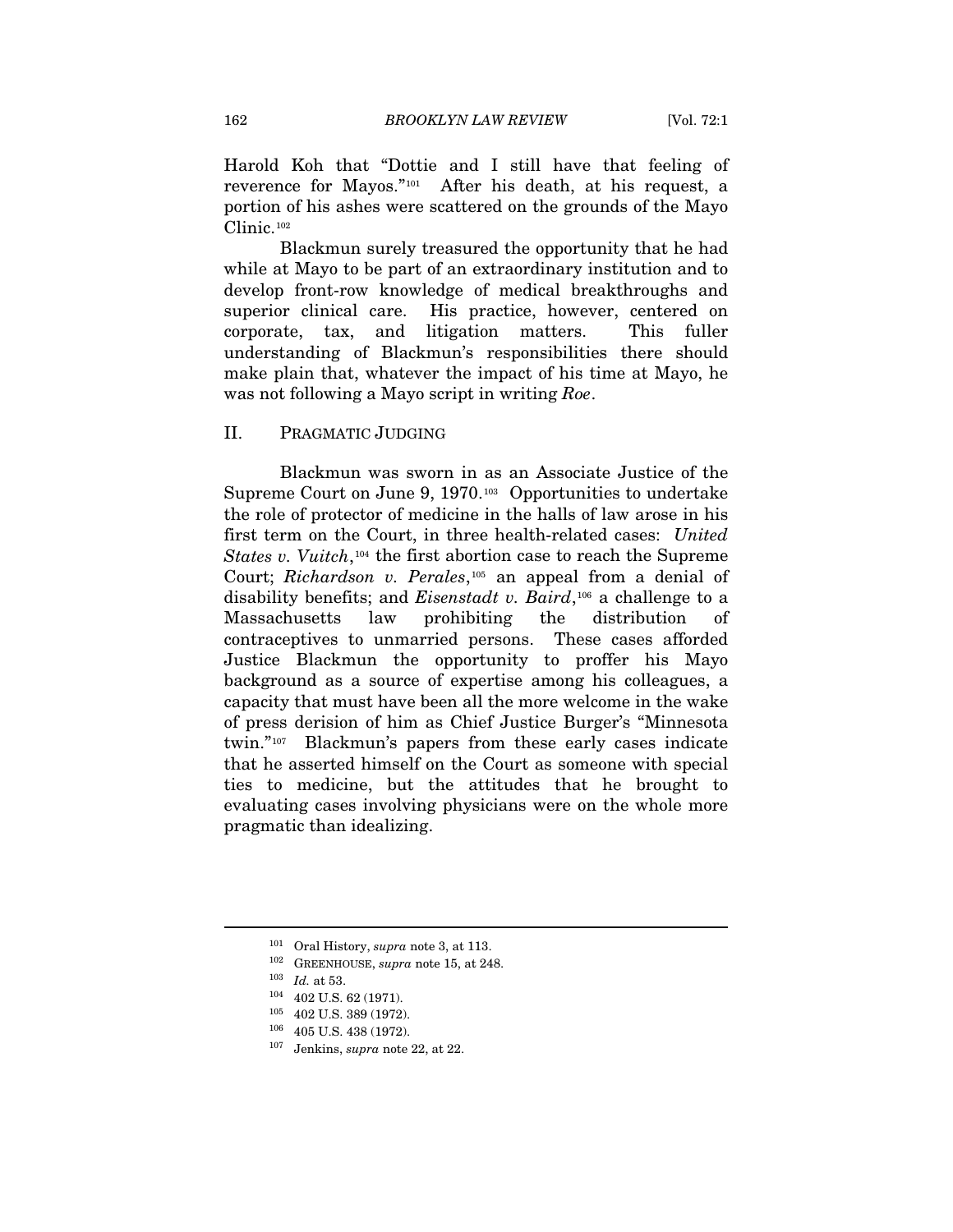#### *A.* United States v. Vuitch

In *Vuitch*, a D.C. physician won dismissal of an indictment for performing an abortion on the ground that the statute was impermissibly vague.[108](#page-17-0) The D.C. law prohibited abortion "unless . . . necessary for the preservation of the mother's life or health."[109](#page-17-1) The district court had found the statute defective based on the uncertain meaning of "health."<sup>[110](#page-17-2)</sup> That court ruled that the statute's failure to define "health" left "no clear standard" for the defendant or the jury to determine "what degree of mental or physical health or combination of the two" was necessary to avoid prosecution.<sup>[111](#page-17-3)</sup>

When the case got to the Supreme Court, Justice Blackmun took a pragmatic view of the physician's predicament. He noted that:

[T]he vagueness exists in the . . . justification clause. Thus, the more vague the statute, the better it is really for the defendant. If [it] is broad, then the umbrella of justification is a large one. I, for one, could pump a lot of area into the exception. This . . . rather inclines me not to be too concerned about vagueness, and . . . to uphold the statute and let the defendant . . . physician[] roam at large in an attempt to prove justification.<sup>112</sup>

Based on *Griswold v. Connecticut*,<sup>[113](#page-17-5)</sup> counsel for Vuitch also argued for an extension of the privacy right<sup>[114](#page-17-6)</sup> along the lines suggested by Thomas Emerson, who had written that the privacy right which had been articulated in *Griswold* could "consist[] primarily in the right to have or not have children, and to plan a family. . . . On the same view of the scope of the right to privacy, the way would be open for an attack upon significant aspects of the abortion laws."[115](#page-17-7) Blackmun's private notes to himself when he first read the briefs in the case indicated that he was not closed to the privacy claim:

<span id="page-17-1"></span><span id="page-17-0"></span><sup>108</sup> United States v. Vuitch, 305 F. Supp. 1032 (D.D.C. 1969), *rev'd*, 402 U.S. 62 (1971). <sup>109</sup> *Vuitch*, 402 U.S. at 67-68 (quoting D.C. CODE ANN. § 22-201 (1967)). <sup>110</sup> *Vuitch*, 305 F. Supp. at 1034. <sup>111</sup> *Id* 

<span id="page-17-4"></span><span id="page-17-3"></span><span id="page-17-2"></span><sup>112</sup> Harry A. Blackmun, Undated Notes on *United States v. Vuitch* 3 [hereinafter *Vuitch* Notes] (Blackmun Papers, Box 123, Folder 9).

<span id="page-17-7"></span><span id="page-17-6"></span><span id="page-17-5"></span><sup>113 381</sup> U.S. 479 (1965). 114 *Vuitch*, 402 U.S. at 72-73. 115 Thomas I. Emerson, *Nine Justices in Search of a Doctrine*, 64 MICH. L. REV. 219, 232 (1965).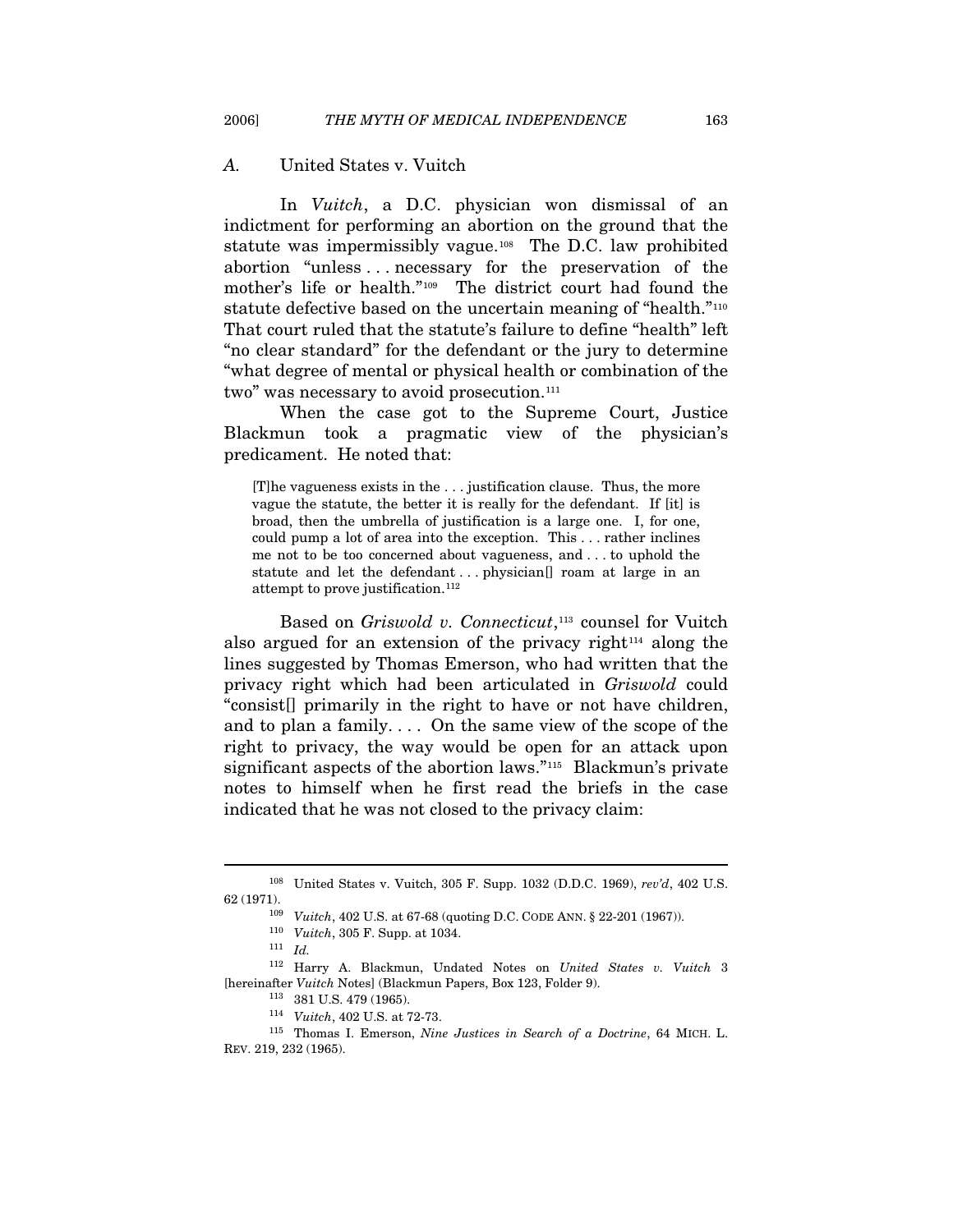I may have to push myself a bit, but I would not be offended by the extension of privacy concepts to the point presented by the present case . . . [if the majority reached this issue] I could go along with any reasonable interpretation of the problem on principles of privacy.[116](#page-18-0)

Blackmun's notes to himself also indicated his recognition of the unfairness of laws that disadvantaged poor women.[117](#page-18-1)

At oral argument, Blackmun expressed skepticism about the vagueness claim. When Vuitch's lawyer asserted at oral argument that only the individual doctor's judgment could be the basis for a definition of health, Blackmun responded,

It's difficult for me to accept your explanation because, and I shouldn't go on my own experience, but I have seen physician after physician after physician say the same thing about malpractice . . . [and] I have known many physicians who are not concerned about [the chilling effect of the law] in this decisionmaking and who are courageous and make the decisions if they have to.[118](#page-18-2)

The government's theory was that "health" should be construed broadly, so that a physician would be protected unless he was performing abortions on demand, that is, performing the procedure without a determination of any physical or mental health-related need for it.[119](#page-18-3) The Supreme Court adopted that interpretation of the statute and reversed the district court.[120](#page-18-4) Thus, the end result, as Justice White reiterated in his concurrence, was that physicians would be protected only if an abortion was "dictated by health considerations."[121](#page-18-5) Counsel for the government had asserted at oral argument that prosecution of a doctor would go forward if there was proof that "in every single case where a woman requested an abortion he performed it."[122](#page-18-6)

<span id="page-18-1"></span><span id="page-18-0"></span><sup>&</sup>lt;sup>116</sup> *Vuitch* Notes, *supra* note 112, at 3.<br><sup>117</sup> Blackmun's private notes on *Vuitch* include as one of his questions about the case, "Does inability to go elsewhere for an abortion, because of lack of finances, constitute a denial of equal protection?" Harry A. Blackmun, Private Notes on *United* 

<span id="page-18-2"></span>*States v. Vuitch* (Dec. 28, 1970) (Blackmun Papers, Box 123, Folder 8). 118 Transcript of Oral Argument at 47, United States v. Vuitch, 402 U.S. 62 (1971) (No. 84).

<sup>119</sup> *Id.* at 17-18, 63.

<span id="page-18-6"></span><span id="page-18-5"></span><span id="page-18-4"></span><span id="page-18-3"></span><sup>120</sup> *Vuitch*, 402 U.S. at 72. The Court also held that the prosecution had the burden to prove that an abortion was not necessary for the woman's life or health. *Id.* at 71. 121 *Id.* at 73 (White, J., concurring). 122 Transcript of Oral Argument, *supra* note 118, at 64.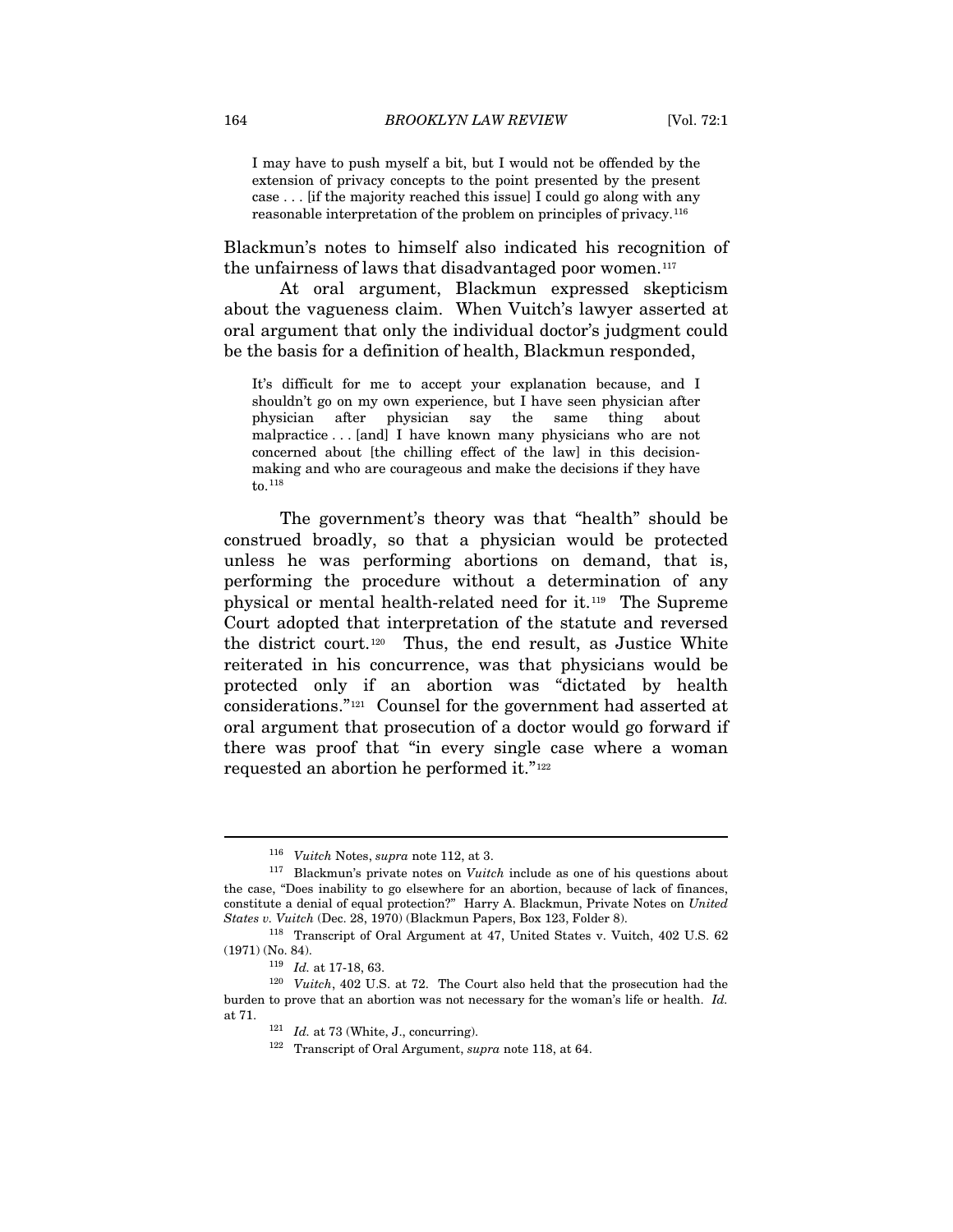Blackmun would not have reached the merits at all; he concluded that the Supreme Court lacked jurisdiction.[123](#page-19-0) Ultimately, he concurred in the majority's decision as to vagueness in order to create a majority of a badly splintered court, and thereby resolve the case.[124](#page-19-1) *Vuitch* presented the first opportunity for Blackmun to seize if his overriding concern had been to protect physicians from criminal prosecutions, but he let it pass. It is particularly telling that he did not join the concurring opinion of either Justice Douglas, who expressed his desire to "leave to the experts the drafting of abortion laws that protect good-faith medical practitioners[;]"<sup>[125](#page-19-2)</sup> or of Justice Stewart, who believed that a good faith determination of health needs by a physician provided full immunity from prosecution under the D.C. law.[126](#page-19-3)

## *B.* Richardson v. Perales

 $\overline{a}$ 

In *Perales*, which was argued the day after *Vuitch*,<sup>[127](#page-19-4)</sup> Blackmun wrote one of his first opinions for the Court. The case turned on the question of whether a doctor's written report could be admitted into evidence or should be excluded as hearsay.[128](#page-19-5) His initial thoughts on the case reflect his identification with physicians: "I have always felt that written medical records qualify as business records and, hence, are an exception to the ordinary hearsay rules. I also get the feeling that if records of this kind cannot be introduced into evidence, the resulting burden on the medical profession . . . will be phenomenal."[129](#page-19-6)

<span id="page-19-0"></span><sup>123</sup> *Vuitch*, 402 U.S. at 81 (Harlan, J., dissenting). The Criminal Appeals Act granted the Court jurisdiction in criminal cases over direct appeals from district court judgments dismissing an indictment due to the invalidity of the statute on which the indictment was founded. *Id.* at 64 (majority opinion) (quoting 18 U.S.C. § 3731). The majority found that this Act applied to such appeals from the United States District Court for the District of Columbia concerning an abortion statute that applied only to the District. *Id.* at 64-66. Blackmun joined Harlan's opinion dissenting as to jurisdiction. *Id.* at 81 (Harlan, J., dissenting).<br><sup>124</sup> Vuitch, 402 U.S. at 97-98 (Blackmun, J., concurring).<br><sup>125</sup> *Id.* at 80 (Douglas, J., dissenting in part).<br><sup>126</sup> *Id.* at 97 (Stewart, J., dissenting in part).

<sup>127</sup> *Vuitch* was argued on January 12, 1971, 402 U.S. at 62, and *Perales* on

<span id="page-19-6"></span><span id="page-19-5"></span><span id="page-19-4"></span><span id="page-19-3"></span><span id="page-19-2"></span><span id="page-19-1"></span>January 13, 402 U.S. at 389. 128 *Perales*, 402 U.S. at 402. 129 Harry A. Blackmun, Undated Notes on *Richardson v. Perales* 1 (Blackmun Papers, Box 125, Folder 2).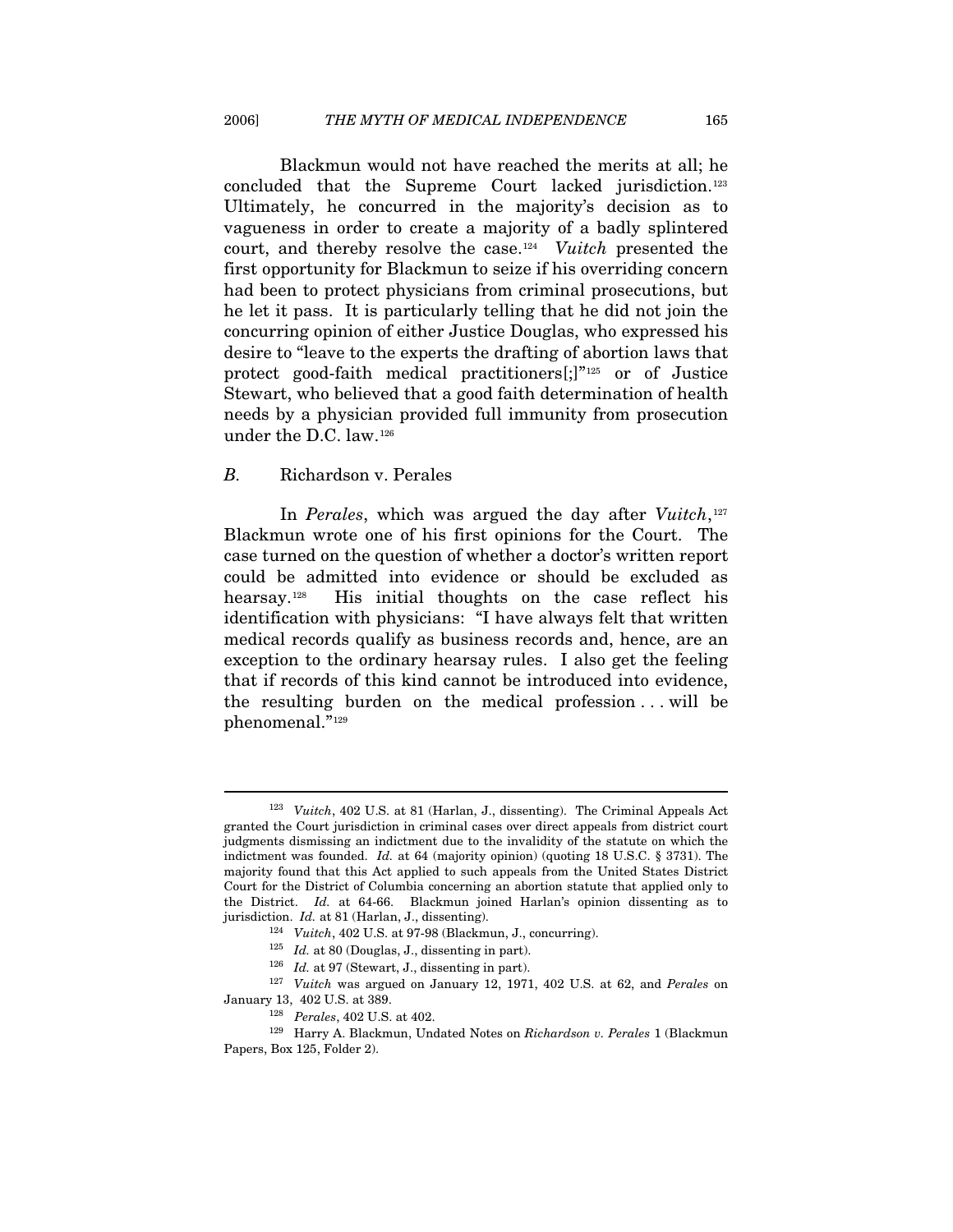The notes Blackmun took during oral argument predicted that "I should catch this if I am in majority."[130](#page-20-0) He did "catch it," and ruled on behalf of the Court that a written report by a doctor who had examined the patient should be admitted, despite the doctor's absence from the hearing and the inability of the claimant to cross-examine.[131](#page-20-1) This opinion strikes an almost mawkish note: "We cannot, and do not, ascribe bias to the work of these independent physicians, or any interest on their part in the outcome of the administrative proceeding beyond the professional curiosity a dedicated medical man possesses."[132](#page-20-2)

During this case, Blackmun succeeded in winning recognition for the value of his experience at the Mayo Clinic. Justice John Harlan, in communicating that he would join the draft opinion that Blackmun had circulated in *Perales*, told him: "I am consumed with admiration for your mastery of the medical lexicon, and, although I feel beyond my depth in this field, I am perfectly content to leave my legal conscience in your careful hands on this score."[133](#page-20-3) Harlan's personal note must have been a welcome expression of esteem for Blackmun in his first year on the Court and may have reinforced the value he placed on his Mayo background.

## *C.* Eisenstadt v. Baird

 $\overline{a}$ 

In *Eisenstadt v. Baird*,[134](#page-20-4) the Court struck down a Massachusetts statute that prohibited the distribution of contraceptives to unmarried persons. The Court's analysis was grounded in the recognition of a right of marital privacy, including the right to use contraceptives in *Griswold v.* 

<span id="page-20-0"></span><sup>130</sup> Justice Harry A. Blackmun, Handwritten Notes on Argument in *Richardson v. Perales* (Jan. 13, 1971) (Blackmun Papers, Box 125, Folder 2). 131 *Perales*, 402 U.S. at 402. Blackmun's opinion drew a spirited dissent from

<span id="page-20-1"></span>Justice Douglas, joined by Justices Black and Brennan, who castigated the agency for using a "stable of defense doctors without submitting them to cross-examination." *Id.* at 414 (Douglas, J., dissenting). 132 *Id.* at 403 (majority opinion). Blackmun also cited a case striking a similar

<span id="page-20-2"></span>tone in which the court of appeals ruled admissible the written report of an examining physician: the report is made "as a professional matter by a member of a learned and honorable profession in whom the sense of professional pride, as well as the sense of official duty, is conducive to truth and accuracy." Long v. United States, 59 F.2d 602, 603 (4th Cir. 1932). 133 Letter from Justice John M. Harlan to Justice Harry A. Blackmun (Apr.

<span id="page-20-4"></span><span id="page-20-3"></span><sup>21, 1971) (</sup>Blackmun Papers, Box 125, Folder 2). 134 405 U.S. 438, 443 (1972).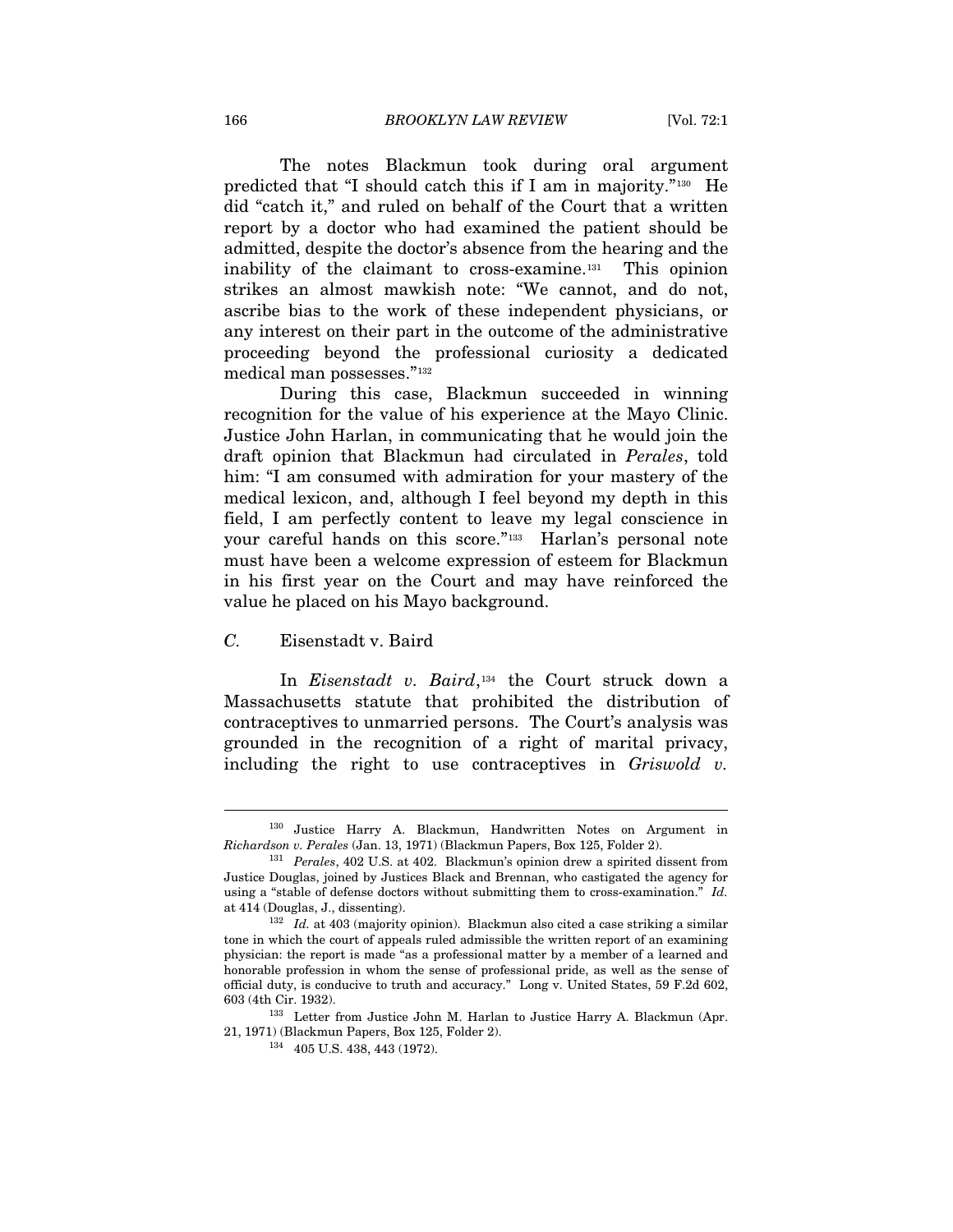*Connecticut*.[135](#page-21-0) Justice Brennan's opinion famously declared that "[i]f the right of privacy means anything, it is the right of the *individual*, married or single, to be free of unwarranted governmental intrusion into . . . the decision whether to bear or beget a child."[136](#page-21-1)

*Eisenstadt* was pending before the Court while Blackmun was struggling to produce his first drafts in *Roe* and *Doe*.[137](#page-21-2) Justice Brennan used the opportunity of his assignment in *Eisenstadt* to build a doctrinal bridge between *Griswold*'s right of marital privacy and the application of privacy outside of marriage, as would also be required in the abortion cases.[138](#page-21-3)

Blackmun did not join Brennan's opinion. He opted instead to concur in the result by joining the separate opinion of Justice White,[139](#page-21-4) who ironically became his primary nemesis in the abortion cases. White and Blackmun focused on the fact that Baird had been prosecuted on the ground that he was neither a physician nor a pharmacist, and therefore was barred under the statute from distributing contraceptives to anyone, regardless of marital status.[140](#page-21-5) White and Blackmun's opinion further noted that there was no record evidence of the marital status of those to whom Baird had in fact distributed the vaginal foam contraceptive.<sup>[141](#page-21-6)</sup>

The White-Blackmun concurrence drew from *Griswold* the principle that restrictions burdening a married person's use of contraceptives—as the Massachusetts statute did by its limitation of distribution to physicians or pharmacists—must be supported by evidence demonstrating the necessity of the burden to the achievement of the statutory purpose of protecting health.[142](#page-21-7) Because the statute before the Court lacked any such justification and because foam was not a prescription drug, they reasoned that the law had to fail, regardless of the marital status of the distributee in the particular case: "Nothing in the record even suggests that the

<sup>135 381</sup> U.S. 479, 485 (1965).

<span id="page-21-3"></span><span id="page-21-2"></span><span id="page-21-1"></span><span id="page-21-0"></span><sup>136</sup> *Eisenstadt*, 405 U.S. at 453. 137 *Id.* at 438. 138 In *Roe*, Justice Blackmun cited *Eisenstadt* as authority for the privacy right extending to contraception as distinct from marriage. Roe v. Wade, 410 U.S. 113, 152 (1973) (citing *Eisenstadt*, 405 U.S. at 453-54).

<span id="page-21-7"></span><span id="page-21-6"></span><span id="page-21-5"></span><span id="page-21-4"></span><sup>&</sup>lt;sup>139</sup> Eisenstadt, 405 U.S. at 460.<br><sup>140</sup> Id. at 462 (White, J., concurring) ("The gravamen of the offense charged was that Baird had no license and therefore no authority to distribute to anyone.").  $\frac{141}{Id}$  *Id.* at 463.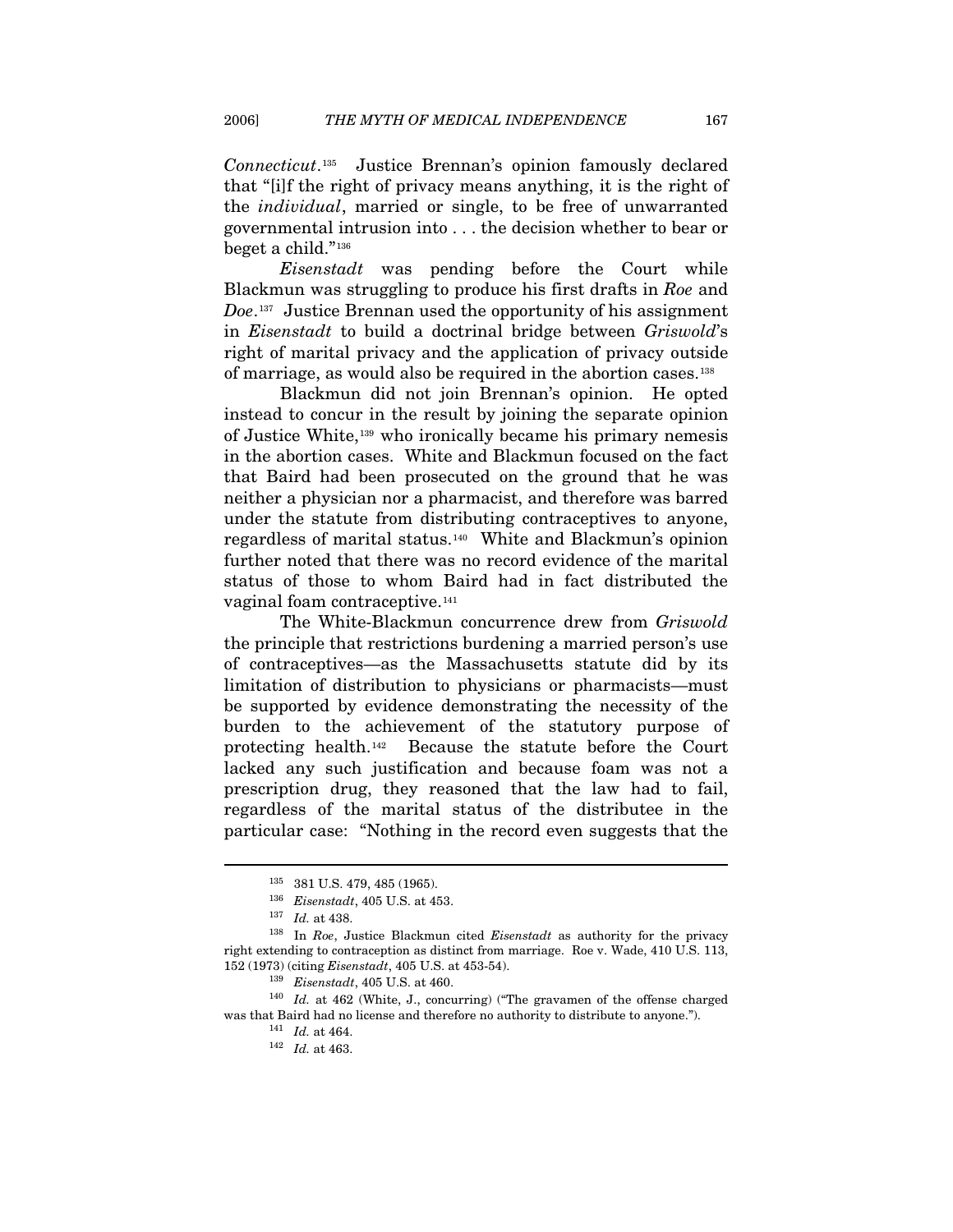distribution of vaginal foam should be accompanied by medical advice in order to protect the user's health."[143](#page-22-0)

Blackmun's position in *Eisenstadt* offers another indication that however strong his concern for medical practice, he could recognize when a purported protection of it was a pretext for other goals. The distinction in *Eisenstadt* may seem obvious, but deference to the state's authority to restrict distribution of health-related products to health professionals was precisely the basis for Chief Justice Burger's dissent.<sup>[144](#page-22-1)</sup> Burger spent the bulk of his dissenting opinion attacking the White-Blackmun concurrence, declaring that there is "nothing arbitrary in a requirement of medical supervision."[145](#page-22-2) Burger argued that there was no constitutional basis for holding "that a State must allow someone without medical training the same power to distribute this medicinal substance as is enjoyed by a physician."[146](#page-22-3)

Of course one cannot know whether Burger may have stressed this point in an attempt to persuade Blackmun to join him, but if he did, the gambit failed. Blackmun was coming to his own conclusions in *Eisenstadt* at precisely the same time that he was struggling with the abortion issue.

#### *D. Rights Talk*

Blackmun did not arrive on the Court with a closed mind as to possible expansion of individual rights doctrine, but neither was he eager to engage those issues. During his second term, the Supreme Court ruled for the first time that a statutory distinction between men and women violated the Equal Protection Clause. In *Reed v. Reed*,[147](#page-22-4) ACLU lawyers led by Ruth Bader Ginsburg challenged an Idaho law that required appointment of a male rather than a female if both were equally entitled by consanguinity to administer a decedent's estate.[148](#page-22-5)

<span id="page-22-3"></span><span id="page-22-2"></span><span id="page-22-1"></span><span id="page-22-0"></span>Blackmun's private notes on the case describe it as "a very simple little case" which had generated "a very lengthy brief [from the ACLU] filled with emotion and historical

<sup>143</sup> *Id.* at 464 (1972). 144 *Id.* at 467-70 (Burger, C.J., dissenting). 145 *Eisenstadt*, 405 U.S. at 470.

<span id="page-22-5"></span><span id="page-22-4"></span><sup>146</sup> *Id.* at 471. 147 404 U.S. 71 (1971). 148 *Id.* at 73-74.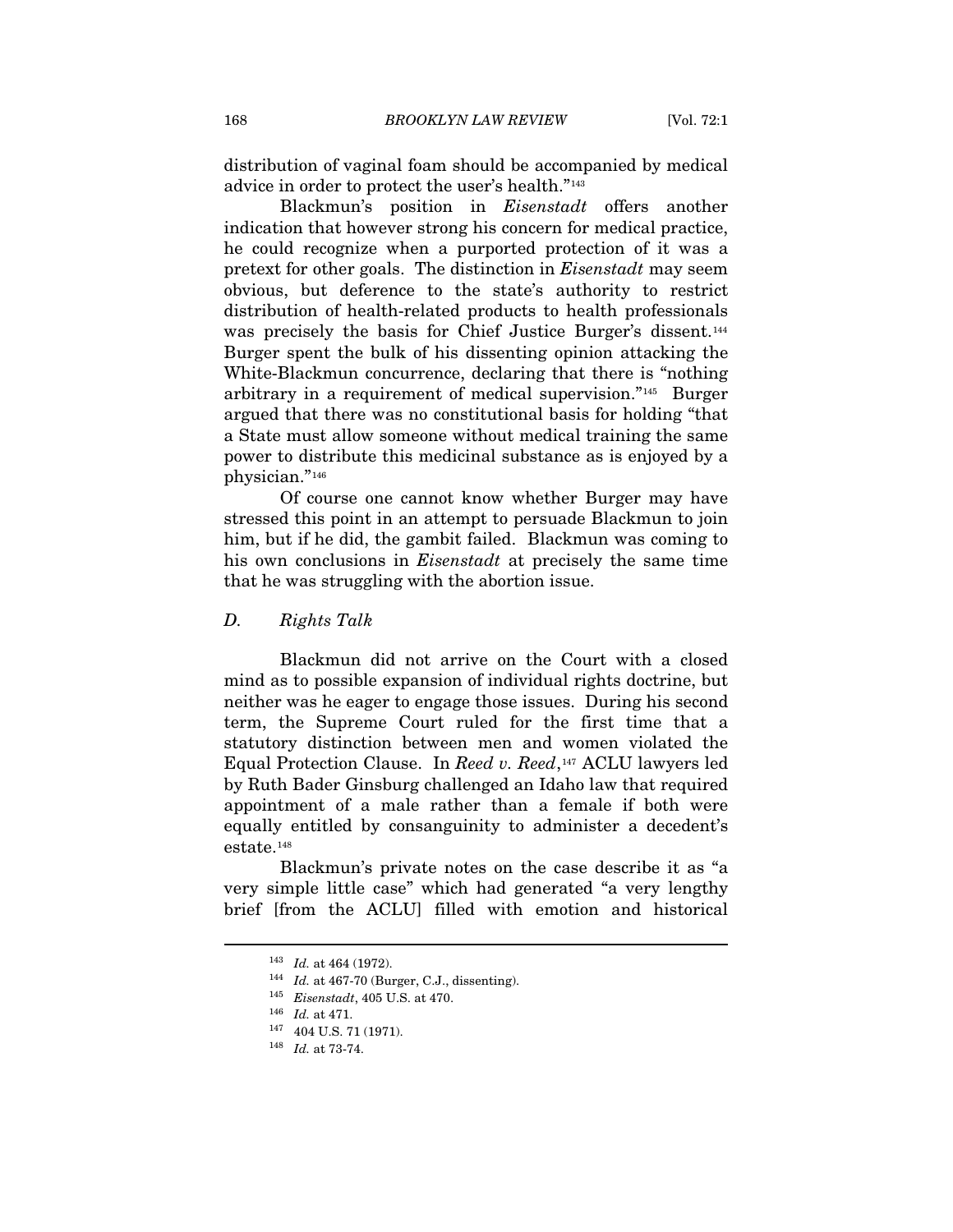context about the inferior status of women."[149](#page-23-0) Blackmun found the brief "mildly offensive and arrogant, but . . . it has the better side of the case."[150](#page-23-1) He expressed hope that the Court would strike down the statute in "a fairly brief and simple opinion,"[151](#page-23-2) which it did, without specifying the level of review being utilized.[152](#page-23-3)

Intriguingly, though, Blackmun also described himself as "inclined to feel that sex can be considered a suspect classification just as race...."<sup>[153](#page-23-4)</sup> He was troubled by the argument that the Fourteenth Amendment clearly had not been intended to reach sex-based discrimination when it was adopted, but concluded that "my own feeling is that these constitutional provisions must have some flexibility and expansiveness in them as, in theory, we ourselves progress and expand in our concepts of equality."[154](#page-23-5)

The understanding of sex discrimination that he brought to the Court did not encompass pregnancy, however. In *Phillips v. Martin Marietta Corp.*,[155](#page-23-6) the court below had upheld a hiring policy which discriminated against women with small children, concluding that it did not violate the federal statutory ban against sex discrimination.[156](#page-23-7) Blackmun's private notes indicate that he agreed with this perspective:

At this point, my inclination is in favor of affirmance.... [T] $he$ policy, if there was a policy, was not based on sex, and . . . disinclination to hire a woman with pre-school children has

<span id="page-23-1"></span><span id="page-23-0"></span><sup>149</sup> Harry A. Blackmun, Notes on *Reed v. Reed* 1 (Oct. 18, 1971) [hereinafter *Reed* Notes] (Blackmun Papers, Box 135, Folder 10). <sup>150</sup> *Id.* at 2. <sup>151</sup> *Id.* at 4. <sup>152</sup> *Reed*, 404 U.S. at 76 ("A classification 'must be reasonable, not arbitrary,

<span id="page-23-3"></span><span id="page-23-2"></span>and must rest upon some ground of difference having a fair and substantial relation to the object of the legislation, so that all persons similarly circumstanced shall be treated alike.'" (quoting Royster Guano Co. v. Virginia, 253 U.S. 412, 415 (1920))). 153 *Reed* Notes, *supra* note 149, at 2. Three years later, Blackmun joined an

<span id="page-23-4"></span>opinion specifically rejecting strict scrutiny for sex-based discrimination on the ground that the Court should exercise restraint in light of the debates then underway about adoption of the Equal Rights Amendment. Frontiero v. Richardson, 411 U.S. 677, 692 (1973) (Powell, J., concurring). In 1976, he joined a majority opinion finding that sexbased classifications should be subjected to an intermediate level of scrutiny under the

<span id="page-23-7"></span><span id="page-23-6"></span><span id="page-23-5"></span> $^{154}\,$  Reed Notes, supra note 149, at 3.  $^{155}\,$  400 U.S. 542 (1971).  $^{156}\,$  Phillips v. Martin Marietta Corp., 411 F.2d 1, 4 (5th Cir. 1969), vacated, 400 U.S. 542 (1971).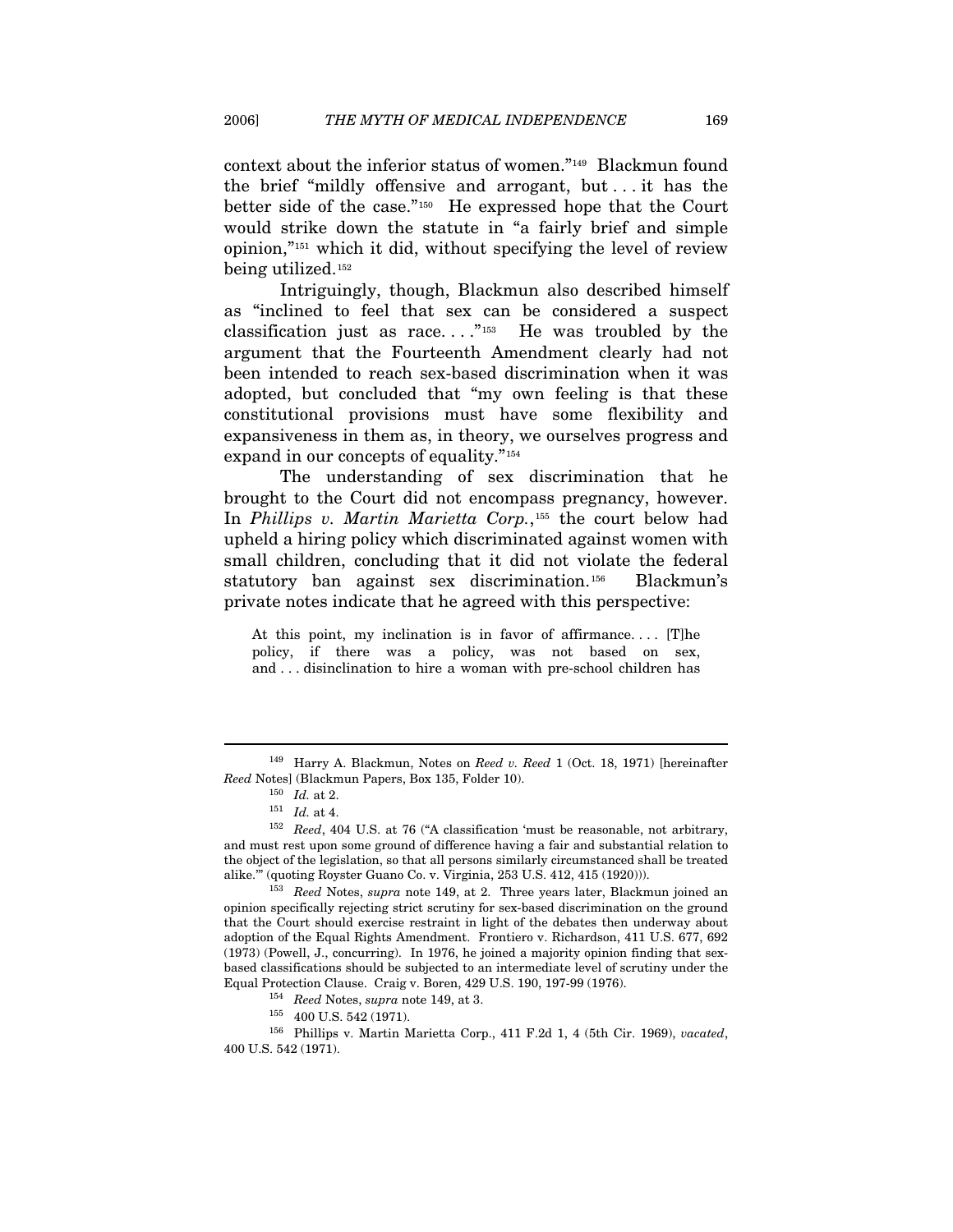some rationality behind it. I do not think it is the kind of thing which the statute was intended to reach.<sup>[157](#page-24-0)</sup>

The full Court ultimately vacated the summary judgment for defendant and remanded, holding that a blanket difference in hiring policies for men and women with school-age children was unlawful unless it could be justified as a bona fide occupational qualification.[158](#page-24-1) Only by understanding this history is it not surprising that Blackmun joined a majority opinion the year after he wrote *Roe* in which the Court held pregnancy not to be a sex-based classification under the Equal Protection Clause.[159](#page-24-2)

In sum, these early cases provide a window into Blackmun's approach to issues involving both law and medicine at a uniquely revealing time. At this point, Blackmun's reasoning was not affected by whatever caution or self-censorship followed the eruption of controversy after *Roe*. His actions suggest that although he enjoyed his quasi-insider status vis-à-vis medicine, he also used this knowledge base to resist what he found to be loose reasoning about how law affected medical practice.

#### III. THE CRUCIBLE OF *ROE V. WADE*

One of the most significant aspects of the Blackmun papers is what they do not contain. Debates over abortion both triggered and epitomized social ruptures that left deep, sharp cuts in the body politic, along vectors of religion, sexuality and political philosophy. Yet it is apparent from his papers that Justice Blackmun brought no conscious agenda to this issue; indeed, he seems to have given it very little thought prior to joining the Court.<sup>[160](#page-24-3)</sup>

## *A. A Chronology*

 $\overline{a}$ 

When the Supreme Court first focused on *Roe v. Wade*, Justices Black and Harlan had recently died, and the Court

<span id="page-24-1"></span><span id="page-24-0"></span><sup>157</sup> Harry A. Blackmun, Notes on *Phillips v. Martin Marietta Corp.* 2 (Dec. 7, 1970) (Blackmun Papers, Box 122, Folder 8). 158 *Phillips*, 400 U.S. at 544. 159 Geduldig v. Aiello, 417 U.S. 484, 494 (1974). 160 Referring to the lack of contact that he had with abortion issues while at  $^{160}$  Referrin

<span id="page-24-3"></span><span id="page-24-2"></span>Mayo, Blackmun said that "[a]ll of that developed later with the cases preliminary to *Roe against Wade*." Oral History, *supra* note 3, at 192.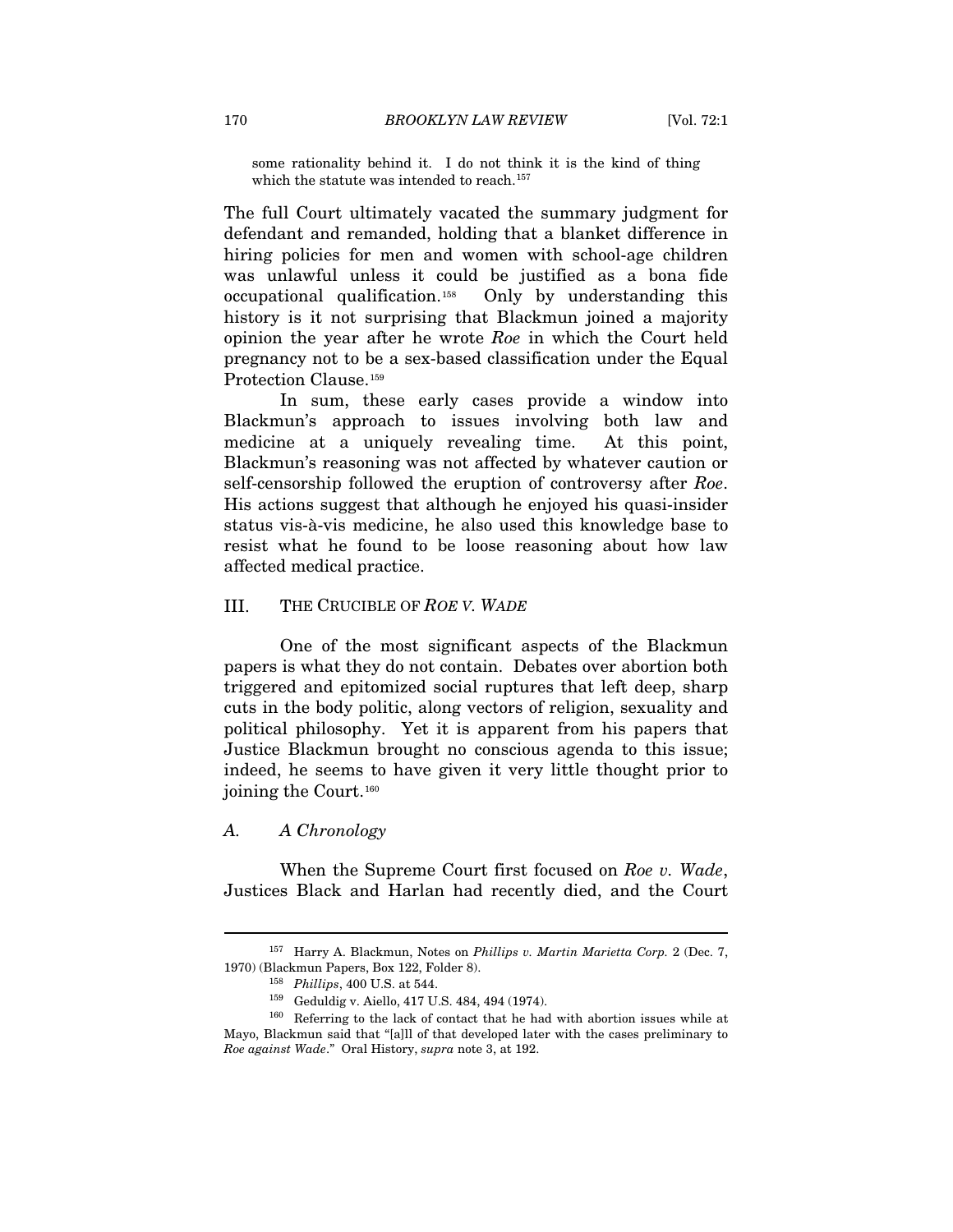began the 1971 term with only seven Justices.[161](#page-25-0) At Chief Justice Burger's request, Blackmun, Potter Stewart, and Byron White served as a subcommittee to identify pending cases that the Court could proceed to consider with only seven Justices, on the expectation that none would raise especially difficult or important questions.[162](#page-25-1) They included *Roe* on that list. "[W]e didn't think it was that important at that time," Blackmun noted later.<sup>[163](#page-25-2)</sup> "How wrong we were."<sup>[164](#page-25-3)</sup>

*Roe v. Wade* and *Doe v. Bolton* were first argued in December 1971 to a seven-justice Court.[165](#page-25-4) *Roe* involved a challenge to the Texas statute which prohibited all abortions except those necessary to save the woman's life.[166](#page-25-5) *Doe* concerned the Georgia law adopted in 1968 based on recommendations from the American Law Institute.[167](#page-25-6) Georgia's scheme required that three doctors independently examine the pregnant woman, that the abortion be performed in an accredited hospital, and that at least three members of the hospital staff approve the procedure.<sup>[168](#page-25-7)</sup>

The pro-choice advocates presented a mix of privacy and medical rights arguments to the Court. The birth control movement had been using arguments for physician control for several decades, which then migrated to abortion reform efforts.[169](#page-25-8) In a strange overlap, counsel for Roe and Doe included partially identical, lengthy descriptions of medical facts related to abortion in both the initial appellants' brief and the amicus brief filed by the American College of Obstetricians and Gynecologists.[170](#page-25-9) The substantive argument in the

 $\overline{a}$ 

<span id="page-25-8"></span><span id="page-25-7"></span>(Proposed Official Draft 1962)). 168 *Id.* at 203 (quoting GA. CODE ANN. § 26-1202(b)(3)-(5)). <sup>169</sup> DAVID J. GARROW, LIBERTY AND SEXUALITY: THE RIGHT TO PRIVACY AND THE MAKING OF *ROE V. WADE* 13-14, 379-80 (1994). 170 *Compare* Brief for Appellants at 18-47, Roe v. Wade, 410 U.S. 113 (1973)

<span id="page-25-9"></span>(No. 70-18), 1971 WL 128054, *with* Motion for Leave to File a Brief and Brief as Amici

<sup>161</sup> *Id.* at 193. 162 *Id.*

<sup>163</sup> *Id.*

<span id="page-25-4"></span><span id="page-25-3"></span><span id="page-25-2"></span><span id="page-25-1"></span><span id="page-25-0"></span><sup>164</sup> Letter from Justice Harry A. Blackmun to Chief Justice William H. Rehnquist (July 20, 1987) (Blackmun Papers, Box 151, Folder 3).<br><sup>165</sup> Oral History, *supra* note 3, at 193.<br><sup>166</sup> Roe v. Wade, 410 U.S. 113, 117-18 (1973) (citing TEX. PENAL CODE ANN.

<span id="page-25-5"></span><sup>§§ 1191-1196).&</sup>lt;br><sup>167</sup> Doe v. Bolton, 410 U.S. 179, 182 (1973) (citing GA. CODE ANN. §§ 26-1201-

<span id="page-25-6"></span><sup>26-1203).</sup> The ALI had proposed a model statute requiring that two physicians certify that an abortion was necessary because of the physical or mental health of the pregnant woman or the risk of birth defects or that the pregnancy resulted from rape, incest or other violence. *See id.* at 205-06 (quoting MODEL PENAL CODE § 230.3(2)-(3)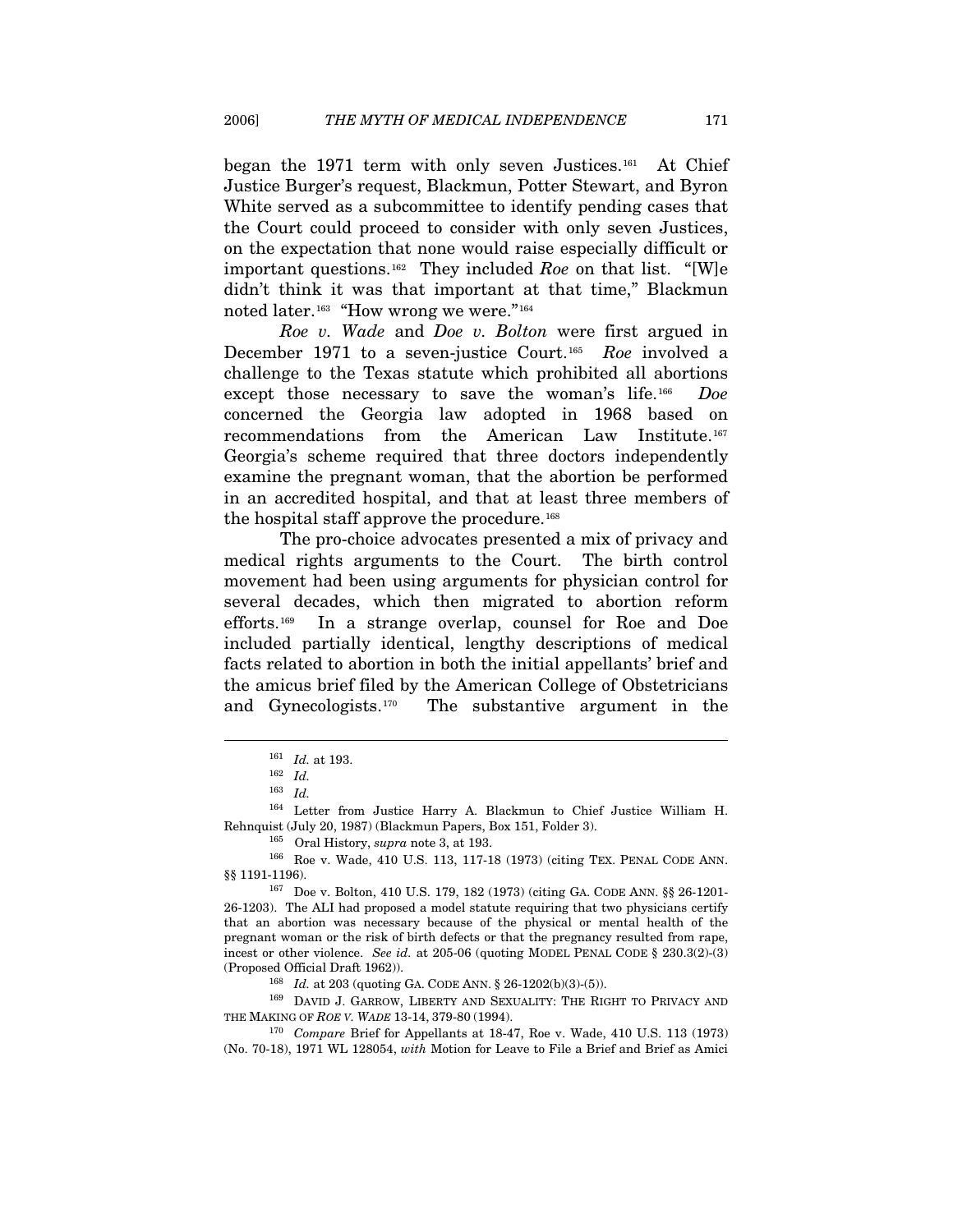appellants' brief began with an assertion of a right to seek and receive medical care, $171$  followed by a section outlining various aspects of a privacy right, including the right of physicians to administer health care without arbitrary state interference.<sup>[172](#page-26-1)</sup> Although some amici presented a sex discrimination argument,[173](#page-26-2) there is no indication in the papers of Justices Blackmun, Brennan, or Douglas that members of the Court ever discussed a women's equality analysis.

At the conference following the argument, there appeared to be a majority for finding the Texas law unconstitutional, but no clear result as to the Georgia law.[174](#page-26-3) During the conference, Blackmun expressed his view that the Texas law was too restrictive, but the Georgia law was "pretty good and [struck] a good balance" of the competing interests.[175](#page-26-4)

Chief Justice Burger assigned the cases to Blackmun, whose first step was to recommend re-argument before what had become a full nine-member Court with the confirmation of Justices Powell and Rehnquist.[176](#page-26-5) Apparently no other Justice supported the suggestion, and Blackmun completed drafts in both cases in May 1972.[177](#page-26-6) Justice Blackmun's initial draft of an opinion in *Roe* rested on vagueness grounds, the argument that the Texas law gave too little guidance and clarity to enable physicians to exercise their best medical judgment.[178](#page-26-7) Justices Brennan and Douglas responded quickly and sharply that the

Curiae for the American College of Obstetricians and Gynecologists et al. at 7-21, Doe v. Bolton, 410 U.S. 179 (1973) (No. 70-40), 1971 WL 126685. 171 Brief for Appellants, *supra* note 170, at 94-98.

<span id="page-26-2"></span><span id="page-26-1"></span><span id="page-26-0"></span><sup>172</sup> *Id.* at 110. 173 *See* Reva B. Siegel, *Siegel, J., concurring*, *in* WHAT *ROE V. WADE* SHOULD HAVE SAID 79, 81 (Jack M. Balkin ed., 2005). 174 Oral History, *supra* note 3, at 193 ("[I]t ended up with the Court members,

<span id="page-26-3"></span>nearly all of them, not being very firm in their conviction."). 175 Justice Harry A. Blackmun, Undated Handwritten Notes on *Doe v. Bolton*

<span id="page-26-5"></span><span id="page-26-4"></span><sup>(</sup>Blackmun Papers, Box 152, Folder 2).  $176$  Paul R. Hoeber et al., Notes, Opinions of William J. Brennan, Jr., at XLII (Oct. Term, 1971) [hereinafter Hoeber Notes] (on file with Library of Congress, Manuscript Division, The William J. Brennan Papers, Box II:6, Folder 14 [hereinafter Brennan Papers]). 177 *Id.* at XLIV. 178 Justice Harry A. Blackmun, Draft Opinion of *Roe v. Wade* (May 18, 1972)

<span id="page-26-7"></span><span id="page-26-6"></span><sup>(</sup>Blackmun Papers, Box 141, Folder 4). Blackmun framed the constitutional question as implicating the Ninth Amendment, not the Due Process Clause: "There is no need . . . to pass upon [Roe's] contention that under the Ninth Amendment a pregnant woman has an absolute right to an abortion, or even to consider the opposing rights of the embryo or fetus . . . ." *Id.* at 16.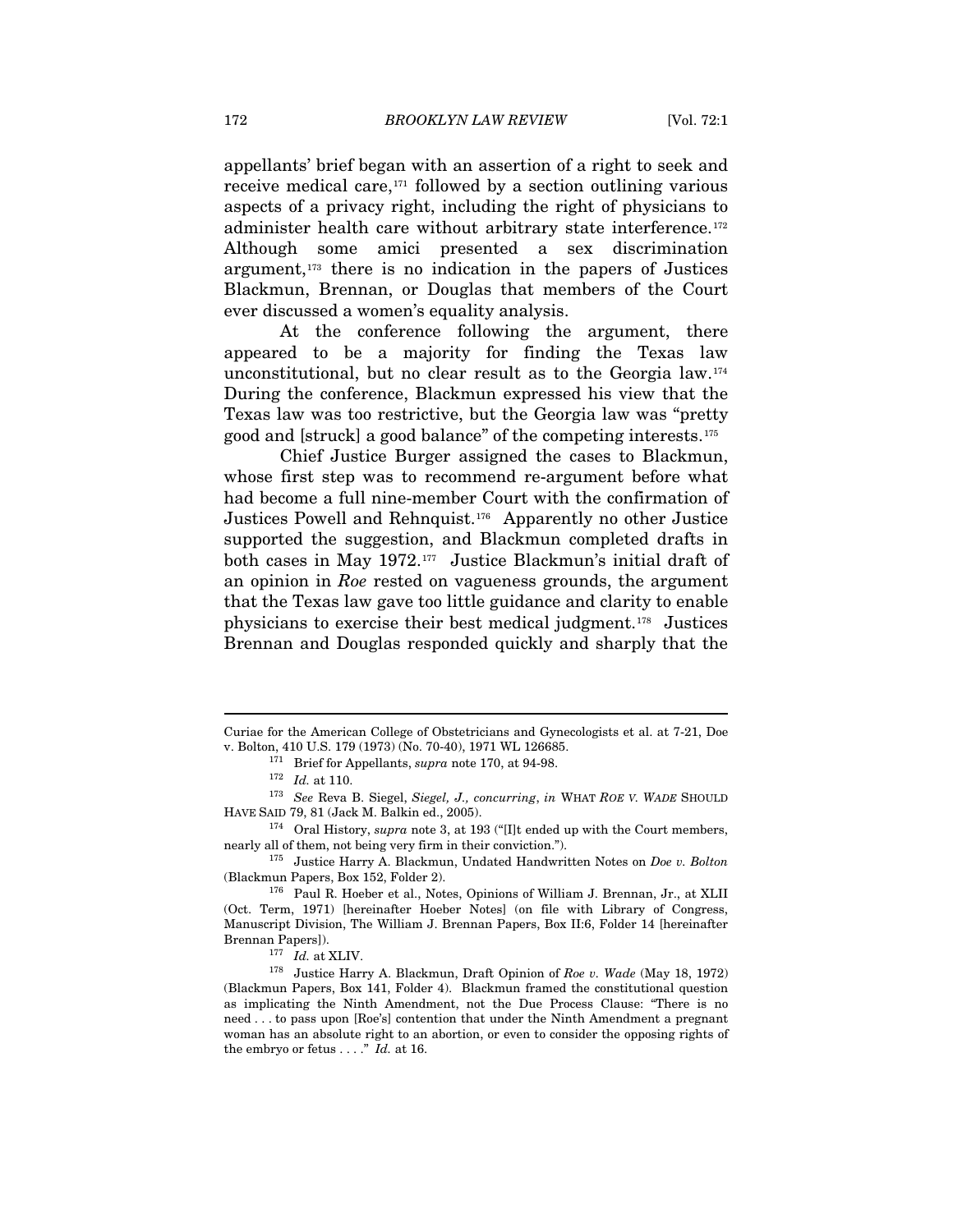case should be decided on "the core constitutional question."[179](#page-27-0) Blackmun's first draft in *Doe* relied on privacy to strike the Georgia statute.[180](#page-27-1) "This was not the easiest conclusion for me to reach," Blackmun told his fellow Justices in the cover memorandum.[181](#page-27-2) His explanation conveys his hesitancy at using a rights approach to undercut self-regulation within the medical profession:

I have worked closely with supervisory hospital committees set up by the medical profession itself, and I have seen them operate over extensive periods. I can state with complete conviction that they serve a high purpose in maintaining standards and in keeping the overzealous surgeon's knife sheathed. . . . [I]ntraprofessional restraints of this kind have accomplished much that is unnoticed and certainly is unappreciated by people generally.

I have also seen abortion mills in operation and the general misery they have caused despite their being run by otherwise "competent" technicians.[182](#page-27-3)

Justices Brennan, Douglas, and Marshall quickly joined.<sup>[183](#page-27-4)</sup> With time running out in the term, Blackmun again suggested deferral until the next term of the Court, and Chief Justice Burger ordered re-argument in the fall.<sup>[184](#page-27-5)</sup>

During the summer of 1972, Blackmun spent ten days in the Mayo Clinic library doing additional research and reworking his draft opinions.[185](#page-27-6) The second set of arguments came in October 1972, after the two new Justices had joined the Court.[186](#page-27-7) The Chief Justice re-assigned the cases to

<span id="page-27-0"></span><sup>&</sup>lt;sup>179</sup> Letter from Justice William J. Brennan to Justice Harry A. Blackmun (May 18, 1972) (Brennan Papers, Box I-285, Folder 9); *see also* Letter from Justice William O. Douglas to Justice Harry A. Blackmun (May 19, 1972) (on file with Library Congress, Manuscript Division, The William O. Douglas Papers, Box 1589 [hereinafter

<span id="page-27-1"></span>Douglas Papers]). 180 Memorandum to the Conference from Justice Harry A. Blackmun 1-2 (May 31, 1972) (Brennan Papers, Box I-286, Folder 1). The "Notes" document from Justice Brennan's chambers records that in conference, "Justice Blackmun urged that it would be politically unwise for the Court to strike down both the death penalty . . . and the abortion laws at the same time." Hoeber Notes, *supra* note 176, at LI.<br><sup>181</sup> Memorandum to the Conference from Justice Harry A. Blackmun 1 (May

<span id="page-27-3"></span><span id="page-27-2"></span><sup>25, 1972) (</sup>Brennan Papers, Box I-286, Folder 1). 182 *Id.* at 1-2. 183 GARROW, *supra* note 169, at 551.

<span id="page-27-5"></span><span id="page-27-4"></span><sup>184</sup> Memorandum to the Conference from Justice Harry A. Blackmun, *supra*  note 180, at 1. 185 Oral History, *supra* note 3, at 196-98. But, he later insisted, "I never

<span id="page-27-7"></span><span id="page-27-6"></span>discussed [the case] at all with any physician." *Id.* at 201. 186 GARROW, *supra* note 169, at 534, 563.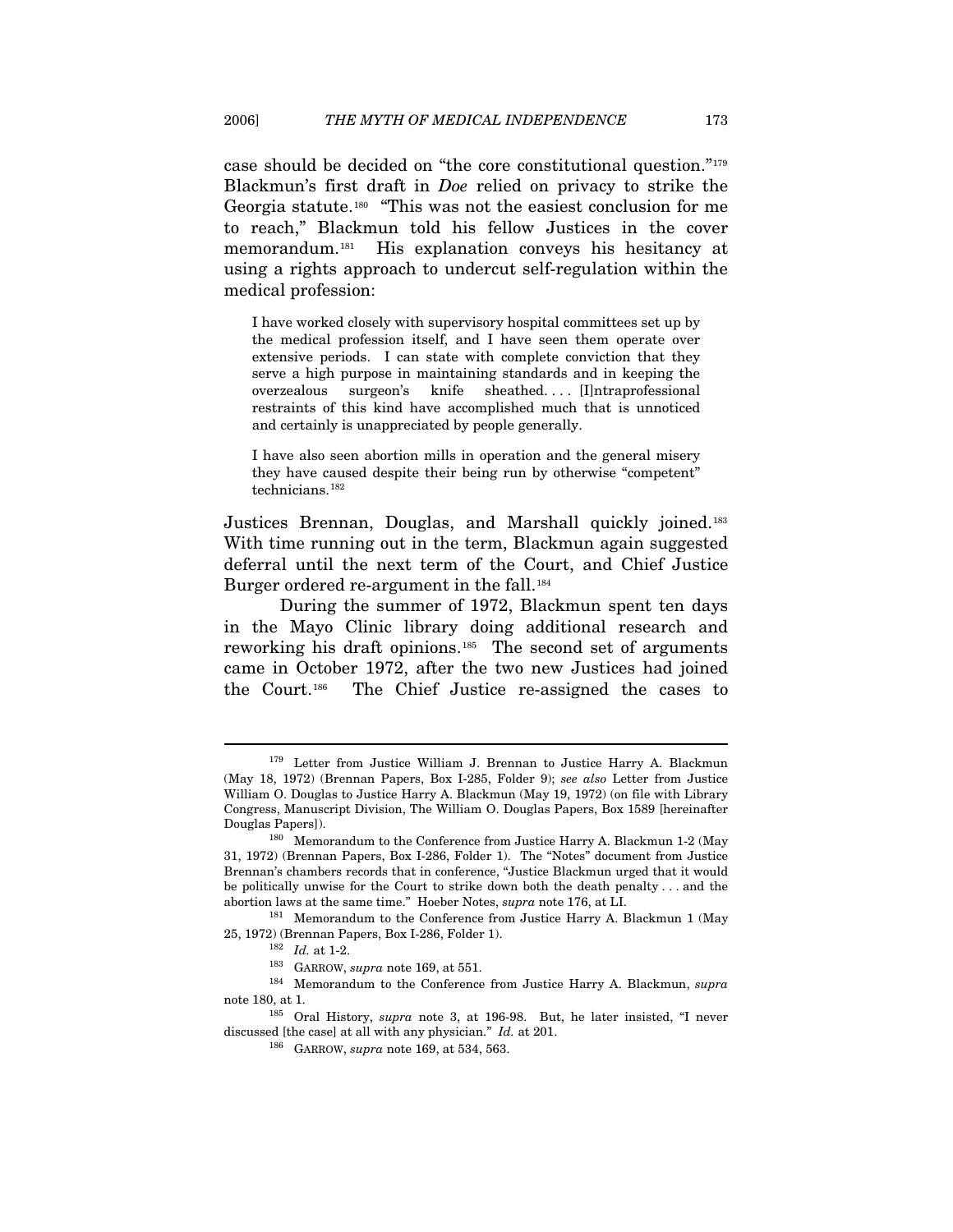Blackmun.<sup>[187](#page-28-0)</sup> The result in the abortion cases was sealed when, at the Court's conference following the second argument, Justice Powell weighed in strongly on the side of striking down both statutes.<sup>[188](#page-28-1)</sup> Observers had speculated that the two new Nixon appointees might spell defeat for abortion rights advocates.[189](#page-28-2) Ironically, Justice Powell sealed the victory for the Brennan-Douglas-Marshall approach. His unexpected and unambivalent response was the single most dramatic turn during the Court's internal deliberations.

Blackmun circulated a draft of *Roe* a month after the second oral argument, noting that it "has proved for me to be both difficult and elusive."[190](#page-28-3) Although he adopted a privacy analysis in this draft, he also pointedly preserved the *Vuitch* outcome, to uphold a statute which required that a doctor determine that an abortion was necessary for a woman's "health," as construed in that case:

I have attempted to preserve *Vuitch* in its entirety. You will recall that the attack on the Vuitch statute was restricted to the issue of vagueness. I would dislike to have to undergo another [challenge] based, this time on privacy grounds. I, for one, am willing to continue the approval of the *Vuitch*-type statute on privacy as well as on vagueness.[191](#page-28-4)

At this point, Justices Powell, Brennan, and Marshall made important interventions in how the opinions were shaped, affecting the use and extent of privacy language and the concept of viability.[192](#page-28-5)

By the time the opinions were announced in January 1973, *Roe* held, as the lead opinion, that the liberty protected under the Fourteenth Amendment "encompass[ed] a woman's decision whether or not to terminate her pregnancy,"[193](#page-28-6) but that the state's interests in maternal health and fetal life justified restrictions on abortion after the first trimester.[194](#page-28-7) Georgia's process-focused restrictions at issue in *Doe* intruded on the first

<sup>187</sup> GREENHOUSE, *supra* note 15, at 95.

<sup>188</sup> See *infra* text accompanying notes 260-64, for explication of Powell's

<span id="page-28-7"></span><span id="page-28-6"></span><span id="page-28-5"></span><span id="page-28-4"></span><span id="page-28-3"></span><span id="page-28-2"></span><span id="page-28-1"></span><span id="page-28-0"></span>position.<br><sup>189</sup> GARROW, *supra* note 169, at 521.<br><sup>190</sup> Memorandum to the Conference from Justice Harry A. Blackmun (Nov. 21, 1972) (Blackmun Papers Fox 151, Folder 6). 191 *Id.* (citation omitted).

<sup>192</sup> *See infra* text accompanying notes 256-59, 261-64. 193 Roe v. Wade, 410 U.S. 113, 153 (1973). 194 *Id.* at 163-64.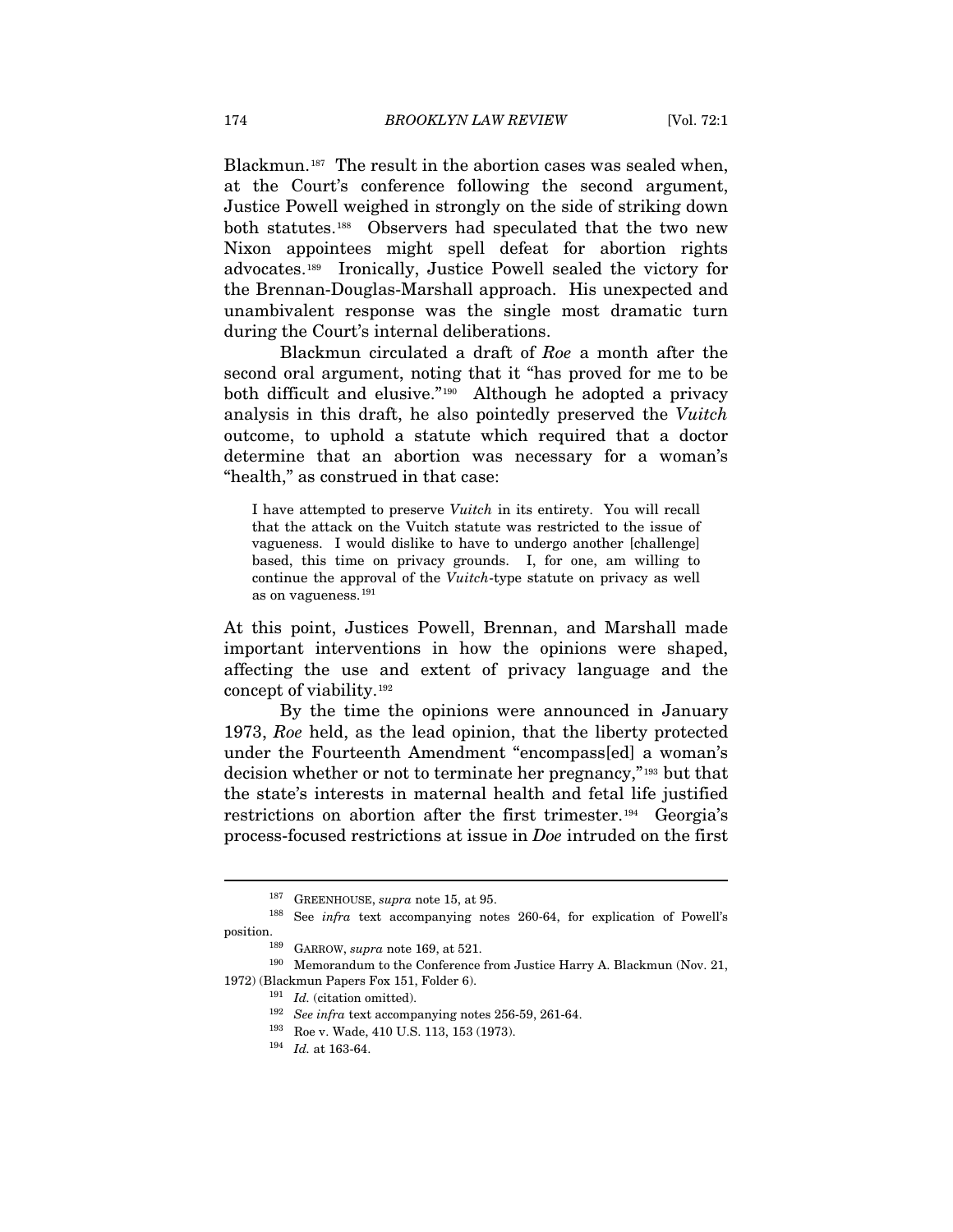trimester's zone of privacy and thus also were found unconstitutional.[195](#page-29-0)

Although the Justices realized that "we had a bull by the tail" by the time of the second oral argument,[196](#page-29-1) their correspondence throughout 1971 and 1972 did not evidence any special vehemence of views as to the issues it raised. Six weeks before the decision was announced, Blackmun noted to Lewis Powell that "I have not had any intimation of violent disagreement, but I am informed that Byron and Bill Rehnquist will dissent at least in part."[197](#page-29-2) Justice Rehnquist had written that he would "probably still file a dissent, although more limited than I had contemplated after the Conference."[198](#page-29-3) A note with a similar tone had also arrived later from Justice White: "I have been struggling with these cases. I shall probably end up concurring in part and dissenting in part."[199](#page-29-4) When Justice White read his dissent from the bench, Blackmun thought that White "was rather emotional in delivering the dissent. . . . It surprised me a little[.] I've never asked him [why]."[200](#page-29-5) After all, as Blackmun said during a television interview, "[it] was not such a revolutionary opinion at the time."[201](#page-29-6)

#### *B. The Hippocratic Oath*

 $\overline{a}$ 

Alfred Hitchcock used the term "Macguffin" to signify a mysterious plot objective which appears initially to be determinative, but turns out in the end to be beside the point.[202](#page-29-7) If there is a macguffin in the story of Justice Blackmun and the medicalized framing of the right to abortion, it is the Hippocratic Oath.

<sup>195</sup> Doe v. Bolton, 410 U.S. 179, 195 (1973).

<span id="page-29-2"></span><span id="page-29-1"></span><span id="page-29-0"></span><sup>&</sup>lt;sup>196</sup> Oral History, *supra* note 3, at 200.<br><sup>197</sup> Letter from Justice Harry A. Blackmun to Justice Lewis F. Powell, Jr. 1 (Dec. 4, 1972) [hereinafter Blackmun-Powell Letter] (Blackmun Papers, Box 151, Folder 3).<br><sup>198</sup> Letter from Justice William H. Rehnquist to Justice Harry A. Blackmun

<span id="page-29-3"></span><sup>(</sup>Nov. 24, 1972) (Blackmun Papers, Box 151, Folder 4).<br><sup>199</sup> Letter from Justice Byron R. White to Justice Harry A. Blackmun (Dec. 1,

<span id="page-29-4"></span><sup>1972) (</sup>Blackmun Papers, Box 151, Folder 4). 200 Oral History, *supra* note 3, at 492. 201 GARROW, *supra* note 169, at 599 (citing *In Search of the Constitution: Mr.* 

<span id="page-29-6"></span><span id="page-29-5"></span>

<span id="page-29-7"></span>*Justice Blackmun* (PBS television broadcast Apr. 26, 1987)). <sup>202</sup> PATRICK MCGILLIGAN, ALFRED HITCHCOCK: A LIFE IN DARKNESS AND LIGHT 158-59 (2003).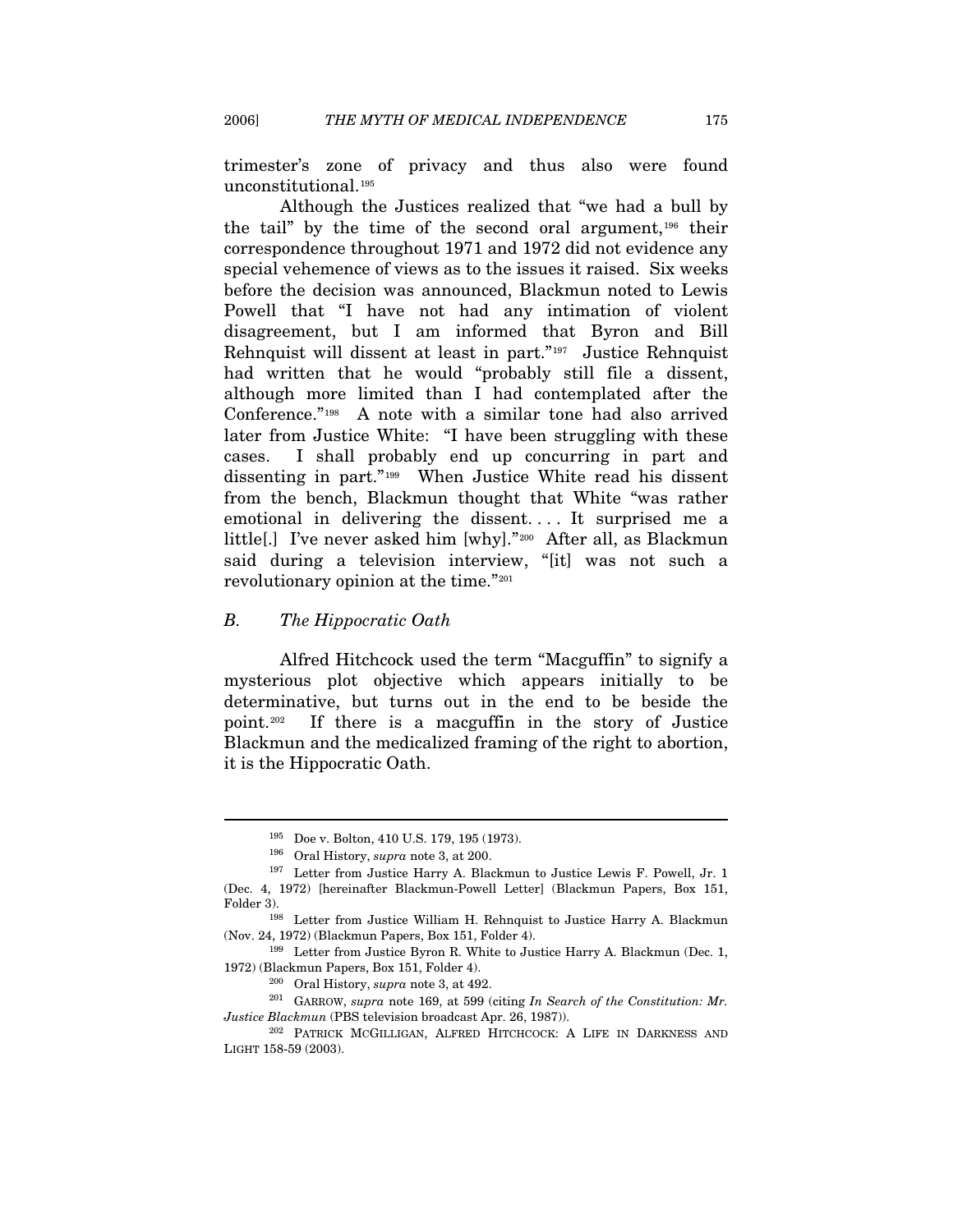Blackmun's concern with whether the Hippocratic Oath proscribed abortion arose in *Vuitch*. Among the documents that Justice Blackmun collected and saved in connection with that case, two concern the oath. One is a copy of its text.<sup>[203](#page-30-0)</sup> The other is an article by a Mayo Clinic physician arguing that while performing an abortion to save the pregnant woman's life was within the spirit of the oath because its goal was to save life, an abortion based on less dire "health" reasons violated the oath.[204](#page-30-1)

 Blackmun was dogged in researching its full meaning and impact.[205](#page-30-2) Conducting further research on the oath was a primary motivation for Justice Blackmun's recommendation that the cases be put over to the next term and for the ten days he spent in the Mayo Clinic library in the summer of 1972.<sup>[206](#page-30-3)</sup> He "wanted to do a lot more work, including the research on the Hippocratic Oath, find out how important that was."[207](#page-30-4) When asked what kind of books he sought at Mayo, Blackmun responded, "Anything that had to do with the Hippocratic Oath, mainly."[208](#page-30-5) When asked about any surprising research discoveries, Blackmun identified the book by Ludwig Edelstein on the oath, which he cited in the opinion.[209](#page-30-6) "[I]t persuaded me that [the oath] was the product of a certain geographical area and of a certain group of medical specialists in that area. It fortified me and lessened the significance of the oath as a matter of general medical principle."[210](#page-30-7)

Blackmun told Harold Koh that "having worked at a medical institution, I can remember that in a majority of the examining rooms, the Hippocratic Oath was on the wall."<sup>[211](#page-30-8)</sup> He also recalled numerous medical school graduations at which

<span id="page-30-1"></span><span id="page-30-0"></span><sup>&</sup>lt;sup>203</sup> *Hippocratic Oath* (Blackmun Papers, Box 123, Folder 8).<br><sup>204</sup> Robert D. Knapp, Jr., *Similarly I Will Not... Cause Abortion*, 122 J. LA.<br>ST. MED. Soc. 297 (1970).

<span id="page-30-6"></span><span id="page-30-5"></span><span id="page-30-4"></span><span id="page-30-3"></span><span id="page-30-2"></span> $205$  Blackmun requested historical material about abortion less than a month after the first argument. Letter from Justice Harry A. Blackmun to Thomas E. Keys, Mayo Clinic (Dec. 17, 1971) (Blackmun Papers, Box 152, Folder 2). In response, a librarian at the Mayo Clinic sent him an article arguing that the ban on abortion was not included in the original version of the oath. Letter from Thomas E. Keys to Justice Harry A. Blackmun (Dec. 23, 1971) (Blackmun Papers, Box 152, Folder 2). 206 Oral History, *supra* note 3, at 489-90. 207 *Id.* at 196. 208 *Id.* at 197.

<sup>209</sup> *Id.*; *see, e.g.*, Roe v. Wade, 410 U.S. 113, 130 nn.10-12 (1973). 210 Oral History, *supra* note 3, at 197-98. 211 *Id.* at 194.

<span id="page-30-8"></span><span id="page-30-7"></span>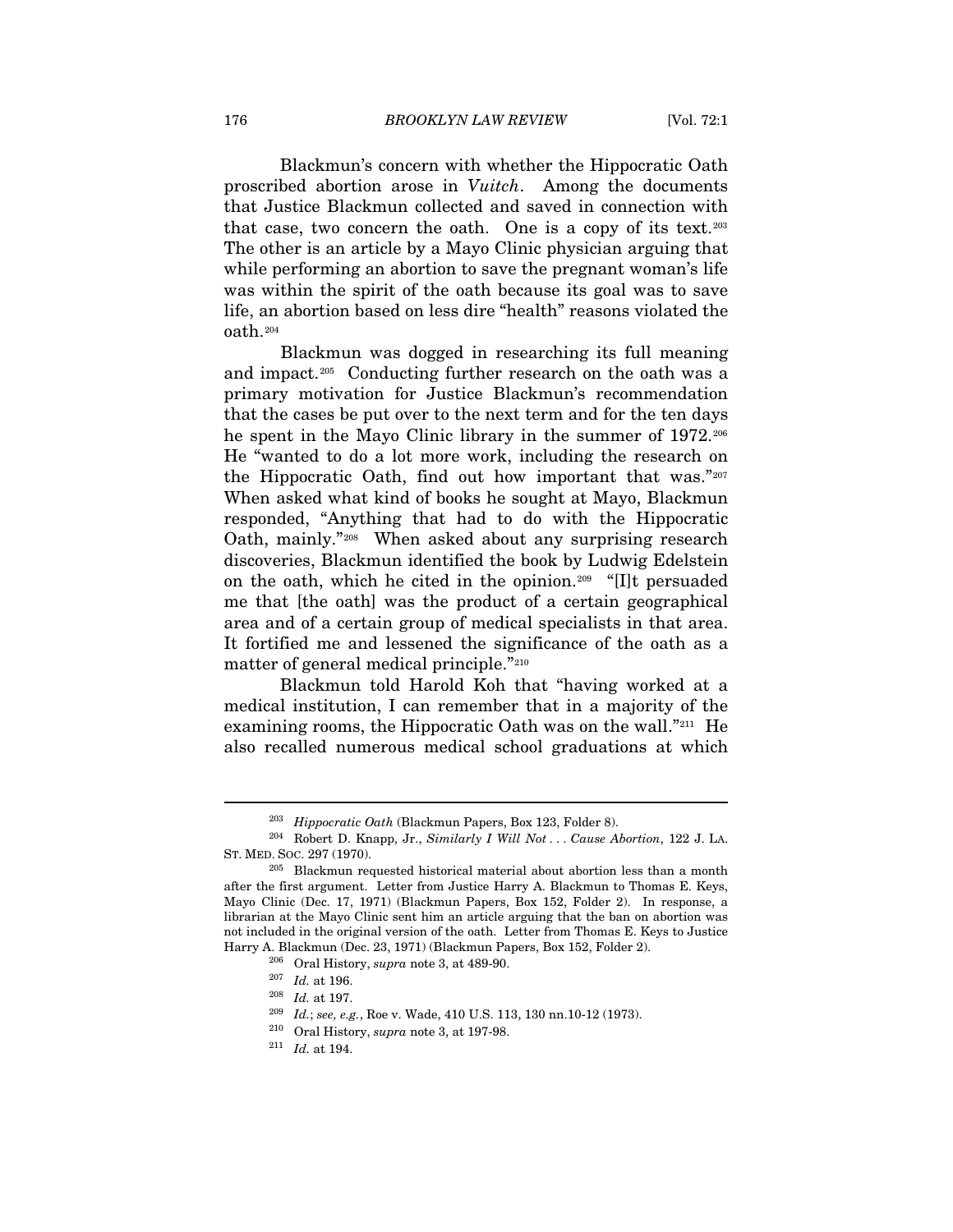newly-minted physicians took the oath.[212](#page-31-0) The oath is still recited at almost all medical school commencements, although its wording has been revised from the traditional form.[213](#page-31-1) For physicians practicing during the 1950s, when Blackmun was at Mayo, its text contained the promise to do no harm in these or very similar terms:

I will use treatment to help the sick according to my ability and judgment, but never with a view to injury and wrong-doing. Neither will I administer a poison to anybody when asked to do so, nor will I suggest such a course. Similarly, I will not give a woman a pessary to cause abortion.<sup>[214](#page-31-2)</sup>

According to one doctor who advocated for liberalizing abortion laws, the oath had an impact on medical training: "[A]ntiabortion messages were given like a broken record—you can't violate the Hippocratic [O]ath."[215](#page-31-3)

Blackmun's major annoyance with the second oral argument was the missing analysis of the oath: the reargument "was extraordinarily unhelpful as far as the Hippocratic Oath was concerned."[216](#page-31-4) He was especially irritated by Sarah Weddington, attorney for the plaintiffs in *Roe*. When he asked, "Do you have any comment about the Hippocratic Oath," she responded by describing how many eminent physicians had signed an amicus brief supporting her clients.[217](#page-31-5) Blackmun cut her off, noting that equally eminent physicians had signed a brief for the other side, and directed her back to his query: "Tell me why you didn't discuss the Hippocratic Oath."[218](#page-31-6)

Weddington faced up to the question, which she obviously had not anticipated, and responded that the oath did not pertain either to the scope of a woman's right under the Constitution, nor did it address whether the state had a compelling interest in restricting abortion. "[T]he fact that the medical profession at one time had adopted the Hippocratic

<sup>212</sup> *Id.*

<span id="page-31-1"></span><span id="page-31-0"></span><sup>213</sup> LUDWIG EDELSTEIN, THE HIPPOCRATIC OATH: TEXT, TRANSLATION, AND INTERPRETATION 3 (1943). 214 *Quoted in* Knapp, *supra* note 204, at 297. The text of the Oath found in

<span id="page-31-2"></span>Blackmun's papers in *Vuitch* varies slightly; the key sentence is, "Nor will I give a woman a pessary to procure abortion." *Hippocratic Oath*, *supra* note 203.

<span id="page-31-6"></span><span id="page-31-5"></span><span id="page-31-4"></span><span id="page-31-3"></span> $^{215}\,$  JOFFE, supra note 54, at 33.  $^{216}\,$  Oral History, supra note 3, at 198.  $^{216}\,$  Transcript of Reargument at 7, Roe v. Wade, 410 U.S. 113 (1973) (No. 70-18), *available at* http://www.oyez.org/oyez/resource/case/334/reargument/transcript. 218 *Id.*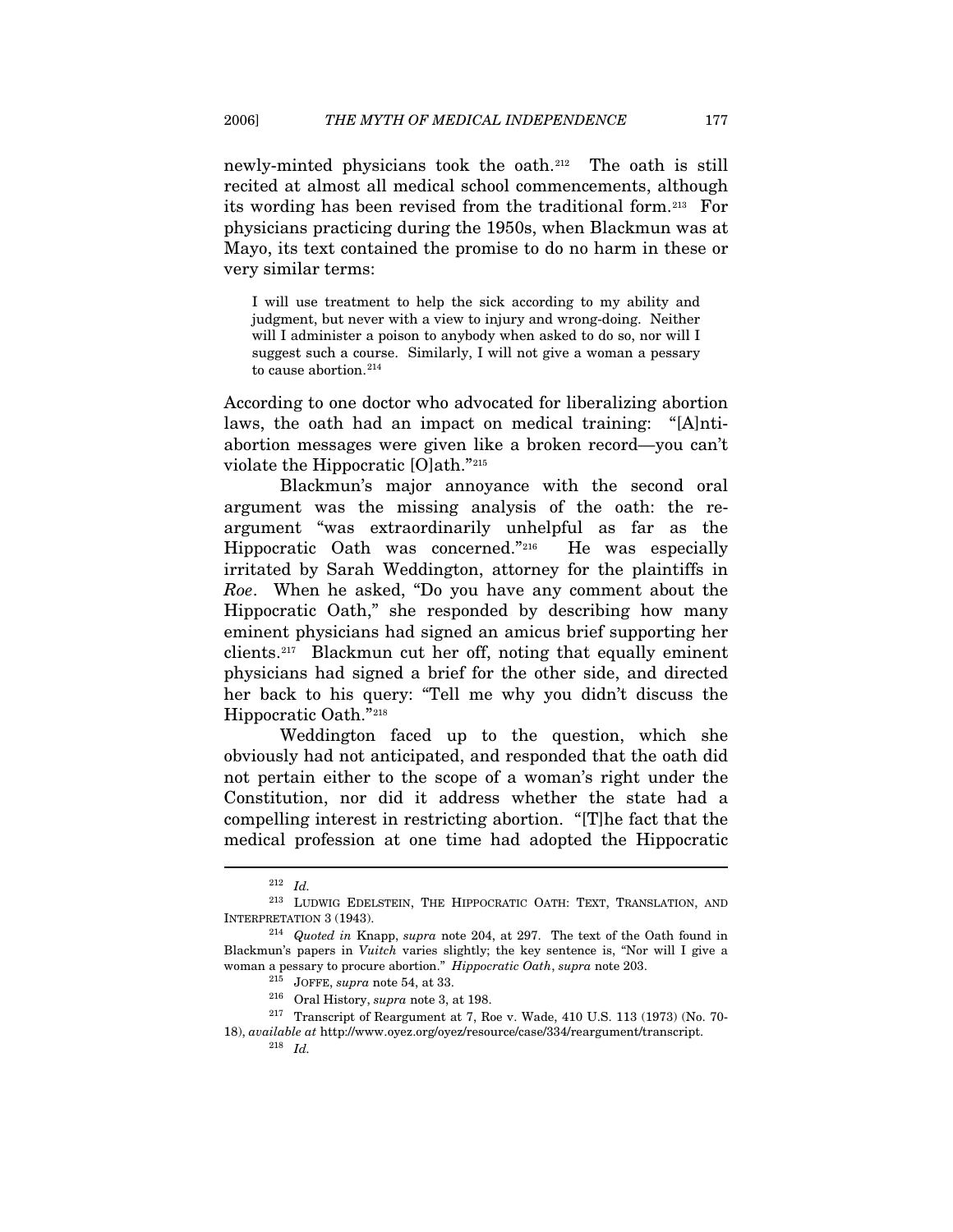[O]ath does not weigh upon the fundamental constitutional rights involved," she stated.[219](#page-32-0) Blackmun's frustration is apparent in his reply: "Of course, it's the only definitive statement of ethics of the medical profession. I take it from what you said that . . . you didn't even footnote it, because it's old? That's about, really, what you're saying?"[220](#page-32-1)

Blackmun's actual discussion of the oath, after all his concern with it, consumes only four paragraphs on three pages.[221](#page-32-2) He posits the apparent contradiction between its injunction against performing abortions and the frequency of abortion during the Greek and Roman empires.<sup>[222](#page-32-3)</sup> What resolved this conflict for him was a history of the oath that he discovered in the Mayo Clinic library, which described it as dogma, the manifesto of only one school of Greek philosophers, "and not the expression of an absolute standard of medical conduct."[223](#page-32-4)

Blackmun's concern with the oath reflects the value he placed on professional self-regulation. Blackmun saw the oath as a particularly important text in the relationship between physician, patient, and the state. His impatience with Weddington's legalistic response to his question during oral argument suggests that for him the oath embodied a command which stood outside of law; that its power lay in its quasijuridical authority within the realm of medicine. Weddington was surely correct that its text did not speak to the questions raised by the conflicting claims of the pregnant woman and the state. But it did create a potential collision between professional self-regulation and judicial authority, a conflict that likely would have been excruciating for Blackmun.

## *C. Justice Douglas's "Right to Health"*

At the conference following the first round of abortion arguments, Blackmun's notes indicate that Douglas argued that abortion was a "medical and psychiatric problem . . . Doctor acting in good faith [must have] absolute immunity when he seeks to protect the life or the health" of his

<span id="page-32-2"></span><span id="page-32-1"></span><span id="page-32-0"></span><sup>219</sup> *Id.*

<sup>220</sup> *Id.*

<span id="page-32-4"></span>

<span id="page-32-3"></span><sup>221</sup> Roe v. Wade, 410 U.S. 113, 130-32 (1973). 222 *Id.* at 130-31. 223 *Id.* at 132 (quoting LUDWIG EDELSTEIN, THE HIPPOCRATIC OATH 63 (1943)).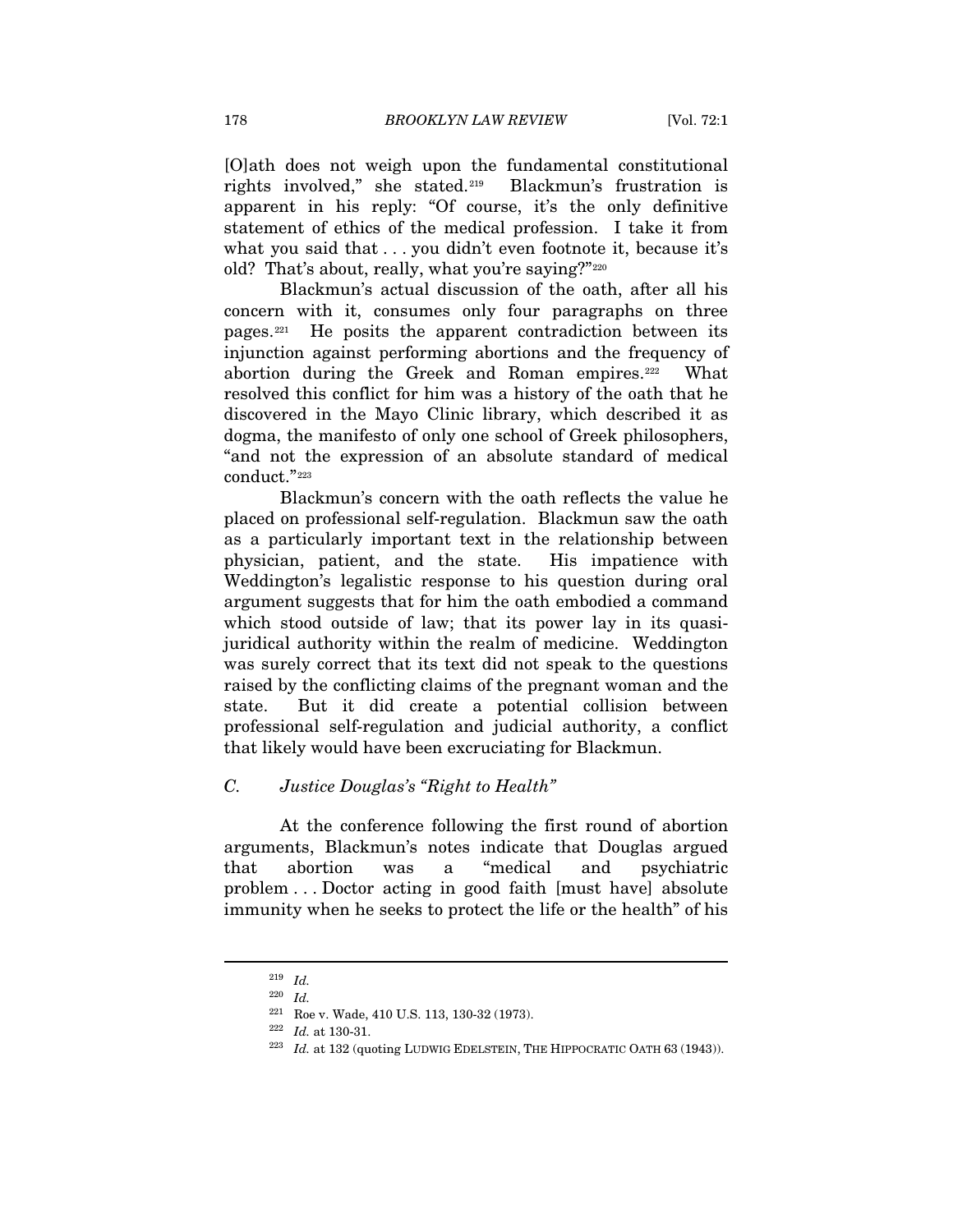patient.[224](#page-33-0) Justice Stewart agreed with Douglas on the merits, not surprisingly in light of his concurring opinion in *Vuitch*.[225](#page-33-1) Following the conference, Justice Douglas immediately began drafting.

The *first* opinion in the abortion cases was written by Justice Douglas. Before the end of December, Douglas drafted an opinion in *Doe* which he sent only to Brennan.<sup>[226](#page-33-2)</sup> The Douglas draft identified multiple defects in the Georgia statute, and prompted a response from Brennan which urged him to prioritize privacy in his analysis.[227](#page-33-3) Brennan argued that Douglas's draft section on "the right to care for one's health" should be pegged to privacy rather than the First Amendment<sup>[228](#page-33-4)</sup> and that "the right of privacy in the matter of abortions means that the decision is that of the woman and her alone."[229](#page-33-5) Justice Douglas adopted some but not all of Brennan's suggestions; from the perspective of the Brennan chambers, "he still seemed to want to give the physicianpatient relationship constitutional significance rather than rest the case entirely on the woman's right of privacy."[230](#page-33-6)

Douglas's published concurrence argued that the term "liberty" in the Fourteenth Amendment included three of "the rights retained by the people" referenced in the Ninth Amendment.<sup>[231](#page-33-7)</sup> Among these was "the freedom to care for one's health and person, freedom from bodily restraint or compulsion, freedom to walk, stroll or loaf."[232](#page-33-8) Douglas also acknowledged that the state had legitimate interests in the woman's health and in fetal life after quickening, which "justify the State in treating the procedure as a medical one."[233](#page-33-9)

<span id="page-33-1"></span><span id="page-33-0"></span><sup>224</sup> Justice Harry A. Blackmun, Handwritten Notes 2 (Dec. 1971) (Blackmun Papers, Box 151, Folder 4). 225 *Id.* at 3. See text *supra* at note 126 regarding his opinion in *Vuitch*. 226 Hoeber Notes, *supra* note 176, at XLII.

<sup>227</sup> *Id.*

<span id="page-33-6"></span><span id="page-33-5"></span><span id="page-33-4"></span><span id="page-33-3"></span><span id="page-33-2"></span><sup>228</sup> Letter from Justice William J. Brennan to Justice William O. Douglas 6 (Dec. 30, 1971) (Brennan Papers, Box I-285, Folder 9).<br>
<sup>229</sup> *Id.* at 10.<br>
<sup>230</sup> Hoeber Notes, *supra* note 176, at XLIII.<br>
<sup>231</sup> Roe v. Wade, 410 U.S 113, 210-11 (1973) (Douglas, J., concurring).<br>
<sup>232</sup> *Id.* at 213 (em

<span id="page-33-9"></span><span id="page-33-8"></span><span id="page-33-7"></span>treating "the problem" as a medical one. Justice William O. Douglas, Seventh Draft Opinion of *Doe v. Bolton* 15 (Jan. 1972) (Brennan Papers, Box I-286, Folder 1). He later substituted "the procedure" for "the problem," making the sentence oddly selfevident. *Id.* (handwritten emendation).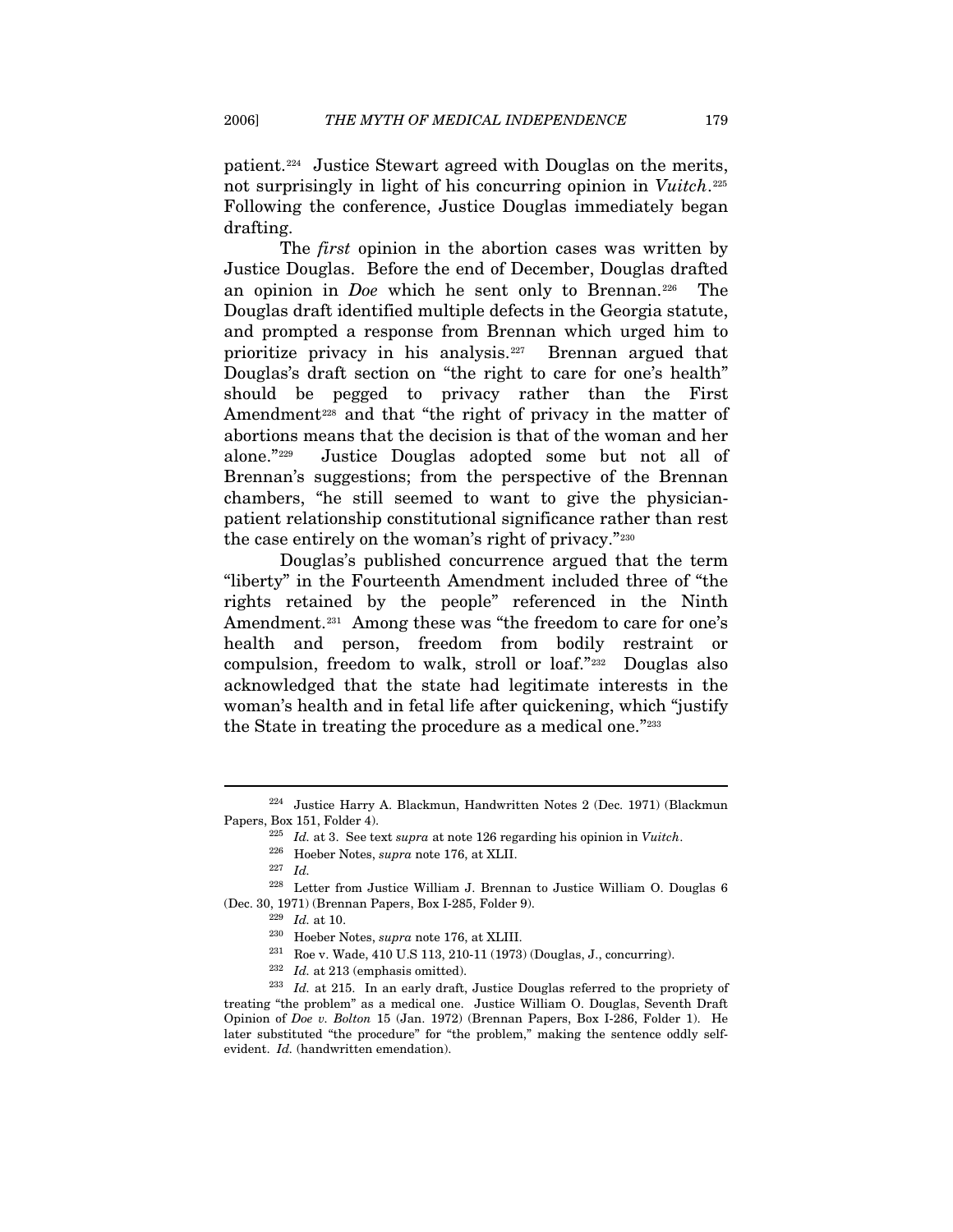The Douglas concurrence rambles through various objections to the Georgia statute, but at the core of his complaints was its restriction of the scope of the physician's decision-making authority. Although medical regulation by the state was proper, the statute did not "give full sweep to the 'psychological as well as physical well-being'" that the Court established as the proper scope for consideration of the woman's health in *Vuitch*.<sup>[234](#page-34-0)</sup> Even more fundamentally, Douglas believed in a constitutive relationship between medical care and privacy.

Douglas devoted Part III of his opinion to the medicineprivacy link. He framed the right of privacy as "the right to care for one's health and person and to seek out a physician of one's own choice."[235](#page-34-1) By allowing a committee of doctors not selected by the patient to override the treating physician's good faith determination, the state caused "a total destruction of the right of privacy between physician and patient and the intimacy of relation which that entails."[236](#page-34-2) In terms no less doctor-centered than Blackmun's opinion for the Court, Douglas declared that the "oversight imposed on the physician and patient . . . denies them *their* 'liberty,' *viz*., *their* right of privacy."[237](#page-34-3) In terms at least as bluntly reinforcing of medical authority as Blackmun's language for the majority, Justice Douglas asserted recognition of the woman's right of privacy required that "the [state's] control must be through the physician of her choice."[238](#page-34-4)

Douglas had been developing a right to health linked to physicians' expression rights since at least his dissenting opinion in *Poe v. Ullman*, in which he wrote that "[t]he right of the doctor to advise his patients according to his best lights seems so obviously within First Amendment rights as to need no extended discussion."[239](#page-34-5) He had initially drafted *Griswold* also to encompass the physician's role within the scope of the First Amendment. A paragraph in an early draft, later

<span id="page-34-1"></span><span id="page-34-0"></span><sup>234</sup> *Roe*, 410 U.S. at 215 (Douglas, J., concurring) (quoting United States v. Vuitch, 402 U.S. 62, 72 (1971)). 235 *Id.* at 219. 236 *Id.*

<span id="page-34-5"></span><span id="page-34-4"></span><span id="page-34-3"></span><span id="page-34-2"></span><sup>&</sup>lt;sup>238</sup> *Id.* <sup>239</sup> 367 U.S. 497, 513 (1961) (Douglas, J., dissenting) (arguing that the Connecticut statute prohibiting use of contraceptives was unconstitutional).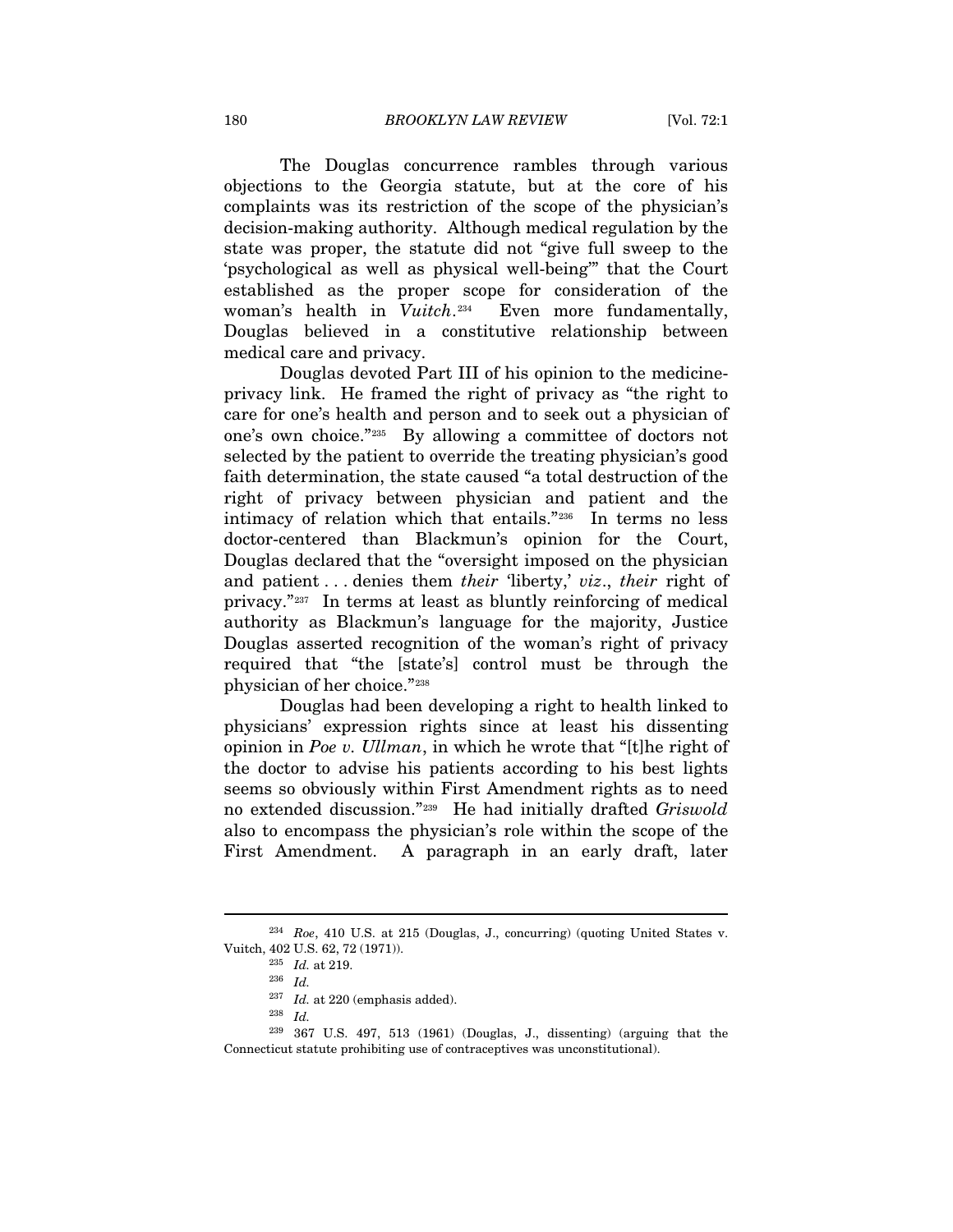dropped, asserted that "the family, together with its physician, is an instructional unit as much as a school is."[240](#page-35-0)

Justice Douglas retired from the Court in 1975,[241](#page-35-1) and his concurring opinion in *Doe* remains the fullest explication of his hoped-for "right to health." There is no way to know the precise impact of his views about "control through the physician" on Blackmun's framing of the abortion right as one jointly held by the doctor and the pregnant woman, but they surely reinforced Blackmun's inclinations in that direction, at a minimum.

## *D. The Triumph of Justice Brennan*

More than any other member of the Court, Justice Brennan shaped the creation of a right to privacy. Although the seminal articulation of the concept originated in Justice Harlan's dissent in *Poe*,<sup>[242](#page-35-2)</sup> its positive framing as a right occurred in *Griswold*. Consistent with his focus on the First Amendment, Justice Douglas originally drafted *Griswold* as grounded primarily on the right to association.[243](#page-35-3) As in the abortion cases, he sent his first draft only to Justice Brennan, who "suggest[ed] a substantial change in emphasis for your consideration."[244](#page-35-4) Brennan argued against bringing the husband-wife relationship within the First Amendment association right because "[a]ny language to the effect that the family unit is a sacred unit, that it is unreachable by the State because it is an instruction unit, may come back to haunt us just as *Lochner* did.... I would prefer a theory based on privacy.  $\ldots$ ."[245](#page-35-5)

Wary of creating a precedent for protecting association that any group could invoke to resist regulation, Brennan suggested that the right of privacy was "more closely tailored to the real interest at stake."[246](#page-35-6) Douglas accepted the suggestion.

<span id="page-35-0"></span><sup>240</sup> Justice William O. Douglas, Draft Opinion of *Griswold v. Connecticut* 4 (May 1965) (Douglas Papers, Box 1347). The draft also referred to "an intimate relation of husband and wife and their physician's role in one aspect of that relation." *Id.* at 3.<br><sup>241</sup> GREENHOUSE, *supra* note 15, at 111.<br><sup>242</sup> Poe v. Ullman, 367 U.S. 497, 522 (1961) (Harlan, J., dissenting).<br><sup>243</sup> Letter from Justice William J. Brennan to Justice William O. Douglas 1-2

<span id="page-35-6"></span><span id="page-35-5"></span><span id="page-35-4"></span><span id="page-35-3"></span><span id="page-35-2"></span><span id="page-35-1"></span><sup>(</sup>Apr. 24, 1965) (Douglas Papers, Box 1347). 244 *Id.* at 1. 245 *Id.*

<sup>246</sup> *Id.* at 2.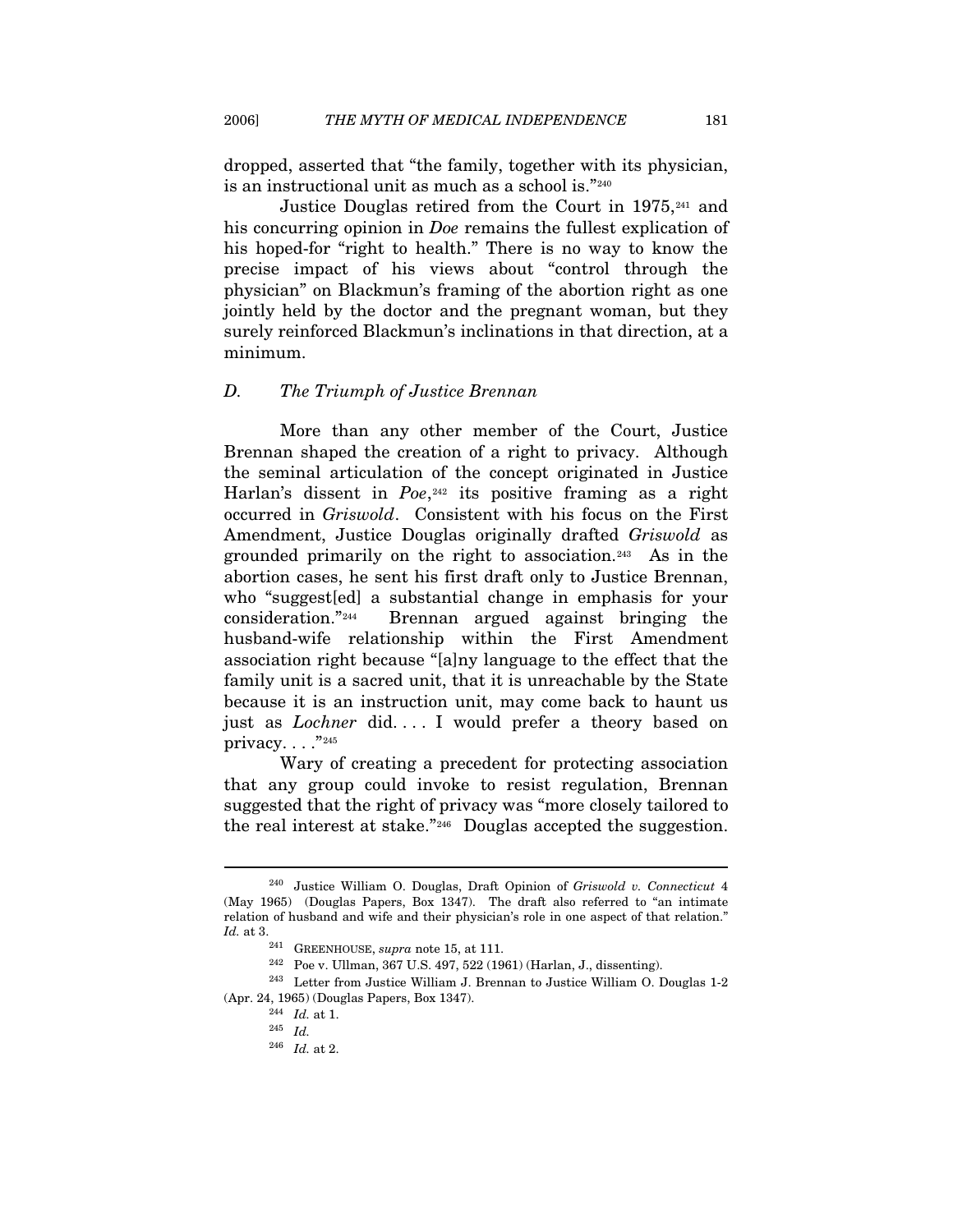A marked-up draft in his papers reveals that a key sentence in the opinion—"[w]e deal with a right of privacy older than the Bill of Rights"—originally read, "[w]e deal with a right of association older than the Bill of Rights."[247](#page-36-0) When it was announced, *Griswold* reverberated through the reproductive rights advocacy community, leading lawyers in case after case to reconfigure their arguments to place privacy concepts at the center.[248](#page-36-1)

As described above,  $249}$  $249}$  Justice Brennan's letter to Douglas after the first arguments in *Roe* argued for a right that was more grounded in the individual patient,<sup>[250](#page-36-3)</sup> less tied to the physician,[251](#page-36-4) and less restrictive of the state's role in promoting quality of health care.[252](#page-36-5) Like Blackmun, Brennan did not frame his analysis in terms of equality rights for women, but he sought a stronger and more unambiguous liberty right than Blackmun did, and this more robust concept of liberty included women.[253](#page-36-6)

Brennan pushed Blackmun in the same directions that he pushed Douglas. In the first round of drafting, Brennan called Blackmun to task for using vagueness as the basis for a ruling in *Roe*, and then quickly joined a privacy-centered draft for *Doe*.[254](#page-36-7) After the second oral argument, Blackmun's November 1972 draft designated the first trimester as the cutoff point, beyond which state regulation was permissible.[255](#page-36-8) Brennan, with Powell and Marshall, again lobbied Blackmun for a new position.

<span id="page-36-4"></span>with, and act on the advice of, the physician of one's choice." *Id.*

<span id="page-36-5"></span> $252$  "[T]he First Amendment approach may make it difficult to sustain requirements for consultations with other doctors that should be upheld—as, for instance, measures to restrain over-eagerness in performing novel operations for the sake of research (or, worse, publicity) rather than for the sake of the patient's health."<br> $Id.$  at 7.

<span id="page-36-0"></span><sup>247</sup> Justice William O. Douglas, Draft Opinion of *Griswold v. Connecticut* 5 (Apr. 1965) (Douglas Papers, Box 1347). 248 GARROW, *supra* note 169, at 301-02, 304, 306, 307, 309-10, 312.

<span id="page-36-3"></span><span id="page-36-2"></span><span id="page-36-1"></span><sup>249</sup> See *supra* text accompanying notes 227-30. 250 Basing a health approach on the right to privacy "identifies the right squarely as that of the individual, not that of the individual together with his doctor." Letter from Justice William J. Brennan to Justice William O. Douglas, *supra* note 228, at 6. 251 The right of privacy "would seem to be broader than the right to consult

<span id="page-36-8"></span><span id="page-36-7"></span><span id="page-36-6"></span>*Id.* at 7. 253 *Id.* at 10. 254 *See supra* text accompanying notes 179, 183. 255 Memorandum to the Conference from Justice Harry A. Blackmun, *supra*  note 190.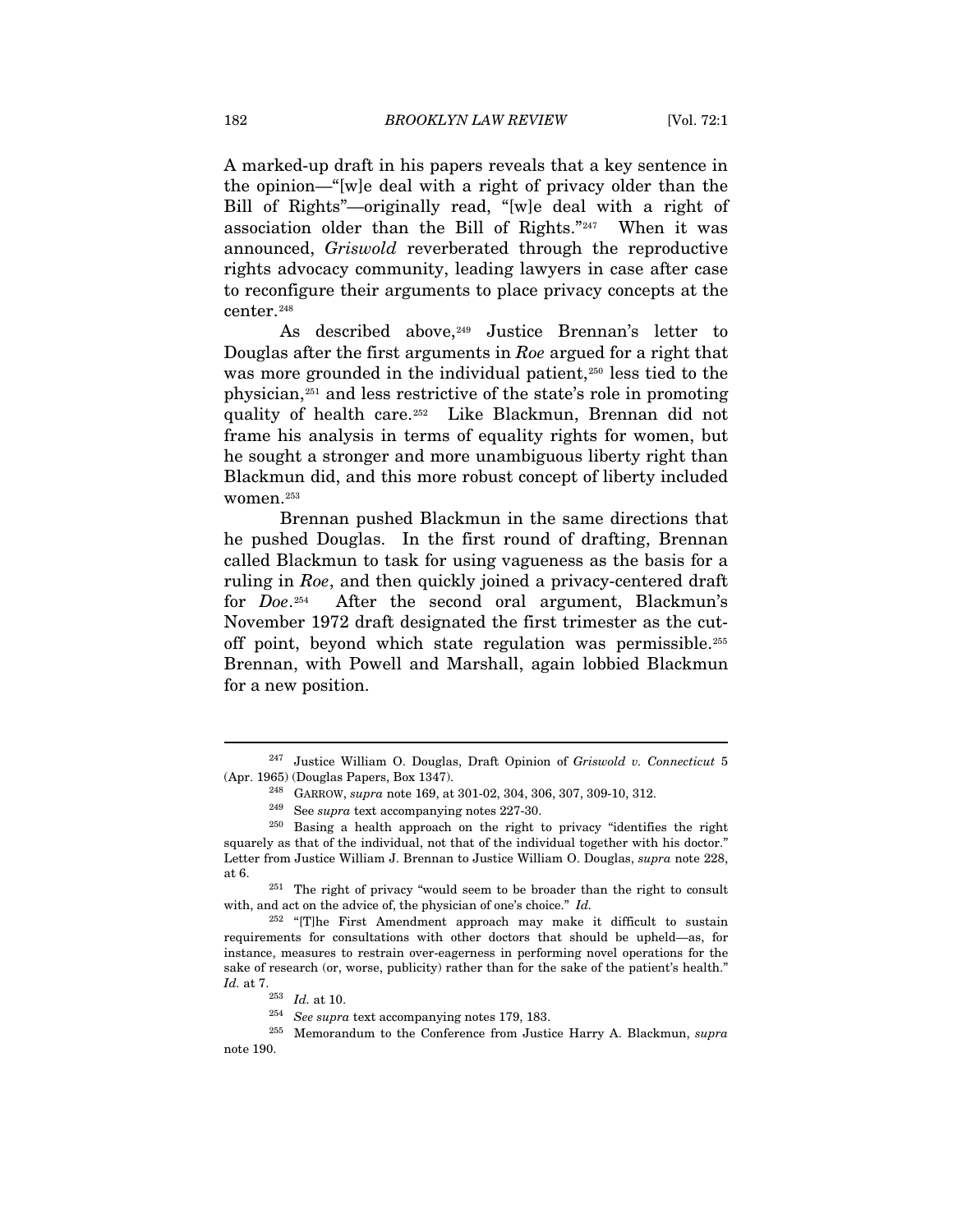Justice Marshall expressed concern that allowing restrictions after the end of the first trimester would harm women who had difficulty both believing they were pregnant and deciding to have an abortion.<sup>[256](#page-37-0)</sup> He suggested specifying that state regulations were permissible after the first trimester and before viability if "directed at health and safety alone."[257](#page-37-1) Brennan argued that the timing of regulation should track its purpose, so that regulation designed to protect the woman's health could attach "at that point in time where abortions become medically more complex" and regulation to protect fetal life would apply after viability.<sup>[258](#page-37-2)</sup> As obvious as it sounds, Brennan's point that viability was "a concept that focuses upon the fetus rather than the woman"[259](#page-37-3) not only helped to untangle a difficult puzzle, but also drew a boundary that coincided logically with a grounding in autonomy for the still developing right of privacy.

#### *E. Justice Powell's Eleventh-Hour Intervention*

At the Justices' conference following the second argument, Justice Powell weighed in as "basically in accord" with Blackmun.<sup>[260](#page-37-4)</sup> Nonetheless, he urged that the Texas case not be decided on vagueness grounds, but on the central merits of the claims. Justice Powell also recommended that *Roe* be made the lead case. Powell argued that "[a]bortion [is a] medical problem broadly defined."[261](#page-37-5) Although until then Blackmun had continued to believe that vagueness should form

<span id="page-37-0"></span><sup>&</sup>lt;sup>256</sup> Letter from Justice Thurgood Marshall to Justice Harry A. Blackmun (Dec. 12, 1972) (Blackmun Papers, Fox 151, Folder 4). 257 *Id.*

<span id="page-37-2"></span><span id="page-37-1"></span> $^{258}\,$  Letter from Justice William J. Brennan to Justice Harry A. Blackmun 2-3 (Dec. 13, 1972) (Blackmun Papers, Box 151, Folder 8). 259 *Id.* at 1. 260 Justice Harry A. Blackmun, Handwritten Notes 2 (Oct. 13, 1972)

<span id="page-37-4"></span><span id="page-37-3"></span><sup>(</sup>Blackmun Papers, Box 151, Folder 9). Powell's position apparently stemmed from his experience when approached by a young lawyer at his Richmond firm. The associate's girlfriend had become pregnant, and he sought Powell's advice and assistance regarding an abortion. Oral History, *supra* note 3, at 200; JOHN C. JEFFRIES, JR., JUSTICE LEWIS F. POWELL, JR. 347 (2001). 261 Justice Harry A. Blackmun, Notes, *supra* note 260, at 3. Powell also noted

<span id="page-37-5"></span>his resistance to equal protection arguments on behalf of indigent women: "Do not like economic questions unless related to *health*." *Id.* This presaged his opinion upholding restrictions on Medicaid funding of abortion coverage. Maher v. Roe, 432 U.S. 464 (1977).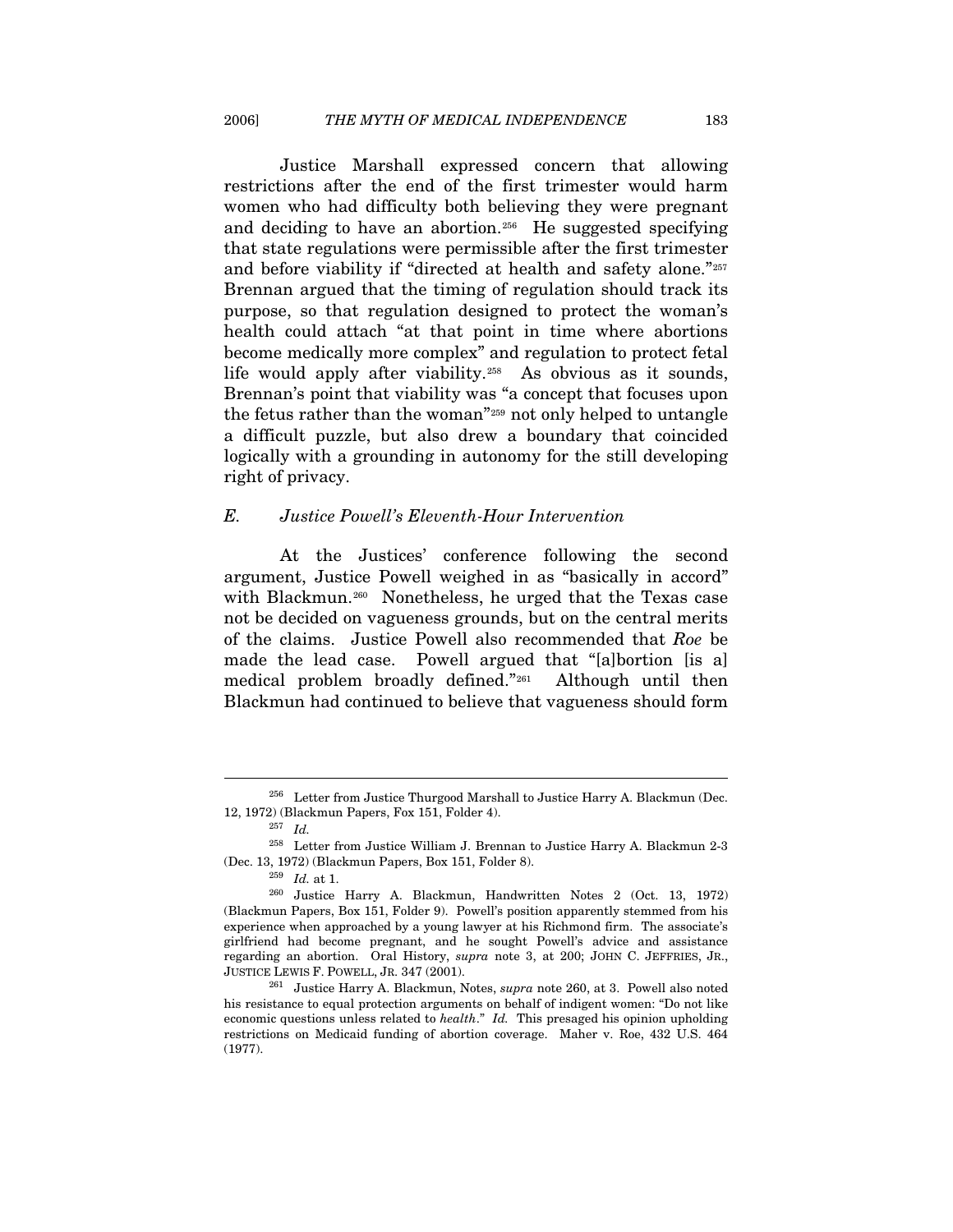one basis for the opinion in *Roe*,[262](#page-38-0) he now dropped it and rearranged the opinions as Powell suggested, making *Roe* the lead case, grounded on the privacy right.

Justice Powell was the first to question Blackmun's initial line-drawing at the end of the first trimester. Blackmun's November 27 draft had summarized the timing as follows:

For the stage subsequent to the first trimester, the State may, if it chooses, determine a point beyond which it restricts legal abortions to stated reasonable therapeutic categories that are articulated with sufficient clarity so that a physician is able to predict what conditions fall within the stated classifications.[263](#page-38-1)

Powell wrote privately to Blackmun that drawing the line at viability would be "more defensible in logic and biologically than perhaps any other single time."[264](#page-38-2) Powell directed Blackmun's attention to the opinion in *Abele v. Markle*,<sup>[265](#page-38-3)</sup> which suggested that the state's interest in fetal life would be weightier after the fetus became capable of living outside the uterus.<sup>[266](#page-38-4)</sup> Blackmun requested feedback from the full Court,<sup>[267](#page-38-5)</sup> which elicited the Marshall and Brennan correspondence discussed above.<sup>[268](#page-38-6)</sup>

#### *F. The Opinion Blackmun Intended*

When he retired, Justice Blackmun characterized the abortion right as "a step that had to be taken as we go down the road toward the full emancipation of women."[269](#page-38-7) Despite this adoption of an equal liberty analysis that he did not share at the time he wrote the opinion in *Roe*,[270](#page-38-8) he also never

<span id="page-38-0"></span><sup>262</sup> Justice Harry A. Blackmun, Undated Notes 1 ("I wrote it before on vagueness. I feel this still is sound and as a complement to [the] Georgia [case].") (Blackmun Papers, Box 151, Folder 8). 263 Justice Harry A. Blackmun, Draft Opinion of *Roe v. Wade* 48 (Nov. 21,

<span id="page-38-1"></span><sup>1972) (</sup>Blackmun Papers, Box 151, Folder 6).<br><sup>264</sup> Letter from Justice Lewis F. Powell to Justice Harry A. Blackmun 1 (Nov.

<span id="page-38-2"></span><sup>29, 1972) (</sup>Blackmun Papers, Box 151, Folder 4). 265 351 F. Supp. 224 (D. Conn. 1972). 266 *Id.* at 232. At the conference following the second oral argument, Justice

<span id="page-38-4"></span><span id="page-38-3"></span>Stewart had also suggested following this decision.<br><sup>267</sup> Memorandum to the Conference from Justice Harry A. Blackmun (Dec. 11,

<span id="page-38-6"></span><span id="page-38-5"></span><sup>1972) (</sup>Blackmun Papers, Box 151, Folder 4). <br><sup>268</sup> See *supra* text accompanying notes 256-59.<br><sup>269</sup> Oral History, *supra* note 3, at 206.<br><sup>270</sup> Blackmun acknowledged that he did not hold that view at the time that he

<span id="page-38-8"></span><span id="page-38-7"></span>wrote *Roe*. "[A]s the furor developed and its integrity was attacked and upheld, certainly I came to that conclusion, and I feel strongly about it today." *Id.* Indeed, by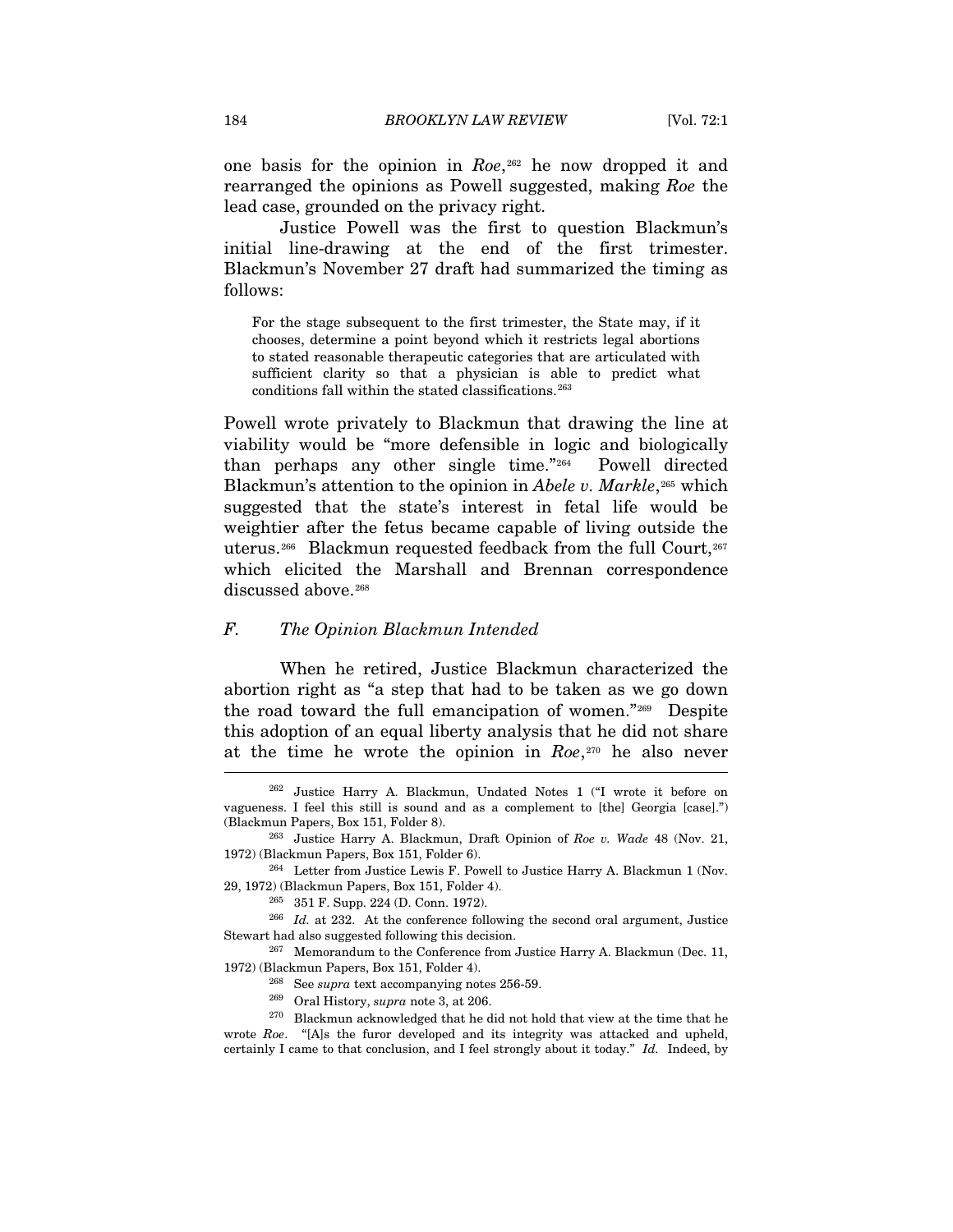abandoned his view that the physician's guidance was essential: "I think to this day there ought to be a physician's advice in there. I don't believe in abortion on demand."[271](#page-39-0)

Blackmun's cry of misunderstanding—that he did not favor "abortion on demand"—was sincere. Fundamentally, Blackmun thought that he was writing an opinion that would reform abortion law, largely by protecting reputable physicians acting in good faith. Although the decisions in *Roe* and *Doe* accomplished that, they also ended state power to compel the completion of pregnancy based on absolutist notions of fetal life or traditional precepts about sexual morality. As a result, in cultural if not legal terms, to his own surprise and dismay, Blackmun wrote the repeal of abortion law.

Perhaps the most important misunderstanding of the Court's opinions in *Roe* and *Doe* has been to treat them as solely Justice Blackmun's analysis. Blackmun repeatedly stressed in the first years after the backlash began that he had been writing for a seven-Justice majority, but as his allies on the Court became less protective of *Roe* or were replaced by Justices hostile to the decision, he more aggressively took up the fight to protect it.[272](#page-39-1) These later actions helped secure identification of the abortion right as his legacy. In addition, the simplistic explanation that his Mayo experience generated a distorted emphasis on protecting physicians fueled the perception that the medical reasoning in the abortion cases was the idiosyncratic product of their author.

At every step in the consideration of *Roe* and *Doe*, Blackmun sought an analysis that would resolve the cases on narrower, rather than broader, grounds. He adhered to a vagueness rationale in *Roe* until Justice Powell joined the majority and called for a more substantive approach.<sup>[273](#page-39-2)</sup> He

<sup>1989</sup> even his notes to himself were impassioned. "To overthrow [*Roe*] would resemble [here, Blackmun added as an emendation, "create"] the chaos created by Prohibition. It will turn thousands of American women into criminals and their doctors too or it will return us to the back alley. And a number of these women—an unconscionable number—will die." Justice Harry A. Blackmun, Handwritten Notes on *Webster v.*  Reproductive Health Servs. 1 (Apr. 23, 1989) (Blackmun Papers, Box 536, Folder 2).<br><sup>271</sup> Oral History, *supra* note 3, at 206.<br><sup>272</sup> GREENHOUSE, *supra* note 15, at 138-45, 182-85, 198-206.<br><sup>273</sup> In sending his May 1972 d

<span id="page-39-2"></span><span id="page-39-1"></span><span id="page-39-0"></span>that the vagueness theory "would be all that is necessary for disposition of the case, and . . . we need not get into the more complex Ninth Amendment issue. . . . In any event, I am still flexible as to results, and I shall do my best to arrive at something which would command a court." Memorandum to the Conference from Justice Harry A. Blackmun (May 18, 1972) (Blackmun Papers, Box 151, Folder 4).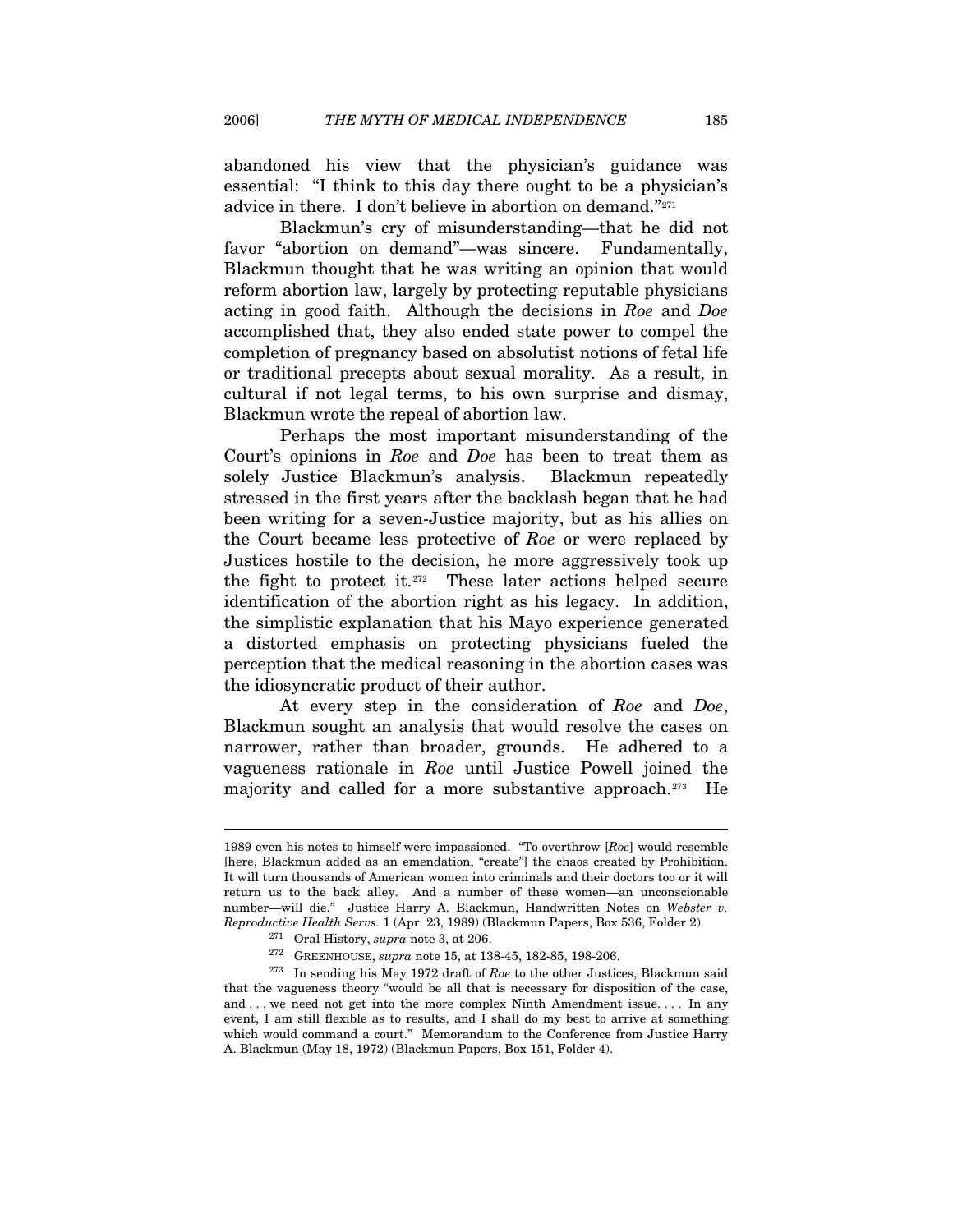relinquished his initial tendency to support the Georgia law and to preserve *Vuitch*-style statutes because he needed the votes of Justices Brennan and Douglas to command a court.[274](#page-40-0) He repeatedly advocated carrying the decision over until the next term,[275](#page-40-1) although Justice Douglas, especially, was livid that Chief Justice Burger was attempting to change the outcome through delay, by adding the votes of two new Nixon appointees.[276](#page-40-2) At that point, in the spring of 1972, Justice Brennan was "prepared to lay three-to-one odds that Justice Blackmun would eventually abandon the opinions he had written" in the two abortion cases.<sup>[277](#page-40-3)</sup> What comes across most clearly in this history is Blackmun's pragmatism, his willingness to shift course on both vagueness and the appropriate timing for restrictions, in order to keep a majority. Blackmun repeatedly explained to his brethren that his flexibility grew out of his efforts to attract sufficient support for the opinion.<sup>[278](#page-40-4)</sup>

Against this backdrop, Blackmun's research of medical history and ethics appears more like caution vis-a-vis his more gung-ho brethren than the construction of an illegitimate rationale for a course that he was unwilling to question or blindly determined to follow. The feedback that he received from the other Justices about the incorporation of this research into his opinion was uniformly positive, and it came not so much from the more liberal Justices as from Powell,<sup>[279](#page-40-5)</sup> Stewart,<sup>[280](#page-40-6)</sup> and Rehnquist.<sup>[281](#page-40-7)</sup>

<span id="page-40-5"></span>1 ("I could go along with viability if it could command a court."). 279 "I am enthusiastic about your abortion opinions. They reflect impressive scholarship and analysis, and I have no doubt that they will command a court." Letter from Justice Lewis F. Powell to Justice Harry A. Blackmun, *supra* note 264, at 1. On the day that the abortion decisions were announced, Dottie Blackmun, the Justice's wife, attended the session. Powell had a handwritten note delivered to her which said, "Dottie—Harry has written an historic opinion, which I was proud to join." Justice Lewis F. Powell, Handwritten Note to Dottie Blackmun (Jan. 22, 1973) (Blackmun

<span id="page-40-6"></span>Papers, Box 151, Folder 3). <sup>280</sup> "I think your most recent circulations are even better than the original ones, and I was again greatly impressed with the thoroughness and care with which

<span id="page-40-7"></span><span id="page-40-4"></span><span id="page-40-3"></span><span id="page-40-2"></span><span id="page-40-1"></span><span id="page-40-0"></span><sup>&</sup>lt;sup>274</sup> See *supra* text accompanying notes 169, 183, 256-59.<br>
<sup>275</sup> See *supra* text accompanying note 176.<br>
<sup>276</sup> GARROW, *supra* note 169, at 553-55.<br>
<sup>277</sup> Hoeber Notes, *supra* note 176, at LI.<br>
<sup>278</sup> See, e.g., Memora *supra* note 273 ("I shall do my best to arrive at something which would command a court."); Letter from Justice Harry A. Blackmun to Justice William H. Rehnquist (Nov. 27, 1972) [hereinafter Blackmun-Rehnquist Letter] (Blackmun Papers, Box 151, Folder 4) ("My vagueness approach, however, did not find favor. . . . Thus, this time around, I . . . did not reach the issue of vagueness."); Blackmun-Powell letter, *supra* note 197, at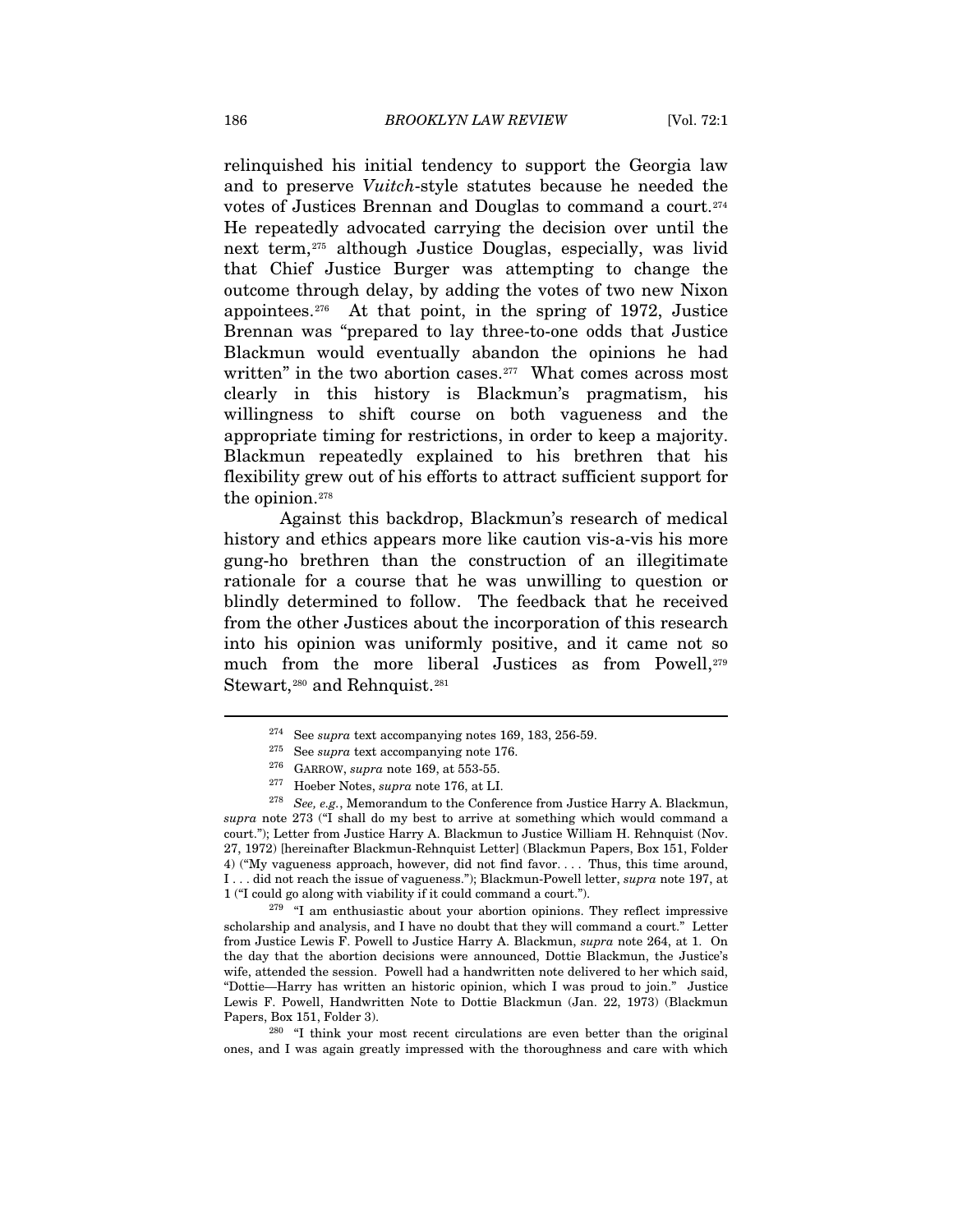There are also signs in the documents that Blackmun was concerned about the proper role of state legislatures. His private notes prior to the second conference include options for smoothing the way for state legislatures to respond, including possible withholding of the mandate until April 1, by which time most would be in session.<sup>[282](#page-41-0)</sup> He expected states to adopt health-related requirements recommended by physicians for the period after the first trimester:

I have the impression that many physicians are concerned about facilities and, for example, the need of hospitalization, after the first trimester. I would like to leave the states free to draw their own medical conclusions with respect to the period after three months and until viability. The states' judgment of the health needs of the mother, I feel, ought, on balance, to be honored.<sup>[283](#page-41-1)</sup>

He reassured Justice Rehnquist "that after the first trimester a state is entitled to more latitude procedurally as well as substantively."[284](#page-41-2)

In short, Blackmun functioned as the broker of a decision that combined the elaboration of privacy rights sought by Brennan, Douglas, and Marshall with the insulation of medical authority which Blackmun himself certainly favored and which was also sought by Douglas, Powell, and Stewart.[285](#page-41-3) *Roe v. Wade* has become synonymous with "activist" judging, as contrasted to a jurisprudential ideal of incrementalism and

you have accomplished a very difficult job." Letter from Justice Potter Stewart to Justice Harry A. Blackmun (Dec. 27, 1972) (Blackmun Papers, Box 151, Folder 3). 281 "Although I am still in significant disagreement with parts of [your draft

opinions], I have to take my hat off to you for marshalling as well as I think could be done the arguments on your side." Letter from Justice William H. Rehnquist to Justice Harry A. Blackmun, *supra* note 198. Rehnquist repeated this courtesy toward Blackmun in his dissent. Roe v. Wade, 410 U.S. 113, 171 (1973) (Rehnquist, J., dissenting).<br><sup>282</sup> Justice Harry A. Blackmun, Undated Handwritten Notes (Blackmun

<span id="page-41-0"></span>Papers, Box 151, Folder 2). Blackmun also wanted the decisions to be announced by mid-January "to tie in with the convening of most state legislatures." Memorandum to the Conference of from Justice Harry A. Blackmun (Dec. 15, 1972) (Blackmun Papers, Box 151, Folder 4). 283 Blackmun-Powell Letter, *supra* note 197, at 1-2. 284 Blackmun-Rehnquist Letter, *supra* note 278. 285 During his oral history interview, Blackmun declined to elaborate on why

<span id="page-41-3"></span><span id="page-41-2"></span><span id="page-41-1"></span>he grounded the analysis in substantive due process rather than another constitutional provision. "The main thing, of course, was to try to get the Court together, because it was in such a position of equivocacy among most of the justices." Oral History, *supra* note 3, at 201. David Garrow noted that "Blackmun's colleagues appreciated that his revisions had fully—and sometimes quite precisely—responded to their suggestions." GARROW, *supra* note 169, at 586.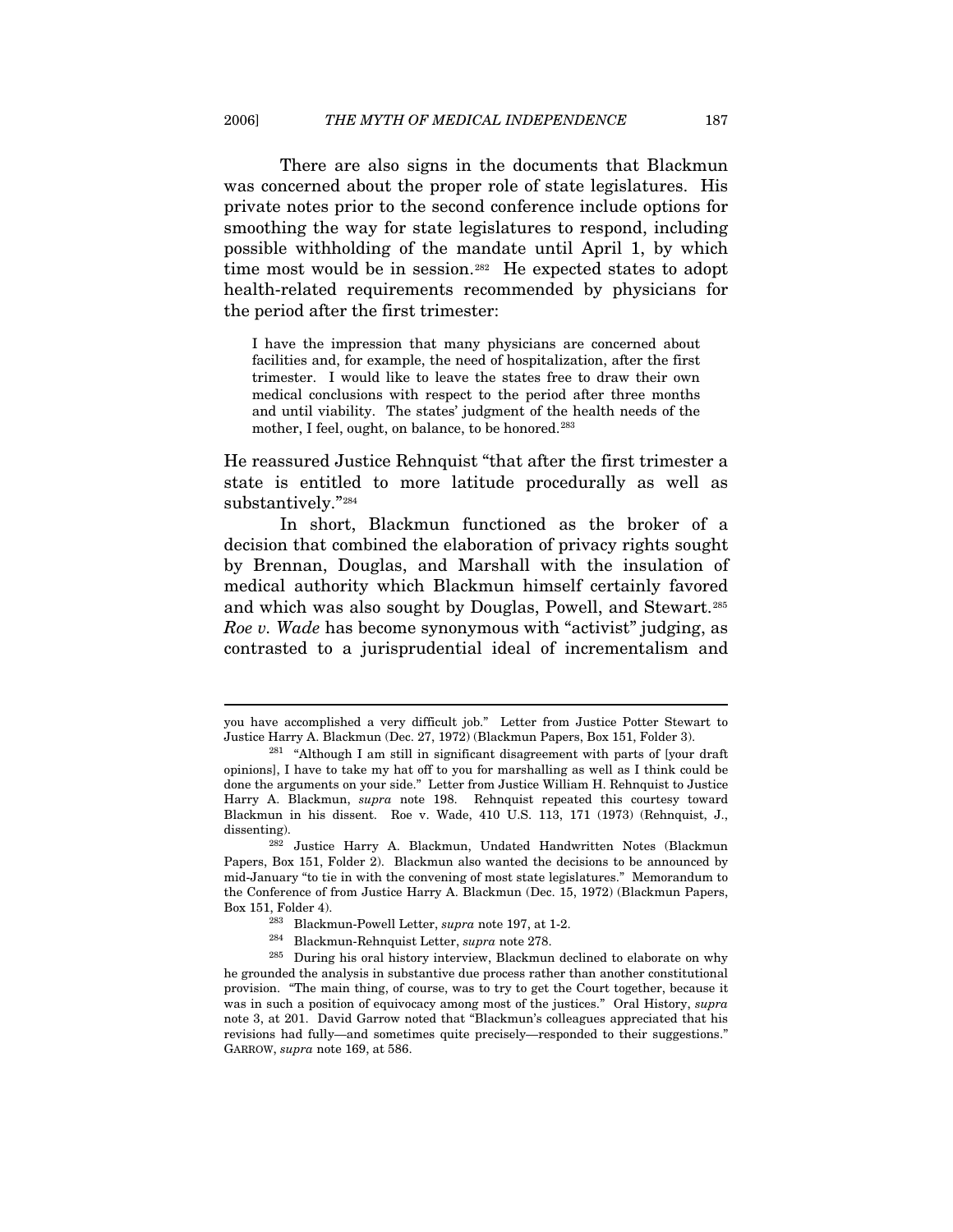respect for the political branches.[286](#page-42-0) How ironic it is that searching for the narrowest ground for a decision was precisely how Blackmun approached his task of writing the opinions in *Roe* and *Doe*.

After *Roe*, Justice Blackmun smarted from criticism of the opinion's focus on the rights of doctors.[287](#page-42-1) In the first several years after *Roe*, Blackmun wanted to distance himself from abortion and similar cases. In *Carey v. Population Services International*,[288](#page-42-2) involving minors' access to contraceptives, his letter commenting on Justice Brennan's draft of the opinion of the Court began by thanking Brennan for "taking it on, for I have been too much in evidence in this area in the past few years."[289](#page-42-3) Two terms later, in *Beal v. Franklin*,<sup>[290](#page-42-4)</sup> he wrote to himself, "More abortion and more refinement of our theorizing  $\dots$  I grow weary of these."[291](#page-42-5) The following year, in *Bellotti v. Baird*,<sup>[292](#page-42-6)</sup> his notes on the case reflect the same theme: "Abortion again and Massachusetts again.  $\ldots$  Perhaps they are tired, as I am, of all this fuss."[293](#page-42-7)

## IV. REDEPLOYING MEDICAL RHETORIC

After *Roe*, the framing of medical authority in abortion discourse fractured. Justice Blackmun embraced medicine even more tightly, at least rhetorically, invoking its quality of

<span id="page-42-0"></span><sup>286</sup> Two articles (out of many potential sources) illustrate the durability of the criticism that *Roe* exceeded the bounds of proper judicial review: Richard A. Epstein, *Substantive Due Process By Any Other Name: The Abortion Cases*, 1973 SUP. CT. REV. 159, 168, 175, 180; Cass R. Sunstein, *The Supreme Court 1995 Term; Foreword: Leaving Things Undecided*, 110 HARV. L. REV. 4, 20 (1996). <sup>287</sup> WOODWARD & ARMSTRONG, *supra* note 8, at 415.<br><sup>288</sup> 431 U.S. 678, 686-91, 700-02 (1977) (holding unconstitutional under the

<span id="page-42-2"></span><span id="page-42-1"></span>First and Fourteenth Amendments a state law that criminalized the distribution of contraceptives to minors, or to adults by persons other than pharmacists, and prohibited any advertising or displaying of contraceptives). 289 Letter from Justice Harry A. Blackmun to Justice William J. Brennan

<span id="page-42-3"></span><sup>(</sup>Mar. 8, 1977) (Blackmun Papers, Box 240, File 3).  $^{290}$  Beal v. Franklin, 428 U.S. 901 (1976) (vacating and remanding the case for

<span id="page-42-4"></span>further consideration in light of *Planned Parenthood of Central Missouri v. Danforth*, 428 U.S. 52 (1976), *Singleton v. Wulff*, 428 U.S. 106 (1976), and *Virginia Board of* 

<span id="page-42-5"></span>*Pharmacy v. Virginia Citizens Consumer Council*, 425 U.S. 748 (1976)). 291 Justice Harry A. Blackmun, Undated Handwritten Notes (Blackmun

<span id="page-42-6"></span> $292$  Bellotti v. Baird, 443 U.S. 622, 651 (1979) (holding that a Massachusetts law requiring a minor to obtain parental consent, or judicial approval after notification to her parents, before seeking an abortion, was an unconstitutional burden on the

<span id="page-42-7"></span>minor's right to seek an abortion). 293 Justice Harry A. Blackmun, Handwritten Notes on *Belotti v. Baird* (Feb. 25, 1979) (Blackmun Papers, Box 293, Folder 6).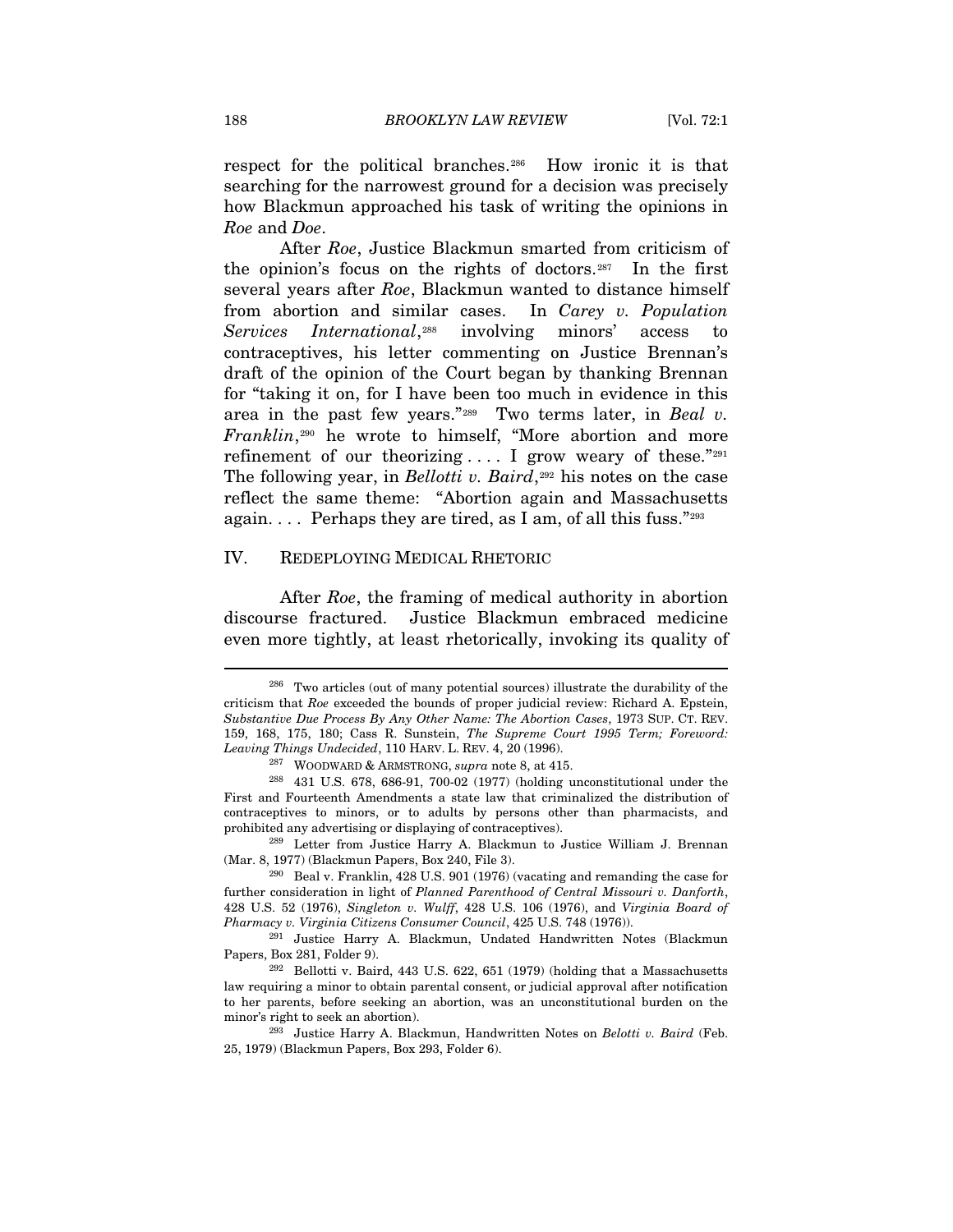compassion as superior to what he saw as the meanspiritedness of fellow Justices who sought to overrule *Roe*. Implicitly, this rhetoric also served as an indirect way for him to describe himself in the same invidious terms. Anti-abortion conservatives, by contrast, used a rhetoric of de-legitimating medical authority as one path to undermining the logic of *Roe*.

#### *A. Blackmun's Rhetorical Evolution*

Blackmun's life changed irrevocably with the issuance of *Roe v. Wade*. He found himself, almost overnight, both demonized and lionized.[294](#page-43-0) As he came to accept his role as chief defender of that decision, another side of medicine—its qualities as a profession of mercy—came into sharper focus in his philosophy. No documents indicate that this shift was conscious, but the trend is clear. Blackmun reconfigured his admiration of medicine, and deployed it rhetorically in a battle over politically-charged attacks against reproductive rights.[295](#page-43-1)

Blackmun saw medicine not only as a source of authority and expertise, but also as a model of compassion, increasingly in a specifically political way. A recurring theme in biographical accounts of Blackmun is the question of how a small town Midwestern corporate lawyer turned judge became a champion for the concerns of minorities and the less powerful.[296](#page-43-2) He became an impatient critic of those who sought to undercut reproductive rights for women seeking care from public facilities, to the point of chastising his fellow Justices for their blindness to "another world 'out there."<sup>[297](#page-43-3)</sup>

<span id="page-43-0"></span><sup>294</sup> Oral History, *supra* note 3, at 204-05; GREENHOUSE, *supra* note 15, at 101, 134, 138, 182, 207. 295 See *infra* text accompanying notes 302-04, 309-12. 296 Pamela S. Karlan, *Bringing Compassion into the Province of Judging:* 

<span id="page-43-2"></span><span id="page-43-1"></span>*Justice Blackmun and the Outsiders*, 71 N.D. L. REV. 173, 173-75 (1995); Theodore W. Ruger, *Justice Harry Blackmun and the Phenomenon of Judicial Preference Change*, 70 MO. L. REV. 1209, 1211-17 (2005); Note, *The Changing Social Vision of Justice* 

<span id="page-43-3"></span><sup>&</sup>lt;sup>297</sup> Beal v. Doe, 432 U.S. 438, 463 (1977). The phrase appears first in Blackmun's handwritten notes on the draft of an opinion in *Danforth*. Justice Harry A. Blackmun, Third Draft of *Planned Parenthood of Missouri v. Danforth* 3 (June 6, 1976) (Blackmun Papers, Box 220, Folder 9). Another indicator of the change in Blackmun's political views came in his notes during oral argument in *Rust v. Sullivan*, 500 U.S. 173 (1991). Kenneth Starr, then Solicitor General, represented the United States in defending a statute that barred family planning funds to physicians who counseled women about abortion, the so-called "gag rule." "What a Boy Scout goodie-goodie," Blackmun wrote about Starr. Justice Harry A. Blackmun, Handwritten Notes on Argument in *Rust v. Sullivan* (Oct. 30, 1990) (Blackmun Papers, Box 568, Folder 6).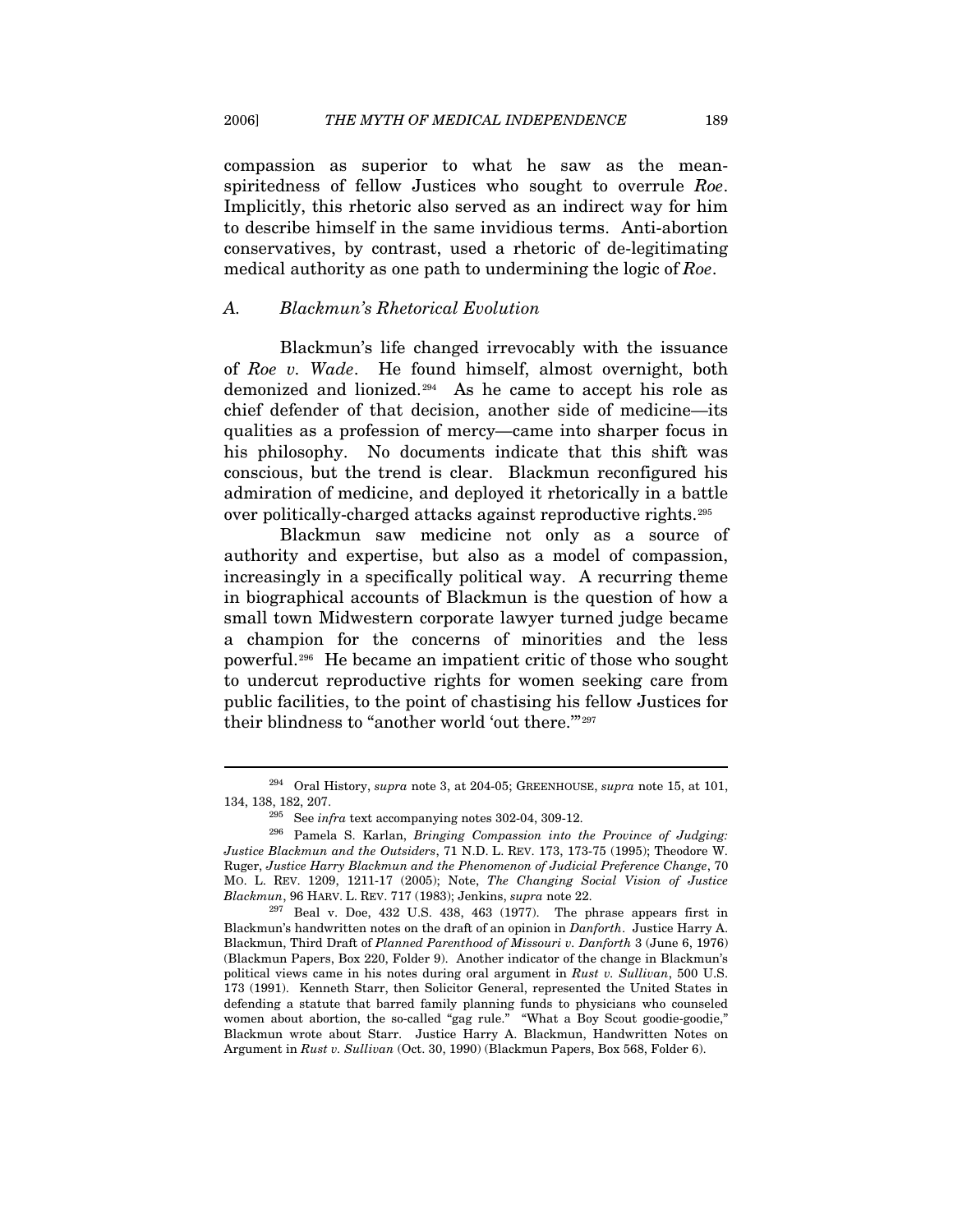190 *BROOKLYN LAW REVIEW* [Vol. 72:1

Part of the answer lies in his connection to medicine. Medicine provided a model of professionalism for the public good that Blackmun re-interpreted to encompass his changing political understandings and sensibilities. His admiration for medicine was a theme running through his entire professional life, but after *Roe* he deployed its rhetoric for new purposes.

In reading his papers and speeches and the oral history, one is struck by Blackmun's admiration of what he saw as the more robust notion of compassion in medicine than in law. Blackmun believed that the key differences between law and medicine lay in the adversarial approach to dispute resolution characteristic of law as compared to the goal of service and healing that dominated medicine.<sup>[298](#page-44-0)</sup> The attribution of virtue may have originated in idealization, but it seems to have undergone a subtle evolution, such that it came to serve another function. The quality of mercy that Blackmun located in medicine but found often lacking in law provided a benchmark and a justification for his own attempts, with fewer allies among his fellow Justices as the years went on, to point constitutional law in the same direction.

Blackmun's association of medicine with humaneness and not just skill began while he worked at Mayo. In a 1954 speech, he described the Mayo Clinic as "a place of humanitarianism where the guiding principle is that of responsibility to others."[299](#page-44-1) He cited numerous institutional policies in support of that conclusion, such as never suing a patient for a medical fee, declining payment if the money resulted from the mortgaging of the patient's home, providing equal treatment to patients regardless of race or financial status, and prioritizing the payment of salaries for the nursing staff.<sup>[300](#page-44-2)</sup> In 1958, on his personal copy of the American Medical Association's Principles of Ethics, Blackmun noted that the ethical rule against disclosure of a patient's confidences contained an exception for when "it becomes necessary in order

<span id="page-44-1"></span><span id="page-44-0"></span><sup>298</sup> See *infra* text accompanying notes 302-04, 309-12. 299 Harry A. Blackmun, Speech Notes 14 (Mar. 6, 1954) (Blackmun Papers, Box 13, Folder 17). 300 *Id.* at 12-13; *Labor Leaders Attack Tax Reform Proposal*, Mar. 8, 1954

<span id="page-44-2"></span><sup>(</sup>publication unidentified; newspaper article describing meeting at which Blackmun presented his speech) (Blackmun Papers, Box 13, Folder 17).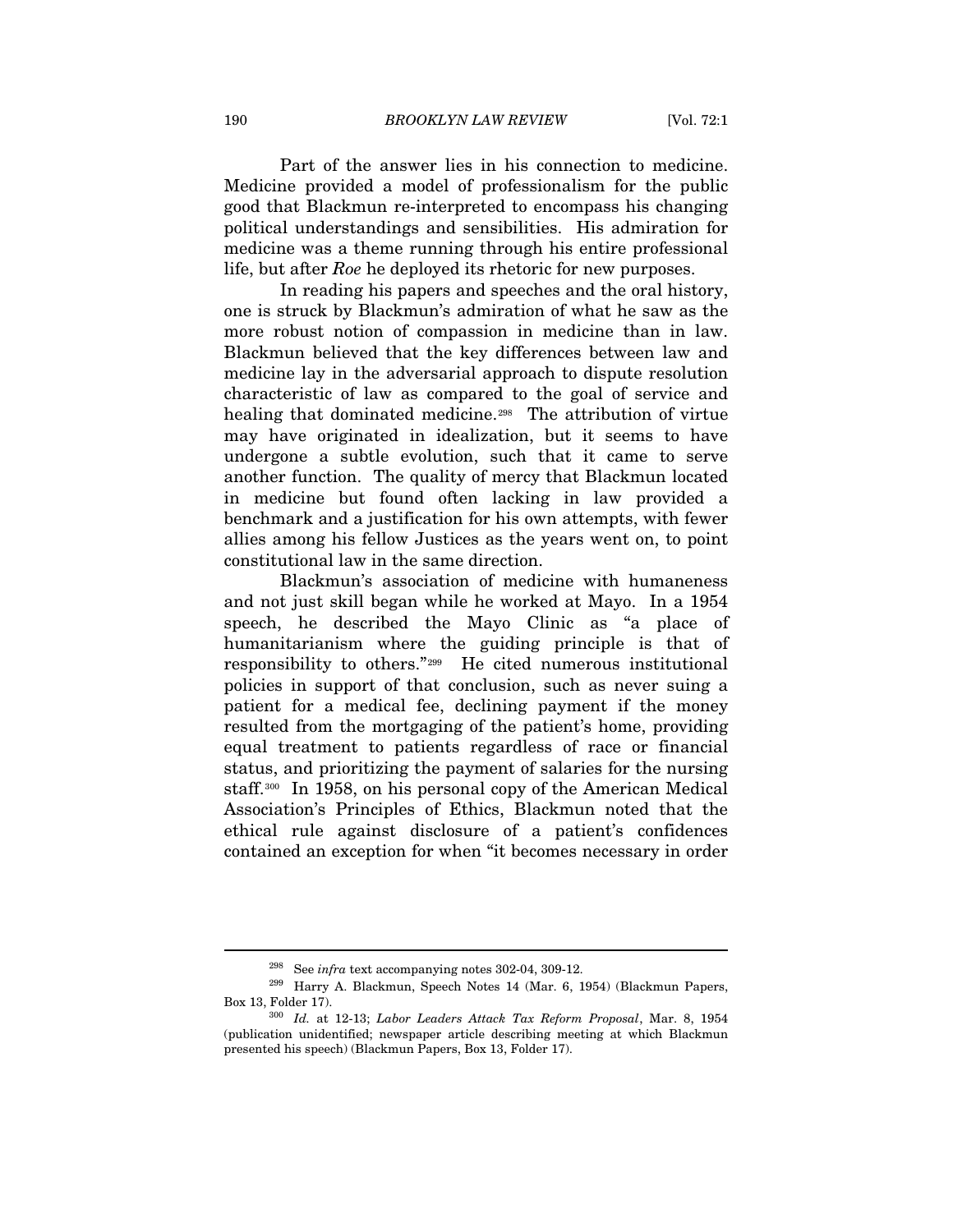to protect the welfare of the individual or of the community," which could be "more broad than the law itself."<sup>[301](#page-45-0)</sup>

After *Roe* and the backlash that it triggered, one finds Justice Blackmun not only lauding medicine, but also making pointed comparisons between it and law. Speaking at the 1980 commencement of the Mayo Medical School, he extended congratulations "as a member of the profession of controversy. . . . to you, now members of the profession of mercy."<sup>[302](#page-45-1)</sup> He repeated this point in his oral history interview in 1994, stating that lawyers worked to resolve controversies, while the goal of physicians was to work "for the common" goal . . . [of] cure . . . and alleviation of pain."[303](#page-45-2)

In his 1995 speech at Mayo on pediatric issues, Justice Blackmun described various categories of litigation affecting children, concluding with the advice that physicians should "rely on your good medical judgment rather than place too heavy a burden on what might be regarded as established law."[304](#page-45-3) Specifically as to abused children, he cited *DeShaney v. Winnebago County Social Services Department*,<sup>[305](#page-45-4)</sup> holding that a brutally battered child had no right to relief based on the state's failure to protect him after being notified of his father's previous assaults.[306](#page-45-5) Blackmun noted that "[i]t is the case where, in solitary dissent, I spoke of 'Poor Joshua."<sup>[307](#page-45-6)</sup>

A 1994 speech focused on law and psychiatry seems particularly revealing. Blackmun spoke on the occasion of having received the Isaac Ray Lectureship Award from the American Psychiatric Association. He began by describing Ray, one of the Association's founders, in these terms:

Dr. Ray stressed human kindness. He believed that a psychiatrist must minister to all . . . not just to the patient and must endeavor to soften the ever-present human prejudice and cruelty toward the incompetent. So we have in Dr. Ray an example of . . . an individual who dared to inquire and to investigate the law insofar as it affected his patients directly or indirectly and an individual who would

<span id="page-45-6"></span><span id="page-45-5"></span><span id="page-45-4"></span><span id="page-45-3"></span><span id="page-45-2"></span><span id="page-45-1"></span><span id="page-45-0"></span><sup>301</sup> Copy of *Principles of Medical Ethics*, J. AM. MED. ASS'N, June 7, 1958, marked by Blackmun with his initials and a handwritten notation, "Mr. Blackmun's % personal copy" (on file with author).<br>  $^{302}$  Blackmun, *Remarks at Commencement*, *supra* note 44, at 575.<br>  $^{303}$  Oral History, *supra* note 3, at 13.<br>  $^{304}$  Mayo Clinic Pediatric Days Speech, *supra* note 99, at

<sup>305 489</sup> U.S. 189 (1989). 306 *Id.* at 191. 307 Mayo Clinic Pediatric Days Speech, *supra*, note 99, at 7.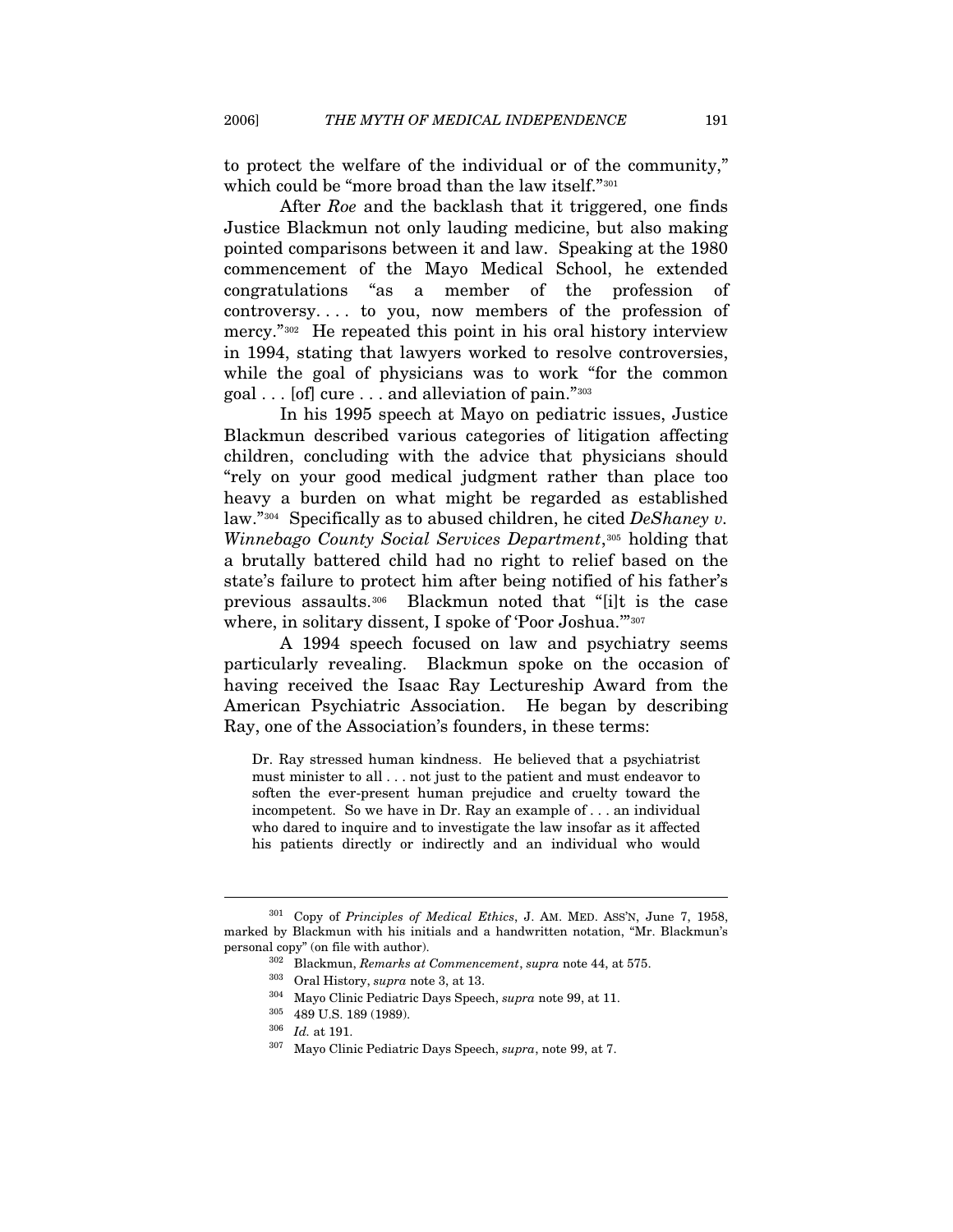improve the lot of some of the least respected among us. That, indeed, is an example of magnitude of character and of endeavor.<sup>[308](#page-46-0)</sup>

In conclusion, Blackmun returned to this theme, describing psychiatrists as "an important part of the profession—indeed, of the ministry—of healing, which demands kindness, understanding, and sympathy."[309](#page-46-1) He contrasted that with "[t]he current federal judiciary," which he described as "tak[ing] a tough, narrow view of the defenses based on competence."[310](#page-46-2)

Blackmun referred specifically to *Godinez v. Moran*, in which he had dissented, and in which the Court set the standard for assessing competence for a guilty plea or waiver of counsel at the same relatively low level as that for standing trial: whether the individual could consult with a lawyer with a reasonable degree of rational understanding.<sup>[311](#page-46-3)</sup> "Can the recent *Godinez* decision," he asked rhetorically, "possibly be correct in the eyes of the practicing psychiatrist or, if I may be so bold, in the eyes of Isaac Ray?"[312](#page-46-4)

## *B. The Backlash*

In the years after *Roe*, as more conservative Justices joined the Court, the Court shifted to a more restrictive approach to abortion rights. In doing so, it used a counterrhetoric of the unreliability of medical judgment as a primary discursive mechanism.

One example of how the Court constructed medical rhetoric in precisely the opposite way from what Blackmun was attempting is the application of abortion law to minors. In one of its first post-*Roe* abortion decisions, the Court held that laws requiring parental consent before a minor could obtain an abortion were unconstitutional as applied to mature minors or to minors for whom an abortion would be in their best interests.[313](#page-46-5) This initial decision left the determination of the minor's best interests, as well as the assessment of medical maturity, that is, whether an adolescent was sufficiently mature to consent to a medical procedure, up to physicians.

<span id="page-46-1"></span><span id="page-46-0"></span><sup>308</sup> *Isaac Ray Lecture*, *supra* note 63, at 800. 309 *Id.* at 804. 310 *Id.*

<span id="page-46-5"></span><span id="page-46-4"></span><span id="page-46-3"></span><span id="page-46-2"></span><sup>311</sup> Godinez v. Moran, 509 U.S. 389, 398 (1993). 312 *Isaac Ray Lecture*, *supra* note 63, at 804. 313 Planned Parenthood of Cent. Missouri v. Danforth, 428 U.S. 52, 74 (1976).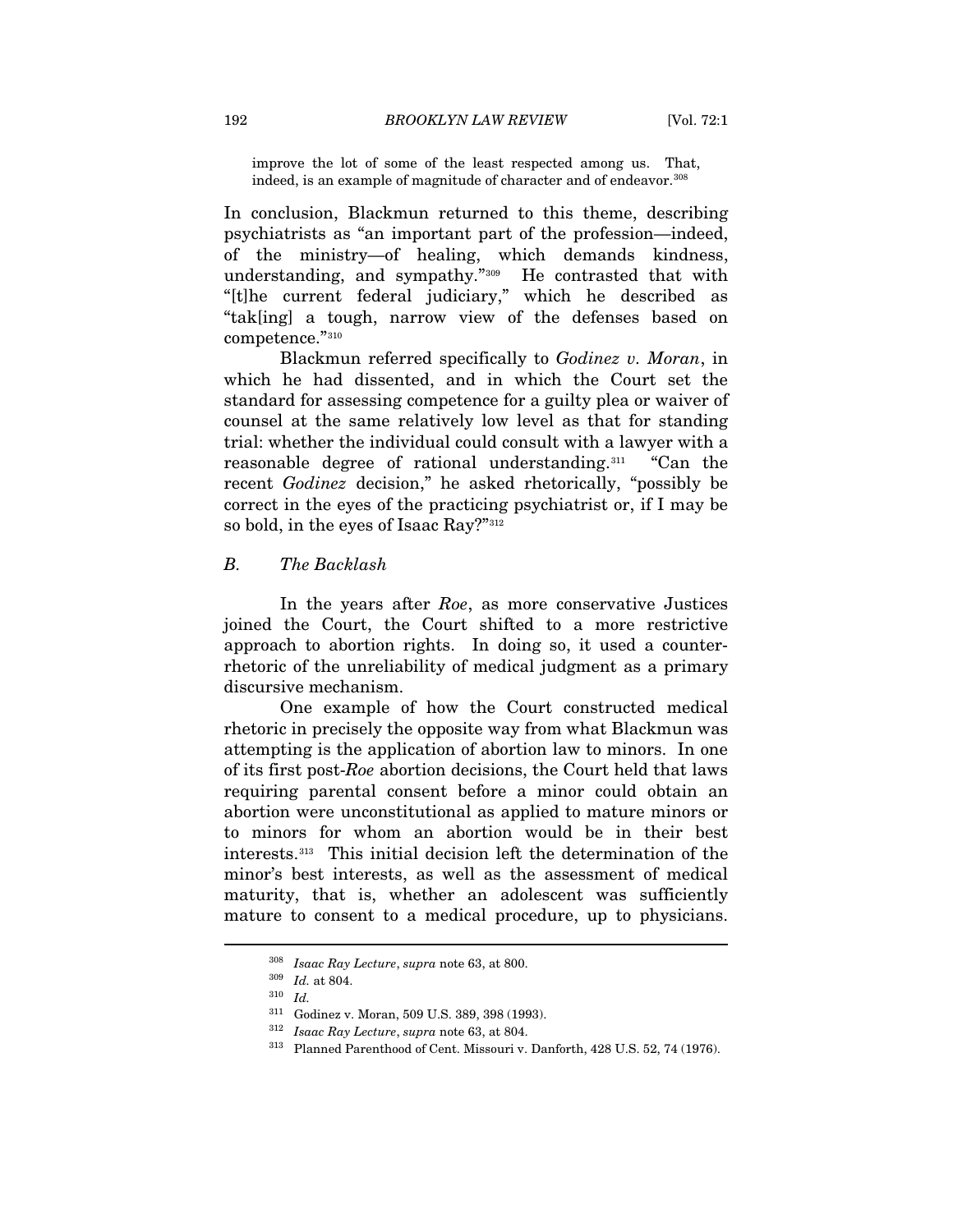But the Court later changed course, and upheld state statutes which created a requirement that judges, not doctors, determine a minor's best interests or maturity.[314](#page-47-0) On this issue, the Court insisted on evidentiary hearings rather than deference to doctors, despite substantial record evidence that the hearings were of little value.[315](#page-47-1)

Similarly, post-*Roe* anti-abortion laws such as the one challenged in *City of Akron v. Akron Center for Reproductive Health*[316](#page-47-2) frequently included a provision specifying a script that a doctor had to recite to the patient when obtaining her informed consent, much of it a thinly disguised polemic designed to persuade the woman to reconsider her decision to abort.[317](#page-47-3) The Court found that such a requirement constituted an "intrusion upon the discretion of the pregnant woman's physician."[318](#page-47-4) Nine years later, however, the Court reversed *Akron*'s holding on informed consent in *Planned Parenthood of Southeastern Pennsylvania v. Casey*.[319](#page-47-5)

The tone of the Court's opinions continued to change, with increasing frequency, to skepticism about the professional reliability of physicians who performed abortions. Justice Blackmun's invocation of medical authority moved to the dissent.[320](#page-47-6) Eight years after *Casey*, the debate within the Court centered on whether the majority's analysis in that case was a throwback to a "repudiated" model of deference to physicians.<sup>[321](#page-47-7)</sup>

<span id="page-47-2"></span><span id="page-47-1"></span>*rev'd*, 497 U.S. 417 (1990). 316 462 U.S. 416 (1983). 317 *Id.* at 423 n.5. 318 *Id.* at 445.

<span id="page-47-5"></span><span id="page-47-4"></span><span id="page-47-3"></span>319 505 U.S. 833, 884 (1992) (joint opinion of O'Connor, Kennedy, and Souter, JJ.). 320 *See, e.g.*, Rust v. Sullivan, 500 U.S. 173, 218 (1991) (Blackmun, J.,

<span id="page-47-6"></span>dissenting) ("In our society, the doctor-patient dialogue embodies a unique relationship of trust. The specialized nature of medical science and the emotional distress often attendant to health-related decisions requires that patients place their complete confidence, and often their very lives, in the hands of medical professionals."). 321 Stenberg v. Carhart, 530 U.S. 914, 968-69 (2000) (Kennedy, J., dissenting).

<span id="page-47-7"></span>Justice Kennedy's dissent, joined by Chief Justice Rehnquist, argued at length that the Court had ceded too much authority to physician judgment, in what he asserted was a misinterpretation of the more relaxed standard for review of state statutes established in *Casey*. *Id.* at 965-70.

<span id="page-47-0"></span><sup>314</sup> Bellotti v. Baird, 443 U.S. 622 (1979). The Court cited Justice Stewart's concurring opinion in *Danforth*, which signaled the beginnings of skepticism as to medical deference: "It seems unlikely that [the pregnant teenager] will obtain adequate counsel and support from the attending physician at an abortion clinic." *Id.* at 641 (citing 428 U.S. at 91). The Court has reaffirmed its commitment to permitting a bypass of parental consent (and additionally notification) only by the judiciary. Hodgson v. Minnesota, 497 U.S. 417 (1990); H.L. v. Matheson, 450 U.S. 398 (1981). 315 Hodgson v. Minnesota, 648 F. Supp. 756, 766-67, 775 (D. Minn. 1986),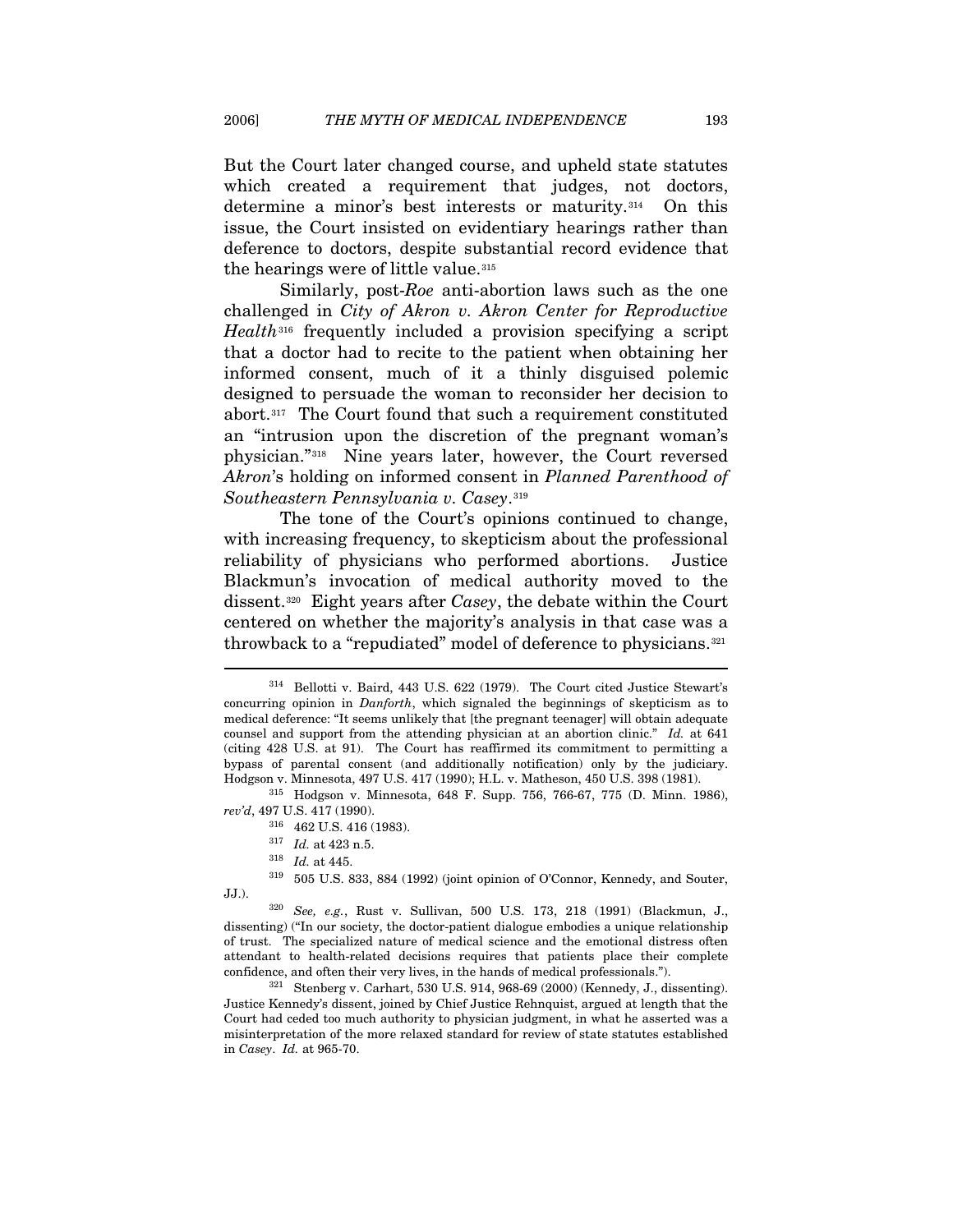Even the vocabulary grew sharper. Justices hostile to *Roe* began to include "abortionist" in their opinions and to deemphasize the more respectful terms "physician" and "doctor." Justice White used the word "abortionist" seven times in his dissenting opinion in *Colautti v. Franklin*.[322](#page-48-0) Justice Blackmun noticed it in White's draft, and commented in the margin, "the hateful word."[323](#page-48-1) In *Stenberg v. Carhart*, three Justices who filed dissenting opinions used the word "abortionist[s]" thirteen times in their two opinions.<sup>[324](#page-48-2)</sup>

## V. THE MYTH OF MEDICAL INDEPENDENCE

Considering the specifics of Harry Blackmun's life, together with the broader dynamics of how the Supreme Court adjudicated the abortion cases, provides us one view of a fascinating and portentous constitutional debate. Consistent with the overarching theme of this article, one can also analyze it in the context of the relationship between the judiciary and medicine. In that frame, the same story operates as a particularly powerful episode in the social negotiation of the role of medicine as a disciplinary discourse.

*Roe* privileged medical authority, but not in the conventional sense of deference to expertise. What the Court sought to protect as the province of medicine was neither technical nor scientific. The abortion decisions cleared for physicians a sufficiently expansive legal and cultural space to insulate them as they resolved, patient by patient, the clash of incommensurate social values.

The Court in essence delegated juridical authority to physicians. What constituted a therapeutic abortion in the regime of first *Vuitch* and then *Roe* and *Doe* could not be derived solely from law and certainly not solely from science. The Court's decisions revealed "therapeutic" as a social construct, a category with no enforceable meaning. To satisfy therapeutic criteria under the new rules, medical indicators for abortion could include a range of life situations. Regulation was replaced by diagnosis, which was itself regulation.

<span id="page-48-1"></span><span id="page-48-0"></span><sup>322 439</sup> U.S. 379, 403, 407-09 (1979) (White, J., dissenting). 323 Justice Byron R. White, Draft of Dissenting Opinion in *Colautti v. Franklin* 2 (Dec. 29, 1978) (Blackmun Papers, Box 281, Folder 8). 324 Stenberg v. Carhart, 530 U.S. 914, 953, 957, 958, 959, 960, 964, 965, 968,

<span id="page-48-2"></span><sup>974, 976 (2000) (</sup>Scalia, J., dissenting; Kennedy, J., dissenting).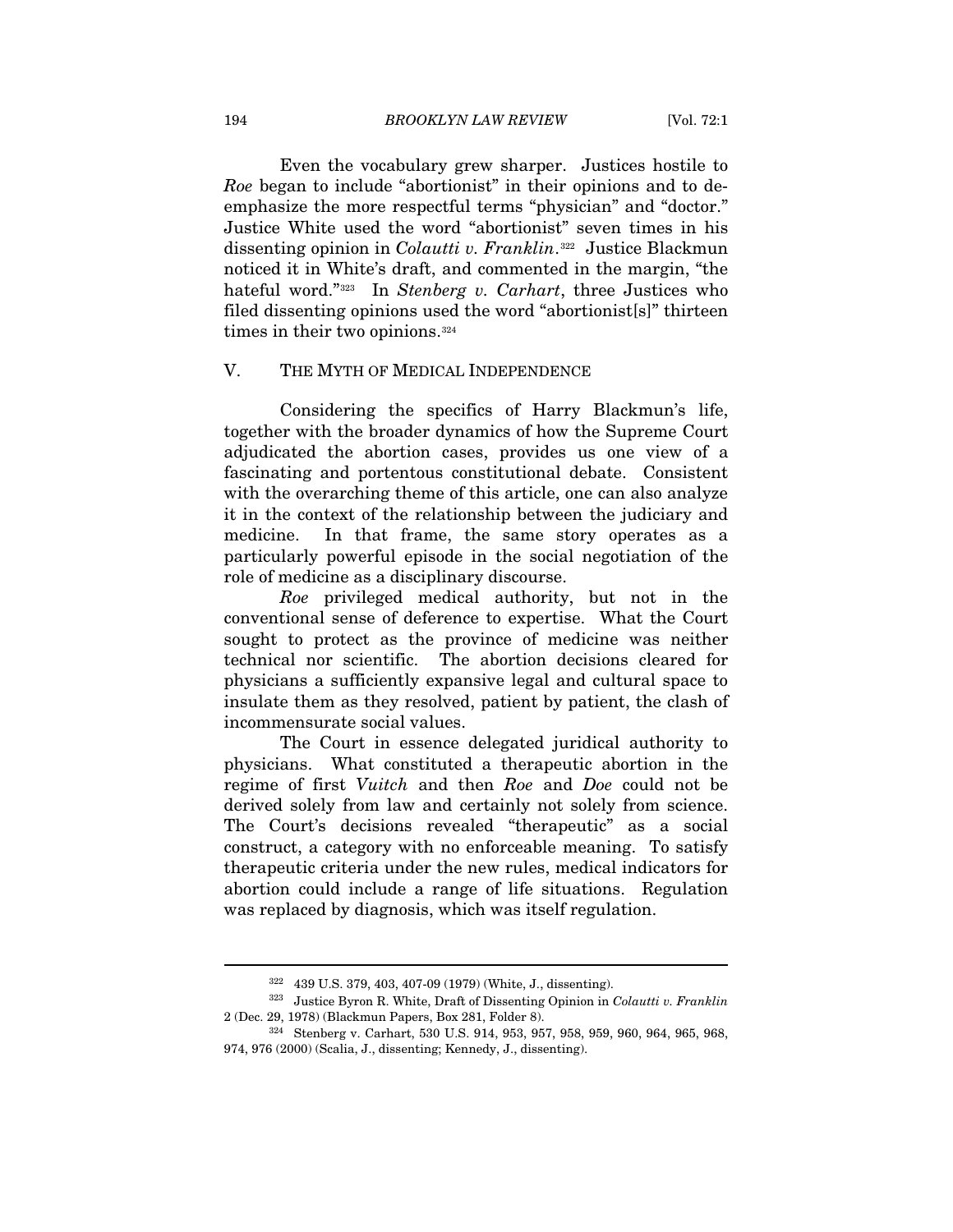Underlying this discursive move was the assumption that medicine constitutes a private realm apart from the state which can therefore function as a buffer between the individual and the state. In Douglas' mind as well as Blackmun's, medicine helped to define what was private, with doctors serving as border patrols. Douglas was less enamored of the profession than Blackmun, but his libertarianism could align with his concept of medical care as a core aspect of privacy only if and when he believed that physicians operated independently of the state. Both had an unspoken faith in medicine as a parallel and independent universe of power.

Physicians did legitimately present themselves as victims of an over-reaching state because usually only they (and not the women seeking abortions) were the actors at risk of prosecution.[325](#page-49-0) The Justices could easily see doctors as targets of state power. What the Court did not see, or at least acknowledge, was the role of physicians as partners in regulation and the power of medicine as social discipline. Whether seen or not, however, the import of the early abortion cases was to entrust physicians with even more regulatory authority than they had previously exercised, by seeming to remove the fear of hostile surveillance by the state.<sup>[326](#page-49-1)</sup>

Delegation to doctors of questions associated with the repercussions of sexual misconduct also resonated with a powerful construct of public-private divide. In a context of adjudicating issues of morality, the law/medicine framework aligned with the public/private dichotomy. The second realm in each dichotomy dealt with family and familial concerns, in ways that could shield the first realm from the messiness of competing moral arguments. Reassuringly, both halves operated under male supervision.

The Court's delegation of power ultimately failed, however, because it occurred at the precise moment when the authority of medicine was itself under challenge. The same discourse of rights against which medical authority was thought to provide a sensible counterweight had invaded medicine itself, and the weight of professional opinion tipped to

<span id="page-49-1"></span><span id="page-49-0"></span><sup>&</sup>lt;sup>325</sup> GREENHOUSE, *supra* note 15, at 99.<br><sup>326</sup> The California Supreme Court explicitly recognized this move: "The problem caused by the vagueness of the statute is accentuated because under the statute the doctor is, in effect, delegated the duty to determine whether a pregnant woman has the right to an abortion . . . ." People v. Belous, 458 P.2d 194, 206 (Cal. 1969).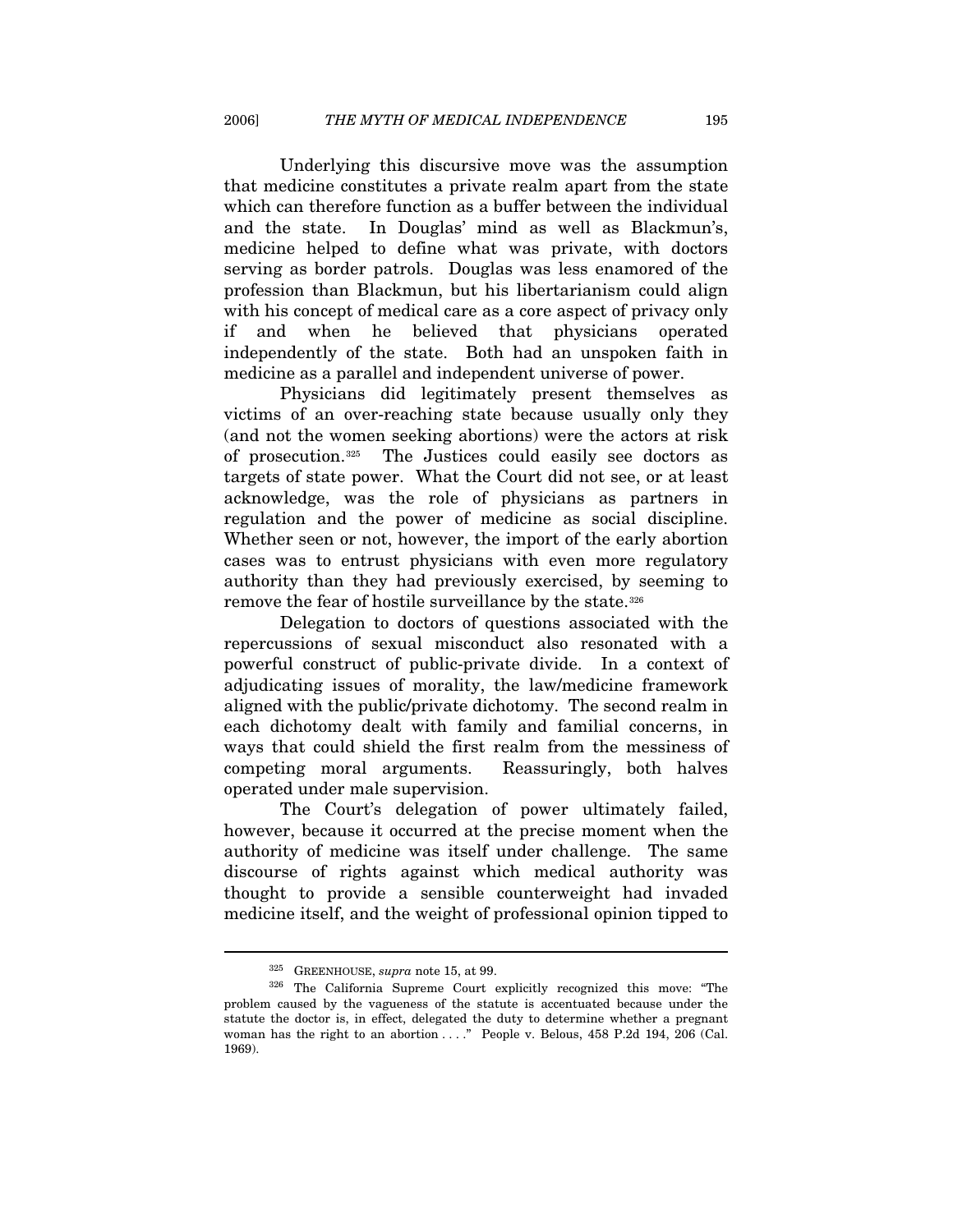support for the right of the pregnant woman to decide whether to have an abortion just as the early cases were heading toward the Supreme Court.[327](#page-50-0) The social control that Blackmun and others on the Court anticipated did not prevail. This broader change is why the opinions in *Roe* and *Doe* said reform, but did repeal.

As the post-*Roe* abortion story unfolded, an increasingly conservative Court realized that physicians as a class could not be trusted to police the border defining the allowable degree of state intrusion into sexual and moral decision-making. The doctor-patient relationship created a sequestered space which enabled resistance to and non-compliance with traditional norms. The Court sought to retrieve aspects of the power which it had delegated, by reinstating the state as ultimate authority.

Today, the many and continuing battles over abortion show us that medical authority can be deployed to enhance the power of the state and not just of the profession. What the Court did in *Roe*—with whatever degree of consciousness—was command and de-control. *Roe*'s invalidation of all extant abortion laws delegated responsibility to another center of power, at least as much as it protected the medical profession. When a critical mass of judges later found medicine to be institutionally unreliable in enforcing social norms, the Court retracted its deference. The expansion and contraction of deference to medicine in the abortion cases has been an epiphenomenon of ideological shifts.

The irony, especially for a classic liberal believer in public and private realms such as Blackmun, was that the 1973 Court's belief in medical authority as apolitical catalyzed the most massive politicization of medicine in American history. Abortion both revealed the extent to which medicine's apolitical status was mythic and drove the Court's own ever deeper politicization, reaching the level of partisan campaigns and litmus tests for judicial appointments.

Blackmun crafted a resolution in *Roe* and *Doe* that sidestepped one crisis of authority, over the intrusion of public power into intimate life, but exacerbated another, the crisis of the judiciary's role in a democratic republic. Medicine failed him and the Court as a mechanism of civic governance. Instead, abortion revealed medicine as a discursive system

<span id="page-50-0"></span><sup>327</sup> GARROW, *supra* note 169, at 357-60.